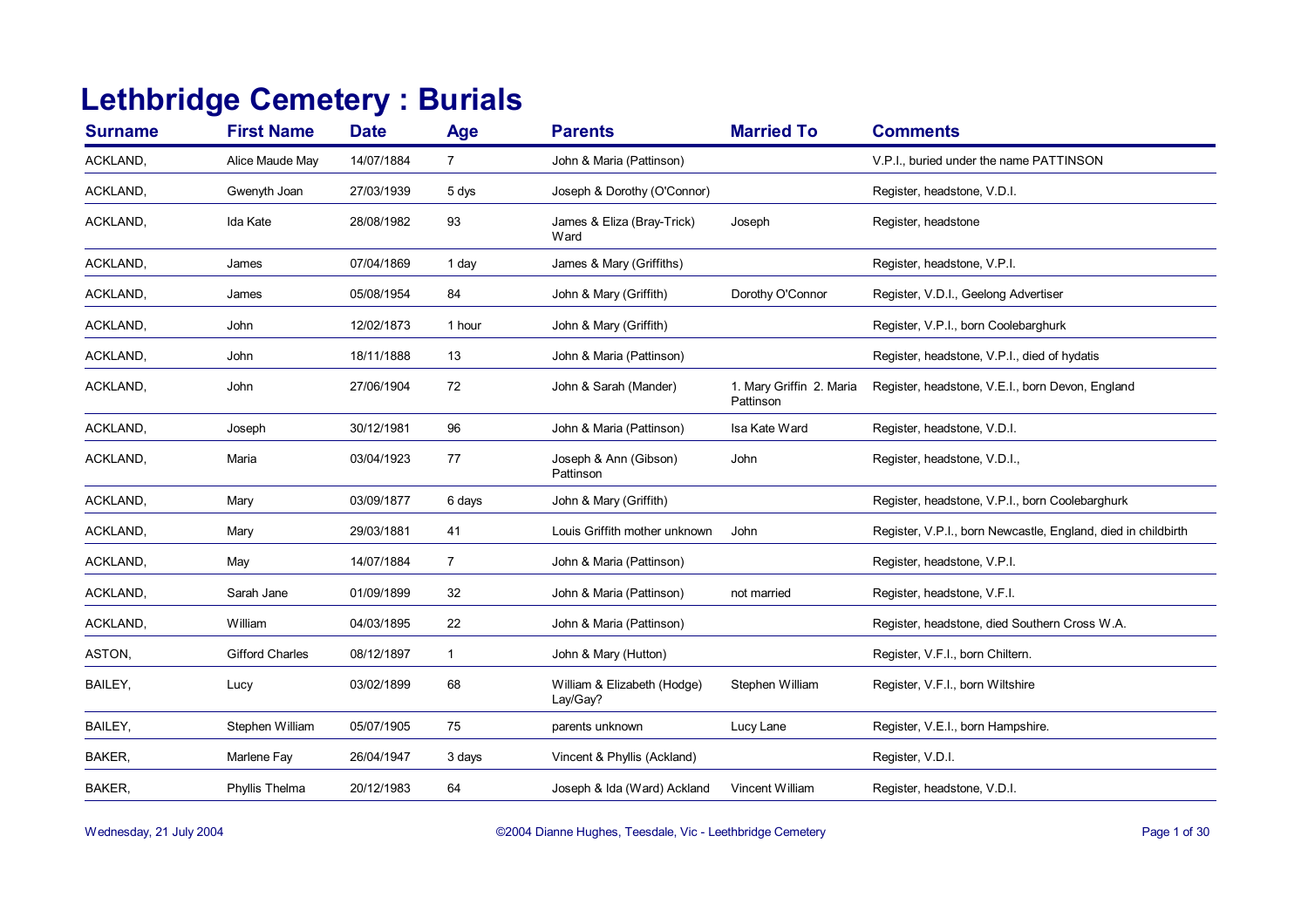| <b>Surname</b>   | <b>First Name</b>          | <b>Date</b> | <b>Age</b>   | <b>Parents</b>                            | <b>Married To</b>                | <b>Comments</b>                                                        |
|------------------|----------------------------|-------------|--------------|-------------------------------------------|----------------------------------|------------------------------------------------------------------------|
| BAKER,           | Vincent William<br>Henry   | 14/08/1981  | 71           | Arthur & Izott (Millar)                   | Phyllis Thelma                   | Register, headstone, V.D.I., mothers name on family sources<br>as Rose |
| <b>BALMAIN,</b>  | Ellen                      | 08/08/1963  | 79           | William & Mary Ann (Harry)<br>Hutton      | John                             | Register, headstone, V.D.I.                                            |
| BATH,            | Margaret Laura             | 21/09/1983  | 74           | Alexander & Margaret<br>(McGillivray) Noy | Reginald                         | Register, headstone, V.D.I.                                            |
| BATH,            | <b>Reginald Talbot</b>     | 01/11/1982  | 79           | Henry & Gerte (Reher)                     | Margaret Laura Noy               | Register, headstone, V.D.I.                                            |
| BEANLAND,        | Mary Ann                   | 14/03/1862  | 1 yr 3 mth   | Joseph & Hannah (Gillian)                 |                                  | Register, V.P.I.                                                       |
| BEANLAND,        | Thomas                     | 17/03/1860  | 6 mth        | Joseph & Hannah (Gillian)                 |                                  | Register, V.P.I.                                                       |
| BEARDSELL.       | Margaret Elizabeth         | 12/09/1945  | 29           | Matthew & Emma (McGillivray)<br>Goggin    | Leonard                          | Register, V.D.I., Geelong Advertiser                                   |
| <b>BEARSELL,</b> | William Thomas             | 01/01/1938  | $\mathbf{1}$ | Lenard & Margaret Elizabeth<br>(Goggin)   |                                  | V.D.I.                                                                 |
| <b>BEARSELL,</b> | <b>William Thomas</b>      | 01/06/1938  | 1 yr 2 mths  |                                           |                                  |                                                                        |
| BERNATH,         | Anna Maria/ Maria<br>Kecra | 22/08/1880  | 45           | Matthew & Mary Ann (Steiger)              | John                             | Register, headstone, V.P.I., born Switzerland                          |
| BERNATH,         | Emily                      | 19/05/1871  | 16 dys       | John & Mary (Hana)                        |                                  | Register, V.P.I.                                                       |
| BERNATH,         | John Jnr                   | 01/05/1909  | 39           | John & Ann (Harris)                       | Elizabeth Jane Benbow            | Register, headstone, V.E.I.                                            |
| BERNATH,         | John Snr.                  | 29/11/1891  | 58           | parents unknown                           | Anna Maria/Mary Kecra<br>Steiger | Register, headstone, V.F.I.                                            |
| BIGGS.           | Alfred                     | 23/04/1861  | $\mathbf{1}$ | James & Maria (Ewington)                  |                                  | Register, V.P.I.                                                       |
| BIGGS,           | James                      | 17/01/1862  | 4 hrs        | James & Maria (Ewington)                  |                                  | Register, V.P.I.                                                       |
| BILES,           | Anna                       | 09/07/1936  | 76           | Ferdinand & Ernestine<br>(Beansch)        | William                          | Register, headstone, V.D.I.                                            |
| BILES,           | Eleanor                    | 17/07/1908  | 78           | Samuel & Eleanor (James)<br>Morgan        | Thomas                           | Register, headststone, V.E.I., born Ebbervale, Wales                   |
| BILES,           | Thomas                     | 25/09/1889  | 79           | John & Julia (Thurley)                    | Eleanor Morgan                   | Register, headstone, V.F.I., born Wales                                |
| BIRCH,           | Emma                       | 26/02/1863  | 3            | William & Emma (Cook)                     |                                  | Register, headstone, V.P.I.                                            |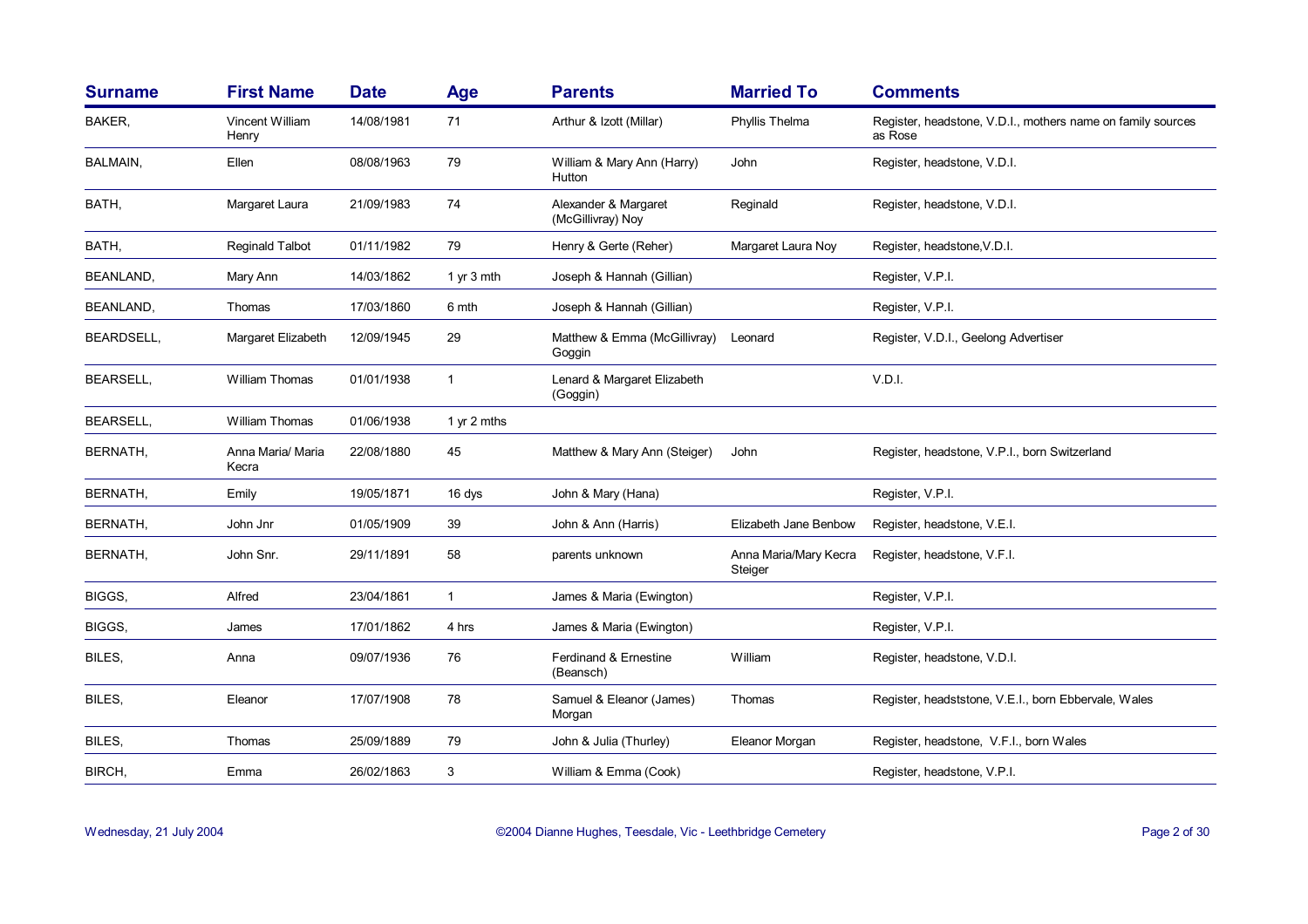| <b>Surname</b> | <b>First Name</b>      | <b>Date</b> | Age            | <b>Parents</b>                              | <b>Married To</b>      | <b>Comments</b>                                                                            |
|----------------|------------------------|-------------|----------------|---------------------------------------------|------------------------|--------------------------------------------------------------------------------------------|
| BIRCH,         | Emma                   | 05/07/1891  | 58             | Thomas Cook & unknown<br>(Martin)           | William                | Register, headstone, V.F.I.                                                                |
| BOARDMAN,      | Elizabeth              | 07/02/1857  | 5              | Robert & Sarah (Jaques)                     |                        | Buried at Bruces Creek, V.P.I. born11/6/1851, scalded to<br>death also buried at Steiglitz |
| BONNEY,        | <b>Frank Ferdinand</b> | 28/08/1903  | $\overline{7}$ | William & Sophia (Perdrisat)                |                        | Register, headstone, V.E.I.                                                                |
| BONNEY,        | Sophia                 | 21/08/1953  | 84             | Ferdinand &<br>Ernestina(Beansch) Perdrisat | William Henry          | Register, headstone, V.D.I.                                                                |
| BONNEY,        | William Henry          | 23/04/1951  | 84             | William & Anne (Kent)                       | Sophia Perdrisat       | Register, headstone, V.D.I.                                                                |
| BONNEY,        | William Lowden         | 19/06/1894  | $\mathbf{1}$   | William Henry & Sophie<br>(Perdrisat)       |                        | Register, headstone, V.F.I.                                                                |
| <b>BOURKE,</b> | Ellen                  | 10/08/1916  | 85             | parents unknown                             | Patrick                | Register, headstone, G.W.I., died Ballarat                                                 |
| <b>BOURKE.</b> | Michael                | 12/01/1865  | 1 hour         | Patrick & Ellen (Byrne)                     |                        | Register, V.P.I.                                                                           |
| <b>BOURKE,</b> | Patrick                | 29/08/1861  | 3 dys          | Patrick & Ellen (Byrne)                     |                        | Register, V.P.I.                                                                           |
| <b>BOURKE,</b> | Patrick                | 05/01/1876  | 63             | Thomas & Mary (Flynn)                       | Ellen Byrne            | Register, headstone, V.P.I., born Tipperary Ireland                                        |
| <b>BOURKE,</b> | Peggy                  | 30/04/1869  | 1 day          | Patrick & Ellen (Byrne)                     |                        | Register, V.P.I., died Durham Lead                                                         |
| BRADY,         | Ann                    | 06/08/1890  | 95             | James & Mary (Lynch) Molloy                 | Daniel                 | Register, headstone, V.F.I. born County Cavan Ireland                                      |
| BRADY,         | <b>Charles Francis</b> | 25/02/1913  | 44             | Patrick & Mary (Reid)                       | <b>Elizabeth Ellis</b> | Register, headstone, V.E.I.                                                                |
| BRADY,         | Elizabeth              | 05/10/1939  | 61             | James & Mary (Slattery) Ellis               | <b>Charles Francis</b> | Register, headstone, V.D.I.                                                                |
| BRADY,         | Mary                   | 27/07/1925  | 90             | unknown Reid, mother unknown Patrick        |                        | Register, headstone, V.D.I., born County Cavan Ireland                                     |
| BRADY,         | Patrick                | 31/08/1913  | 84             | Daniel & Ann (Lynch)                        | Mary Reid              | Register, headstone, V.E.I., born County Cavan Ireland                                     |
| BRADY,         | Terance                | 30/10/1886  | 12             | Patrick & Mary (Reid)                       |                        | Register, headstone, V.P.I.                                                                |
| BROATCH,       | Mary                   | 27/03/1867  | 2 wks          | William & Mary (Grant)                      |                        | Register, V.P.I.                                                                           |
| BROMLEY,       | Jane                   | 30/05/1931  | 72             | John & Catherine (Rundle)<br>Moon           | Michael                | Register, V.D.I.                                                                           |
| BROMLEY,       | John                   | 06/04/1874  | 22             | William & Hannah (Spurgate)                 | not married            | Register, inquest, V.P.I. Inquest accidental drowning                                      |
| BROMLEY,       | Mary                   | 02/09/1922  | 93             | unknown O'Donnell, mother<br>unknown        | William                | Register, V.D.I., born Limerick, Ireland                                                   |

Wednesday, 21 July 2004 **Dianne Hughes, Teesdale, Vic - Leethbridge Cemetery** Page 3 of 30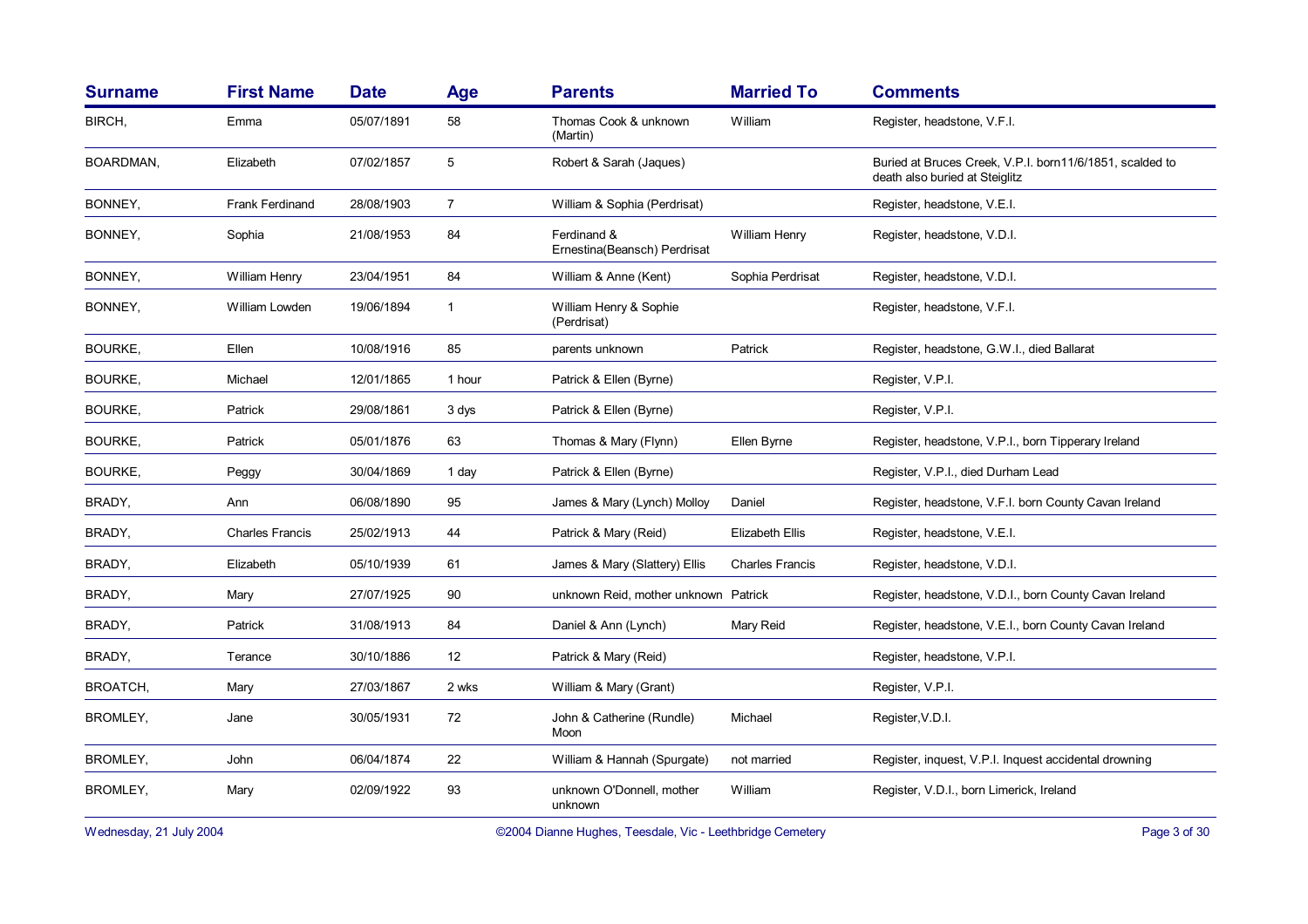| <b>Surname</b>  | <b>First Name</b>        | <b>Date</b> | <b>Age</b>    | <b>Parents</b>                              | <b>Married To</b>           | <b>Comments</b>                                                              |
|-----------------|--------------------------|-------------|---------------|---------------------------------------------|-----------------------------|------------------------------------------------------------------------------|
| BROMLEY,        | Michael                  | 28/05/1947  | 88            | William & Mary (O'Donnell)                  | Jane Moon                   | Register, V.D.I., Geelong Advertiser                                         |
| <b>BROMLEY,</b> | William                  | 10/05/1907  | 96            | parents unknown                             | Mary O'Donnell              | Register, V.E.I., born Kent, England.                                        |
| BROMLEY,        | William                  | 24/05/1938  | 92            | William & Hannah (Spurgate)                 |                             | Register, V.D.I., born Breakwater                                            |
| BROOM.          | Adelaide                 | 24/11/1945  | 71            | Charles & Emily Berger<br>(Erridge) Conley  | William                     | V.D.I., Geelong Advertiser                                                   |
| BROOM,          | Elizabeth Edith          | 01/07/1933  | 4             | William & Violet (Noble)                    |                             | Register, headstone, V.D.I.                                                  |
| BROOM,          | Margaret                 | 28/12/1915  | 51            | Alexander & Sarah (Mitchell)<br>Noy         | William                     | Register, headstone, G.W.I. Geelong Advertiser Postmistress<br>at Lethbridge |
| BROOM.          | <b>Violet Frances</b>    | 18/01/1988  | 81            | Edwin & Elizabeth Noble                     | William                     | Register, headstone,                                                         |
| BROOM,          | William                  | 27/08/1938  | 80            | William & Jane (Bigham)                     | Margaret Noy                | Register, headstone, V.D.I.                                                  |
| BROOM,          | William                  | 30/05/1974  | 79            | William & Margaret (Noy)                    | <b>Violet Frances Noble</b> | Register, headstone, V.D.I.                                                  |
| BROSNAN,        | <b>Bridget Anastasia</b> | 22/08/1901  | 22            | Patrick & Ellen (Berryman)                  |                             | Register, headstone, V.F.I., died Tuberculosis                               |
| BROSNAN,        | Ellen                    | 05/06/1903  | 19            | Patrick & Ellen (Berryman)                  | not married                 | Headstone, Register, V.E.I., died Tuberculosis                               |
| BROSNAN,        | Ellen                    | 18/01/1911  | 76            | George & Ellen (Cassion)<br>Berryman        | Patrick                     | Register, headstone, V.E.I. born Ireland.                                    |
| BROSNAN,        | Mary                     | 05/05/1870  | 8 mths        | Patrick & Ellen (Berryman)                  |                             | Register, headtone, V.P.I.                                                   |
| BROSNAN,        | Patrick                  | 02/11/1902  | 60            | Patrick & Catherine (Leary)                 | Ellen Berryman              | Register, headstone, V.E.I., born Kerry, Ireland                             |
| BROSNAN,        | Patrick John             | 26/02/1903  | 32            | Patrick & Ellen (Berryman)                  |                             | Headstone, V.E.I., Steiglitz Miner died Stawell.                             |
| BROSNAN,        | Thomas Ignatius          | 07/08/1899  | 28            | Patrick & Ellen (Berryman)                  |                             | Register, headstone, V.F.I.                                                  |
| <b>BROWN</b>    | William                  | 16/08/1872  | 1 $yr$ 3 mths | Charles & Mary (Weir)                       |                             | Register, V.P.I., born Wabdallah                                             |
| BROWN,          | Louisa Margaret          | 29/06/1929  | 31            | James & Annie Jane (Ross)<br>Laird          |                             | Register, V.D.I.                                                             |
| BULL,           | John                     | 02/10/1860  | 2 dys         | Geroge & Emma Louisa<br>(Howrich)           |                             | V.P.I. died Wabdallah, buried Bruces Creek could be buried at<br>Bannockburn |
| <b>BURKE,</b>   | William John             | 10/10/1961  | 72            | John & Ellen (Cooper)                       | <b>Winnifred Mary Noble</b> | Register, headstone, V.D.I.                                                  |
| <b>BURKE,</b>   | Winnifred Mary           | 17/02/1923  | 31            | William & Mary (O'Brian) Noble William John |                             | Headstone, V.D.I.                                                            |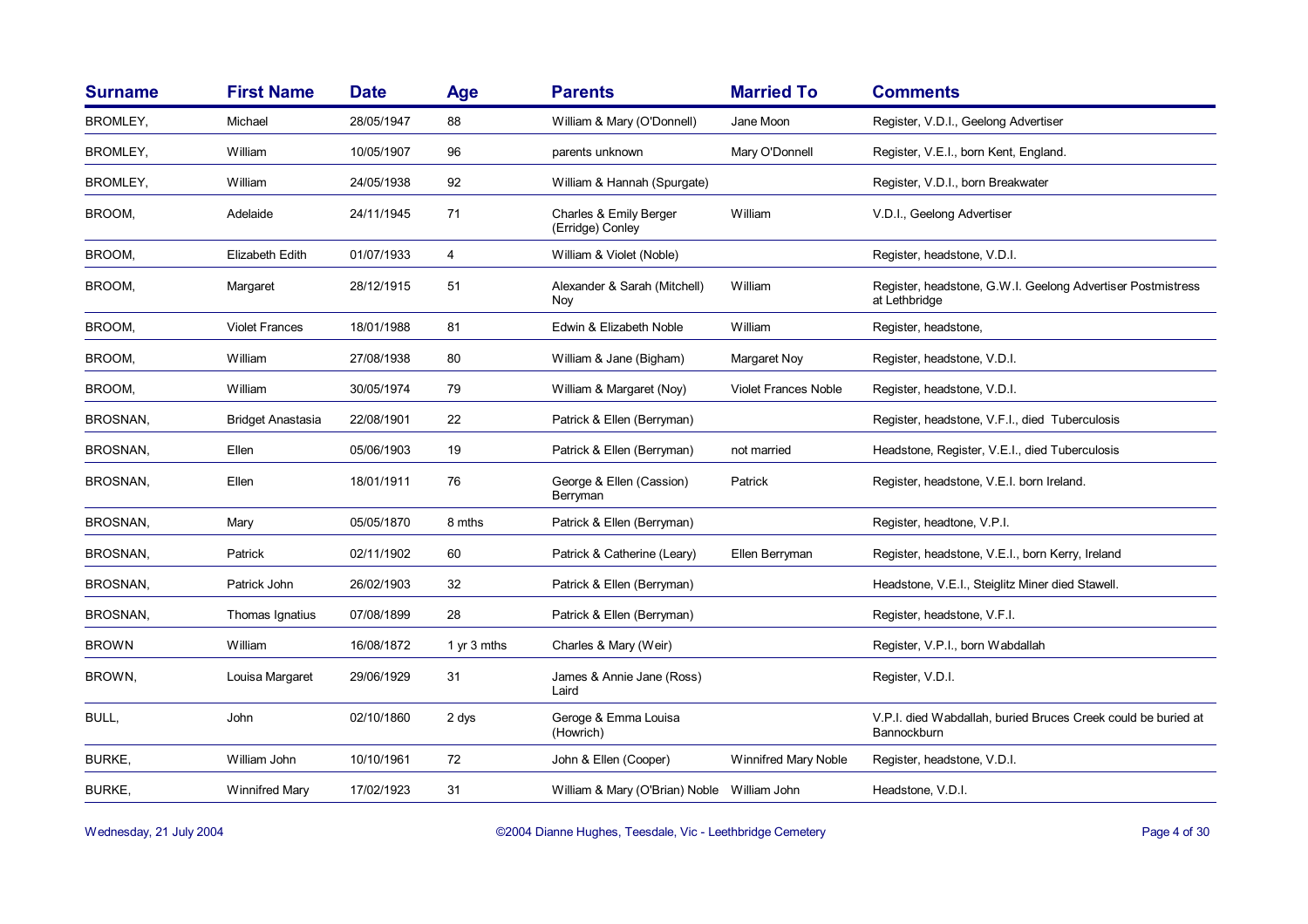| <b>Surname</b> | <b>First Name</b>    | <b>Date</b> | Age         | <b>Parents</b>                            | <b>Married To</b>         | <b>Comments</b>                                                                           |
|----------------|----------------------|-------------|-------------|-------------------------------------------|---------------------------|-------------------------------------------------------------------------------------------|
| BURNS,         | John                 | 15/09/1859  | infant      | James & Mary (Higgins)                    |                           | Register, V.P.I.                                                                          |
| CAFFERY,       | Catherine            | 30/05/1899  | 25          | James & Sarah (Griffiths)                 | Hugh                      | Register, headstone, V.F.I., died Fitzroy Hospital                                        |
| CAFFERY,       | Catherine Mary       | 06/02/1860  | 10 mths     | Owen & Mary (Griffin)                     |                           | Register, V.P.I.                                                                          |
| CAFFERY,       | <b>Florence Mary</b> | 03/04/1967  | 62          | Samuel & Amelia (Broadwell)<br>Smith      | unmarried                 | Register, V.D.I.                                                                          |
| CAFFERY,       | James                | 10/03/1908  | 87          | Hugh & Catherine (Downes)                 | Sarah Griffith            | Register, headstone, V.E.I. born Kilkenny Ireland                                         |
| CAFFERY,       | Sarah                | 19/01/1921  | 84          | unknown Griffith & mother<br>unknown      | James                     | Register, born Kilkenny, Ireland V.D.I.                                                   |
| CAMPION,       | Euguine Honorha      | 27/08/1992  | 75          | John & Alice Mary (Beckman)<br>Coriellias | <b>Richard Henry</b>      | Register, headstone incorrect (CHAMPION)                                                  |
| CAPRON,        | <b>Arthur Ernest</b> | 24/09/1929  | 60          | William & Mary (Brinsmead)                |                           | Register, born Wabdallah, V.D.I.                                                          |
| CARDIE,        | Catherine            | 14/12/1860  | 2 yrs 6 mth | James & Margaret (Andrews)                |                           | Register, V.P.I., born Keilor                                                             |
| CARLETON,      | Philip Norman        | 15/06/1992  | 70          | Percy & Ann (Anderson                     | Del Margaret<br>Rasmussen | Register, headstone                                                                       |
| CARMAN,        | John                 | 29/10/1859  | infant      | Simon & Susannah (Eustan)                 |                           | Register, V.P.I., was supposed to have lived a short time Dr.<br>claimed he was stillborn |
| CARROLL,       | Catherine            | 27/02/1869  | 6 wks       | Michael & Mary (Byrne)                    |                           | Register, V.P.I.                                                                          |
| CARROLL,       | John                 | 05/03/1870  | 12 dys      | Michael & Mary (Byrne)                    |                           | Register, V.P.I.                                                                          |
| CARROLL,       | Patrick              | 31/08/1872  | 3 wks       | Michael & Mary (Byrne)                    |                           | Register, V.P.I.                                                                          |
| CHERRY,        | Robert               | 27/01/1882  | 70          | John, mother unknown                      | Annie Spence              | V.P.I.                                                                                    |
| CLARKE,        | Douglas Richard      | 26/09/1986  | 41          | Geoffrey & Mavis                          | unmarried                 | Register                                                                                  |
| CLEMENSON,     | <b>Thomas Martin</b> | 14/03/1895  | 5 wks       | George & Catherine (Cournup)              |                           | Register, V.F.I., born in Maude.                                                          |
| COCHRANE,      | Grace Victoria       | 06/01/1868  | 4 dys       | John & Grace (Ward)                       |                           | Not in Register, V.P.I.                                                                   |
| COLE,          | Josiah               | 02/01/1870  | 49          | Nicholas & Elizabeth                      | not married               | Register, headstone, V.D.I., born Devonport, Tasmania<br>Geelong Advertiser               |
| COLEMAN,       | <b>Bridget</b>       | 13/10/1862  | 4 wks       | James & Bridget (Linnager)                |                           | Register, V.P.I.                                                                          |
| COLWELL,       | Haydon Hedley        | 11/03/1980  | 84          | Eureka & Susan (Roberts)                  | <b>Alice Presser</b>      | Register, headstone, V.D.I.                                                               |
|                |                      |             |             |                                           |                           |                                                                                           |

Wednesday, 21 July 2004 **Dianne Hughes, Teesdale, Vic - Leethbridge Cemetery** Page 5 of 30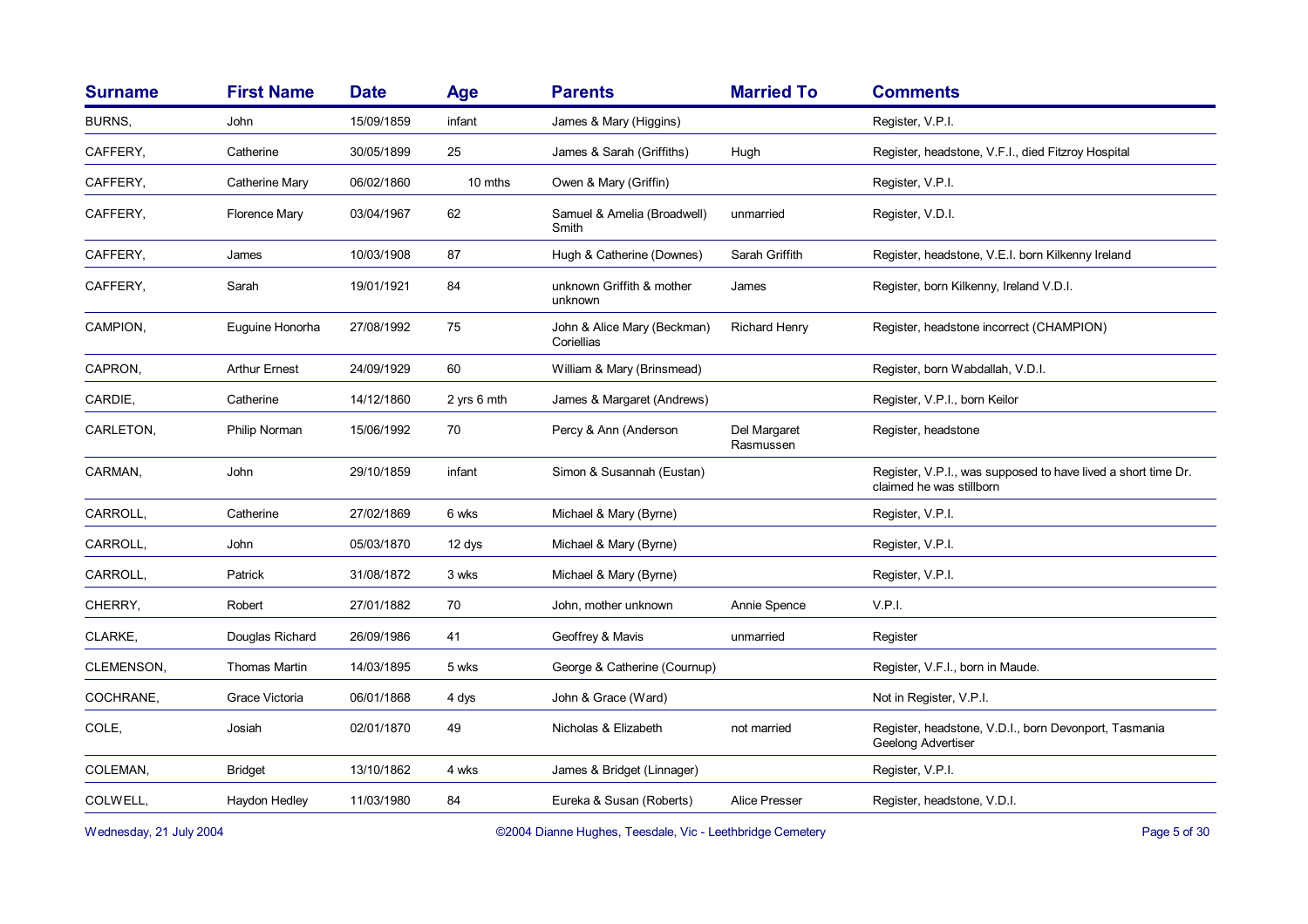| <b>Surname</b> | <b>First Name</b>               | <b>Date</b> | Age         | <b>Parents</b>                           | <b>Married To</b>  | <b>Comments</b>                                                                                      |
|----------------|---------------------------------|-------------|-------------|------------------------------------------|--------------------|------------------------------------------------------------------------------------------------------|
| COLWELL,       | Joan Margaret                   | 29/09/1936  | 3           | Hedley & Alice (Presser)                 |                    | Register, headstone, V.D.I, inquest drowned                                                          |
| COLWELL,       | Margaret Alice                  | 09/09/1996  | 87          | Ernest & Louisa Jane (Gordon)<br>Presser | Haydon Hedley      | Register, headstone                                                                                  |
| CONLEY,        | Cecila Elizabeth                | 03/04/1990  | 93          | unknown Ross, mother<br>unknown          | John Benjamin      | Register                                                                                             |
| CONNELLAN.     | Catherine                       | 20/01/1900  | 25          | Patrick & Maggie (Kane)<br>Fitzgerald    |                    | Register, headstone, V.F.I.                                                                          |
| CONNOR,        | Patrick                         | 15/02/1860  | 78          | parents unknown                          | unknown if married | V.P.I., inquest died of apopolexy                                                                    |
| COOK,          | Joseph                          | 01/01/1857  | 42          | Samuel & Hannah (Little)                 | Janefer Rowse      | Not on V.P.I., Genealogist, Sept. 1998 p. 108. Civil<br>Case Supreme Court VPRS 259 unit 15 case 22. |
| CORNELAN,      | Matthew                         | 21/03/1869  | 74          | parents unknown                          | not married        | Register, Inquest, V.P.I., born Devon England                                                        |
| COWAN,         | George                          | 27/02/1925  | 70          | Matthew & Janet (Crosbie)                | Janet Johnstone    | Register, headstone, V.D.I.                                                                          |
| COWAN,         | Jane                            | 01/11/1862  | 9 mths      | Matthew & Janet (Crosbie)                |                    | Register, headstone, V.P.I.                                                                          |
| COWAN,         | Janet                           | 18/02/1896  | 78          | Robert & Janet (Sale) Crosbie            | Matthew            | Register, headstone, V.F.I., b.Dumfriesshire Scotland son<br>Robert died Melb 1854. On headstone     |
| COWAN,         | Matthew                         | 23/12/1886  | 63          | George & Janet (Johnstone)               | Janet Crosbie      | Register, headstone, V.P.I., born Gretna Green                                                       |
| COWAN,         | Thomas William                  | 30/01/1860  | 6 dys       | Matthew & Janet (Crosbie)                |                    | Register, headstone, V.P.I.                                                                          |
| CROSBIE,       | Hannah M                        | 22/06/1882  | 27          | Abel Hoyle, unknown Westacott            |                    | Register, headstone, V.P.I.                                                                          |
| CROSBIE,       | Martha                          | 21/10/1872  | 57          | Robert & Jane (Sale)                     | not married        | Register, headstone, V.P.I., born Dumphriesshire, Scotland                                           |
| CUNNINGTON,    | Arthur Edwin                    | 26/10/1885  | 19          | William & Caroline (Munton)              |                    | V.P.I., died Horsham, Geelong Advertiser                                                             |
| CUNNINGTON,    | <b>Boughton Henson</b>          | 27/09/1858  | 1 yr 6 mths | William & Caroline (Munton)              |                    | Headstone, V.P.I., buried old cemetery Lethbridge                                                    |
| CUNNINGTON,    | Elizabeth                       | 26/01/1931  | 72          | David & Elizabeth (Shotton)<br>Wilson    | Charles            | Register, headstone, V.D.I.                                                                          |
| CUNNINGTON,    | Jessie Isabel                   | 12/04/1918  | 2 yr 6 mths | William & Joanna Isabella<br>(McAdam)    |                    | Headstone, G.W.I., burnt to death when she fell in a fire.                                           |
| CUNNINGTON,    | <b>Sydney Albert</b>            | 19/12/1915  | 34          | Thomas Munton & Elizabeth<br>(Wilson)    | Jane McLeod        | G.W.I., Geelong Advertiser committed suicide by shooting<br>himself at She Oaks.                     |
| CUNNINGTON,    | <b>Thomas Charles</b><br>Munton | 15/04/1920  | 69          | William & Caroline (Munton)              | Elizabeth Wilson   | Register, headstone, G.W.I.                                                                          |

Wednesday, 21 July 2004 **Dianne Hughes, Teesdale, Vic - Leethbridge Cemetery** Page 6 of 30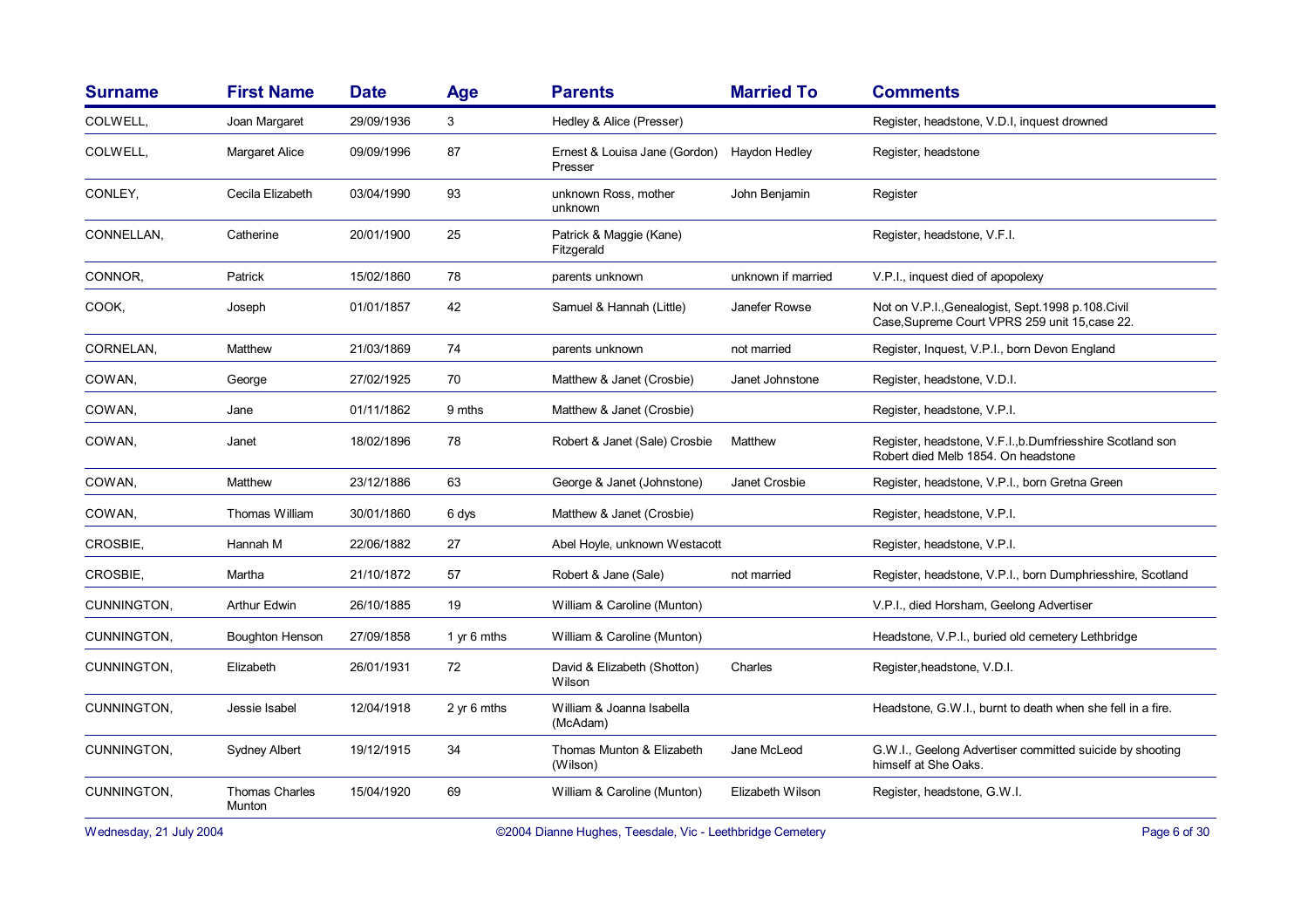| <b>Surname</b> | <b>First Name</b>               | <b>Date</b> | <b>Age</b>   | <b>Parents</b>                           | <b>Married To</b> | <b>Comments</b>                                                              |
|----------------|---------------------------------|-------------|--------------|------------------------------------------|-------------------|------------------------------------------------------------------------------|
| CUNNINGTON,    | William                         | 27/03/1880  | 58           | Thomas & Eleanor (Hansen)                | Caroline Munton   | Register, headstone, V.P.I., born King's Cliffe,<br>Northamptonshire England |
| CUNNINGTON,    | William George                  | 21/09/1918  | 8            | William & Joanna Isabella<br>(McAdam)    |                   | Register, born Sheoaks, G.W.I., inquest run over by a wagon                  |
| DALZIEL,       | <b>Arthur Francis</b>           | 23/11/1876  | $\mathbf{1}$ | Alexander & Elizabeth (Cole)             |                   | Register, V.P.I., born Wabdallah                                             |
| DAVEY,         | Mary Jane                       | 02/11/1873  | 4            | Thomas & Mary (Blackney)                 |                   | Register, V.P.I., born Ballarat, died Coolehoneyburg                         |
| DEMPSTER,      | Isabella                        | 08/04/1868  | 64           | John & Isabella McKenzie                 | not married       | Register, headstone, V.P.I., born Sutherlandshire, Scotland                  |
| DENHAM,        | Margaret Ann                    | 12/05/1894  | infant       | Henry & Catherine (Callopy)              |                   | Register, V.F.I.                                                             |
| DILLON,        | Anna                            | 15/11/1926  | infant       | John & Margaret (Lowndes)                |                   | Register, V.D.I.                                                             |
| DILLON,        | Catherine Agnes                 | 06/03/1883  | 18           | Dennis & Margaret (Hallman)              |                   | Register, headstone, V.P.I.Geelong Advertiser                                |
| DILLON,        | Dennis                          | 25/01/1898  | 76           | James & Margaret (Hallinan)              | Margaret Hallman  | Register, headstone, V.F.I., born County Clare, Ireland                      |
| DILLON,        | Dorothy Elizabeth               | 27/06/1992  | 86           | William & Catherine (Sheridan)<br>Bishop | Michael           | Register, Headstone                                                          |
| DILLON,        | John Eric                       | 09/03/1964  | 61           | Michael & Sarah (Lynch)                  | Margaret Lowndes  | Register, V.D.I.                                                             |
| DILLON,        | Margaret                        | 29/10/1910  | 78           | parents unknown                          | Dennis            | Register, headstone, V.D.I., born County Clare, Ireland*                     |
| DILLON,        | Margaret                        | 12/12/1973  | 67           | James & Margaret (Willey)<br>Lowndes     | John Eric         | Register, V.D.I.                                                             |
| DILLON,        | Mary                            | 29/09/1929  | 60           | Dennis & Margaret (Hallinan)             |                   | Register, headstone, V.D.I.                                                  |
| DILLON,        | Mary Agnes                      | 12/03/1978  | 70           | Michael & Sarah (Lynch)                  | unmarried         | Register, headstone, V.D.I.                                                  |
| DILLON,        | Michael Francis                 | 09/04/1973  | 67           | Michael & Sarah (Lynch)                  |                   | Register, headstone, V.D.I.                                                  |
| DILLON,        | Michael Joseph                  | 23/05/1938  | 78           | Roger & Margaret                         |                   | Register, V.D.I.                                                             |
| DILLON,        | Patricia Mary                   | 19/11/1974  | 28           | Michael & Dorothy (Bishop)               | unmarried         | Register, headstone, V.D.I.                                                  |
| DILLON,        | Thomas                          | 07/06/1945  |              | Michael & Sarah (Lynch)                  |                   | Register, not on V.D.I.                                                      |
| DOBLE,         | Sarah Jane                      | 16/10/1883  | 21           | Northcote & Elizabeth (Jackson)          |                   | Register, headstone, V.P.I., born Drysdale Geelong Advertiser                |
| DONALDSON,     | Ian Alexander Robert 16/04/1982 |             | 77           | Alexander & Emma (Spiller)               | Elma May Founds   | Register, headstone, V.P.I.                                                  |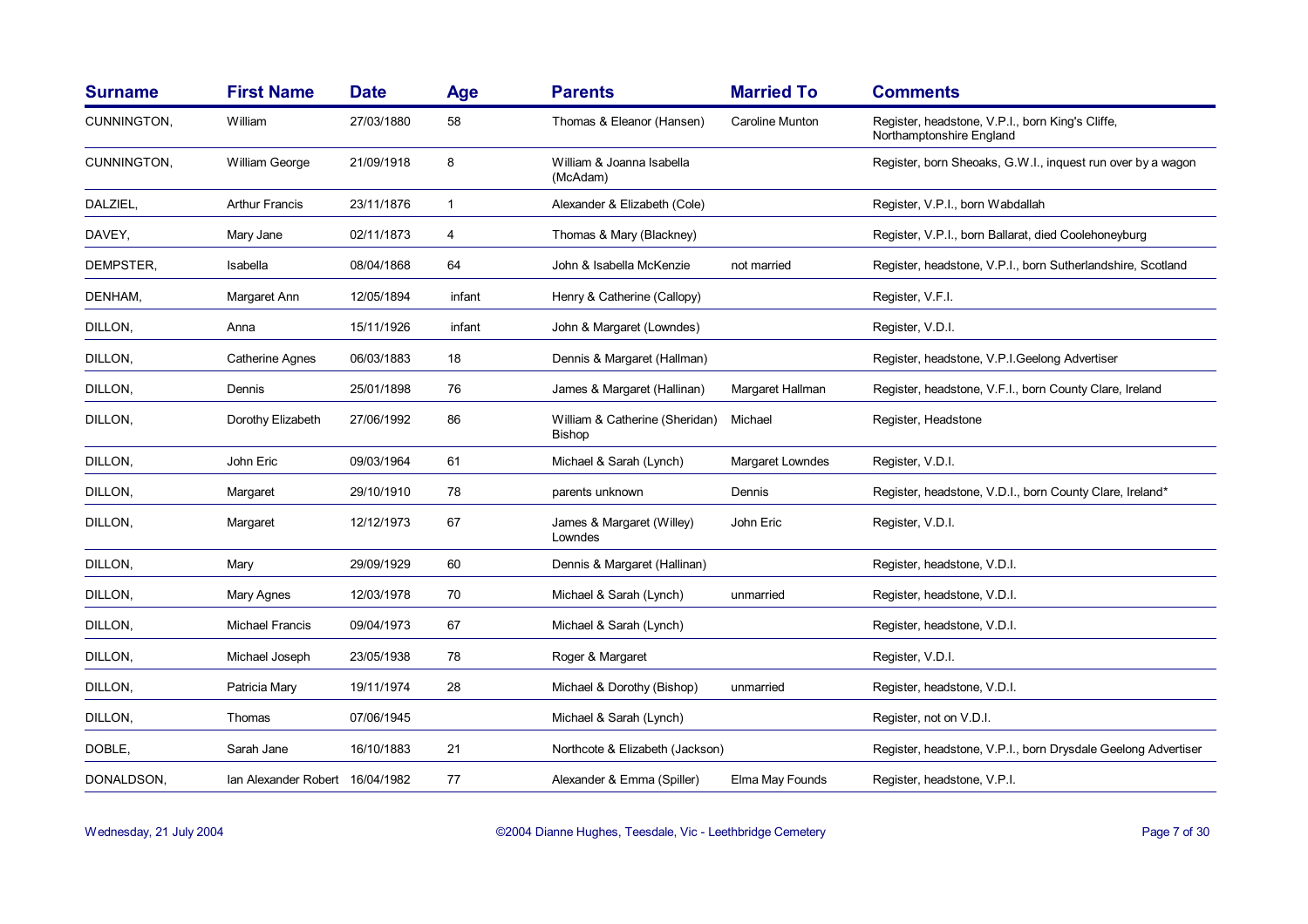| <b>Surname</b> | <b>First Name</b>      | <b>Date</b> | Age        | <b>Parents</b>                            | <b>Married To</b>                    | <b>Comments</b>                                                            |
|----------------|------------------------|-------------|------------|-------------------------------------------|--------------------------------------|----------------------------------------------------------------------------|
| DONALDSON,     | Kenneth Cantlay        | 30/11/1919  | infant     | Alexander & Emma (Spiller)                |                                      | V.D.I., Geelong Advertiser                                                 |
| DONALDSON.     | <b>Maxwell Stewart</b> | 31/12/1983  | 74         | Alexander & Emma (Spiller)                | Jean McIllivray                      | Register, headstone, V.D.I.                                                |
| DUDLEY,        | David                  | 19/04/1860  | infant     | David & Jane (Swan)                       |                                      | Register, V.P.I., born Williamstown                                        |
| DUDLEY,        | Susan                  | 23/01/1860  | 3 mths     | Joseph & Ann (Charnal)                    |                                      | Register, V.P.I.                                                           |
| DUGGAN,        | <b>Alice Mary</b>      | 27/05/1941  | 54         | John & Mary (Kerr) Beckman                | John                                 | Headstone, V.D.I.                                                          |
| DUGGAN,        | <b>Fabian Vincent</b>  | 26/11/1958  | 47         | John & Alice (Beckman)                    | not married                          | Register, headstone V.D.I.                                                 |
| DUGGAN,        | John                   | 09/09/1953  | 81         | Michael, mother unknown                   | <b>Alice Mary</b>                    | Register, headstone V.D.I., Geelong Advertiser                             |
| DUGGAN,        | Julia                  | 21/09/1891  |            | Daniel Murphy, mother unknown Michael     |                                      | V.F.I.                                                                     |
| EAST,          | Ada Eleanor            | 16/11/1978  | 85         | Thomas & Elizabeth (Wilson)<br>Cunnington | Richard William                      | Register, headstone, V.D.I.                                                |
| EAST,          | Clara Ellen            | 29/06/1916  | 33         | William & Mary (Campbell)<br>McLeod       | <b>Richard William</b>               | G.W.I., Geelong Advertiser, born Campbellfield                             |
| EAST,          | Richard William        | 14/09/1967  | 80         | Richard & Harriet (Hodge)                 | 1. Clara McLeod 2. Ada<br>Cunnington | Register, headstone, V.D.I.                                                |
| ELLIS,         | Elizabeth              | 30/03/1860  | 1 yr 1 mth | William & Ann (Gilhuly)                   |                                      | Register, V.P.I.                                                           |
| ELLIS,         | Elizabeth Ann          | 29/06/1866  | 2 dys      | William & Ann (Gilhuly)                   |                                      | Register, V.P.I.                                                           |
| ELLIS,         | Francis                | 27/09/1867  | 2 dys      | William & Ann (Gilhuly)                   |                                      | Register, V.P.I.                                                           |
| ELLIS,         | James                  | 17/09/1859  | 67         | Thomas & Ann (Vingoe)                     | Elizabeth Daniel                     | Register, V.P.I., born Cornwall                                            |
| ELLIS,         | James                  | 08/07/1880  | 56         | James & Elizabeth (Daniel)                | Mary Slattery                        | Register, headstone, V.P.I., born Cornwall, England, Geelong<br>Advertiser |
| ELLIS,         | Mary                   | 13/01/1908  | 78         | unknown Slattery, mother<br>unknown       | James                                | Register, headstone, V.E.I., born County Clare Ireland*                    |
| ELLIS,         | Susannah               | 11/02/1871  | 11         | James & Mary (Slattery)                   |                                      | Register, headstone, V.P.I., inquest, died from drowning<br>accident       |
| FARRELLY,      | Ann                    | 18/08/1897  | 32         | Patrick & Elizabeth (Brady)               | not married                          | V.F.I.                                                                     |
| FARRELLY,      | Owen                   | 07/12/1923  | 79         | John & Bridgett (Connelly)                | Ellen McCabe                         | Register, V.D.I.                                                           |
| FARRELLY,      | Patrick                | 27/01/1916  | 77         | John & Bridget (Connelly)                 | Elizabeth Brady                      | G.W.I., Geelong Advertiser                                                 |
|                |                        |             |            |                                           |                                      |                                                                            |

Wednesday, 21 July 2004 **Dianne Hughes, Teesdale, Vic - Leethbridge Cemetery** Page 8 of 30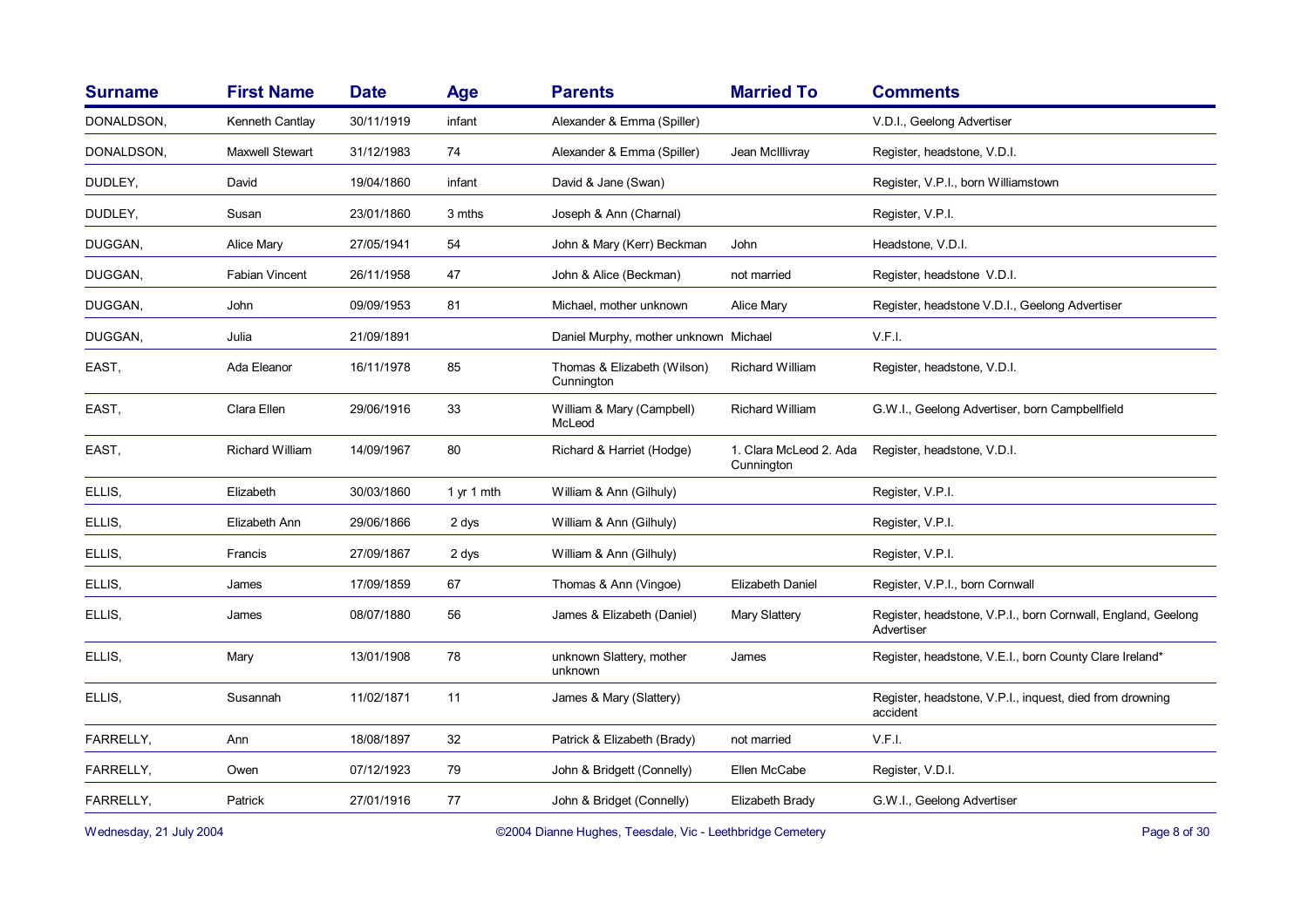| <b>Surname</b>   | <b>First Name</b>    | <b>Date</b> | Age            | <b>Parents</b>                           | <b>Married To</b> | <b>Comments</b>                                                         |
|------------------|----------------------|-------------|----------------|------------------------------------------|-------------------|-------------------------------------------------------------------------|
| <b>FARRELLY,</b> | <b>Patrick James</b> | 14/10/1968  | 78             | Owen & Ellen (McCabe)                    |                   | Register, headstone, V.D.I.                                             |
| FARRELLY,        | Thomas               | 20/01/1920  | infant         | Bernard & Mary Theresa<br>(Maynard)      |                   | Register, G.W.I.                                                        |
| FLAHERTY,        | Michael              | 24/12/1860  | 40             | parents unknown                          |                   | Register, V.P.I., born Ireland                                          |
| FOX,             | George               | 12/01/1861  | 6 dys          | William & Catherine (Haskin)             |                   | Register, V.P.I.                                                        |
| GALLAGHER,       | Susan                | 27/05/1860  | $\overline{2}$ | Patrick & Catherine (McMahon)            |                   | Register, V.P.I., born Bellarine inquest- died of burns                 |
| GEBBIE,          | John Nolan           | 03/05/1942  | 81             | John & Mary (Nolan)                      |                   | Register, V.D.I.                                                        |
| GEBBIE,          | John Snr             | 05/01/1900  | 81             | George & Janet (Bishop)                  | Mary Martin       | Register headstone, Born Kilmarnock, Scotland, V.F.I.                   |
| GEBBIE,          | Mary                 | 10/05/1919  | 50             | John & Janet (Moffat) Martin             | John              | Register, G.W.I., Geelong Advertiser                                    |
| GILHOOLEY,       | Margaret             | 06/10/1868  | infant         | Patrick & Ellen (Dwyer)                  |                   | Register, V.P.I., born Bamgamie                                         |
| GOGGIN,          | Angus Michael        | 12/02/1988  | 72             | Luke & Janet (McGillibray)               | unmarried         | Register, headstone                                                     |
| GOGGIN,          | Emma                 | 17/04/1980  | 96             | John & Margaret (Plummer)<br>McGillivray | Matthew           | Register, headstone, V.D.I.                                             |
| GOGGIN,          | James Henry          | 04/07/1929  | 3              | Luke Michael & Jane<br>(McGillivray)     |                   | Register, headstone, V.D.I.                                             |
| GOGGIN,          | Janet                | 26/07/1975  | 85             | John & Margaret (Plummer)<br>McGillivray | Luke              | Register, headstone, V.D.I.                                             |
| GOGGIN,          | John James           | 13/12/1979  | 76             | Luke & Sarah (Clancy)                    | unmarried         | Register, V.D.I.                                                        |
| GOGGIN,          | Luke                 | 11/10/1926  | 60             | John & Elizabeth (O'Brien)               | McGillivray       | 1. Sarah Garvey 2. Janet Register, headstone, V.D.I. Geelong Advertiser |
| GOGGIN,          | William John         | 02/05/1980  | 66             | Matthew & Emma (McGillivray)             |                   | Register, headstone, V.D.I.                                             |
| GRADY,           | Catherine            | 02/09/1882  | 53             | parents unknown                          | Patrick           | Register, V.P.I., born Ireland, inquest drowned                         |
| GRANT,           | Ann                  | 05/10/1880  | 8              | James & Margaret (Lockman)               |                   | Register, headstone, V.P.I.,                                            |
| GRANT,           | James Cameron        | 28/07/1910  | 77             | parents unknown                          | Margaret Loughman | Register, born Scotland, V.E.I.                                         |
| GRANT.           | Margaret             | 02/08/1897  | 58             | Michael & Mary (Quin) Lockman James      |                   | Register, headstone, V.F.I., born Tipperary Ireland                     |
| GREEN,           | John                 | 03/07/1866  | 40             | parents unknown                          | Elizabeth Kedgell | V.P.I.                                                                  |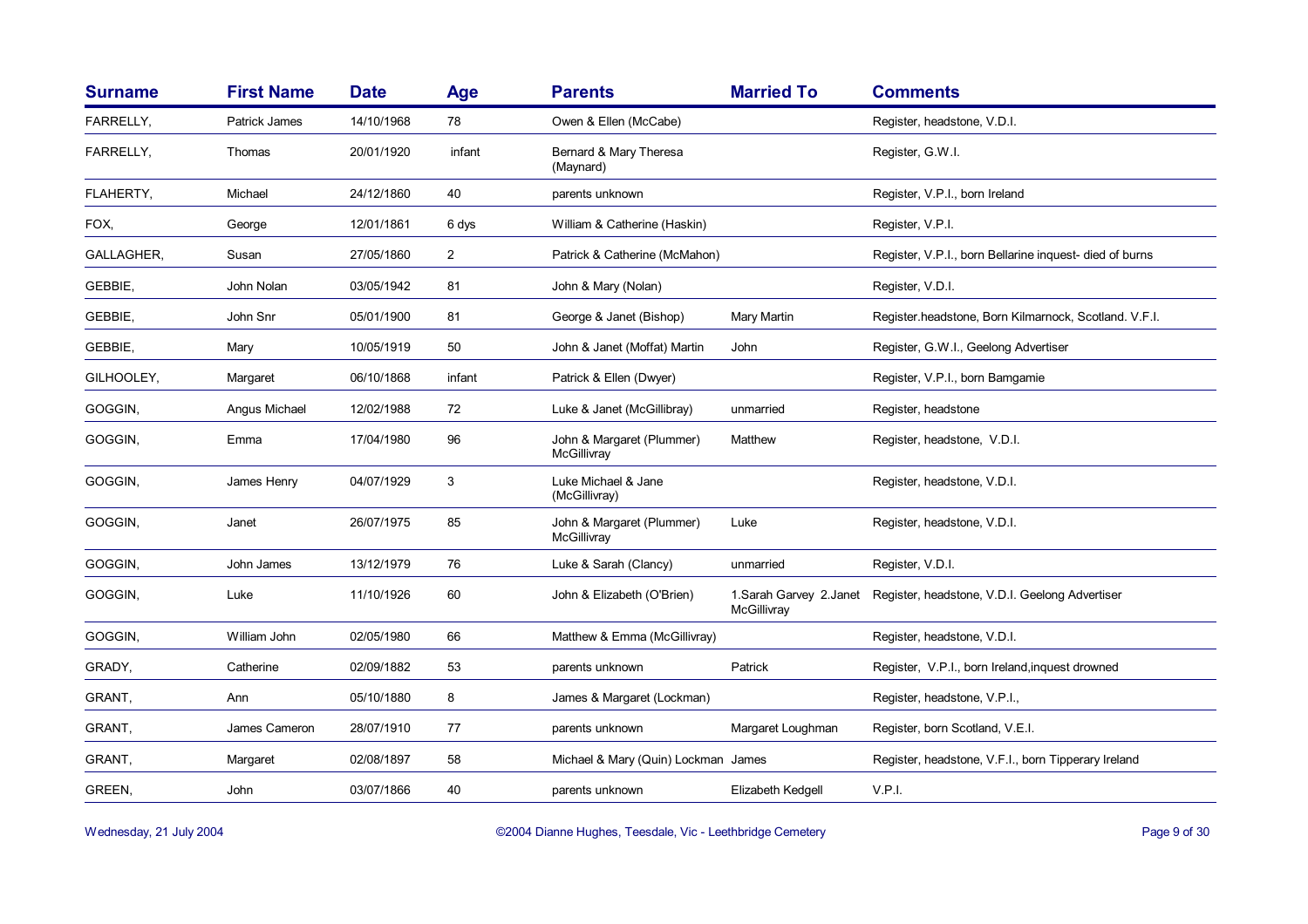| <b>Surname</b> | <b>First Name</b>                | <b>Date</b> | <b>Age</b>    | <b>Parents</b>                         | <b>Married To</b>         | <b>Comments</b>                                                |
|----------------|----------------------------------|-------------|---------------|----------------------------------------|---------------------------|----------------------------------------------------------------|
| GROSERT,       | William                          | 24/09/1859  | infant        | Robert & Mary Ann (Stevenson)          |                           | Register, V.P.I.                                               |
| GRUNDY,        | James                            | 05/12/1873  | 57            | William & Elizabeth (Trim)             | Frances                   | Register, headstone, V.D.I.                                    |
| HARRIS.        | Ann                              | 16/06/1895  | 81            | parents unknown                        | James                     | Register.headstone, V.F.I., born Cornwall, England             |
| HARRIS,        | Catherine Matilda                | 16/05/1919  | 78            | James & Ann (Solomon) Harris           | unmarried                 | Register, headstone, born Cornwall, G.W.I., Geelong Advertiser |
| HARRIS,        | <b>Emily May</b>                 | 28/03/1980  | 93            | John & Maria (Patterson)<br>Ackland    | Robert James              | Register, headstone, V.D.I.                                    |
| HARRIS,        | James                            | 22/11/1864  | 50            | John & Elizabeth (Hobbs)               | Ann Solomon               | Register, headstone V.P.I., born Cornwall England              |
| HARRIS,        | James                            | 25/09/1939  | 84            | James & Ann (Soloman)                  | Mary Taylor               | Register, headstone, V.D.I.                                    |
| HARRIS,        | John Hobb                        | 01/02/1895  | 43            | James & Ann (Soloman)                  | Hannah Lowndes            | Register, headstone, V.F.I., born Point Henry                  |
| HARRIS,        | John James                       | 19/11/1971  | 60            | Robert James & Emily Mary<br>(Ackland) | unmarried                 | Register, headstone, V.D.I.                                    |
| HARRIS,        | Mary                             | 19/05/1937  | 81            | David & Elvina (McMullan)<br>Taylor    | James                     | Register, headstone, V.D.I., born Scotland                     |
| HARRIS,        | Robert James                     | 15/02/1958  | 75            | James & Mary (Taylor)                  | <b>Emily Mary Ackland</b> | Register, headtone, V.D.I.                                     |
| HARRISON,      | Frank                            | 16/06/1885  | 4 dys         | Thomas & Sarah (Giles)                 |                           | Register, V.P.I., born Maude Geelong Advertiser                |
| HEHIR,         | Michael                          | 06/01/1873  | 63            | Patrick & Ellen (Hynes)                | Mary Larkins              | Register, V.P.I., born County Clare, Ireland                   |
| HENDRA,        | <b>Constance Marie</b><br>Evelyn | 25/12/1995  | 84            | Arthur & Agnes (Junod)<br>Hoather      | George Francis            | Register Headstone                                             |
| HENDRA,        | George Francis                   | 13/04/1992  | 80            | William & Mary Ann (Bernath)           | Constance Marie Evelyn    | Register, headstone                                            |
| HENDRA,        | Henry                            | 12/04/1866  | 1 $yr$ 3 mths | Henry & Olive (Ash)                    |                           | Register, V.P.I.                                               |
| HENDRA,        | Henry                            | 12/01/1899  | 63            | Thomas & Elizabeth (Knight)            | Olive Ash                 | Register, headstone, V.F.I., died Echuca                       |
| HENDRA,        | Henry William                    | 30/09/1973  | 68            | William & Mary Ann (Bernath)           | Thelma O'Connor           | Register, headstone, V.D.I.                                    |
| HENDRA,        | James                            | 19/07/1872  | 8 mths        | Henry & Olive (Ash)                    |                           | V.P.I.                                                         |
| HENDRA,        | Jane                             | 20/11/1872  | 2 mths        | Henry & Olive (Ash)                    |                           | Register, V.P.I., born Darriwill                               |
| HENDRA,        | Mary Ann                         | 13/11/1940  | 68            | John & Anne (Harris) Bernath           | William                   | Register, headstone, V.D.I.                                    |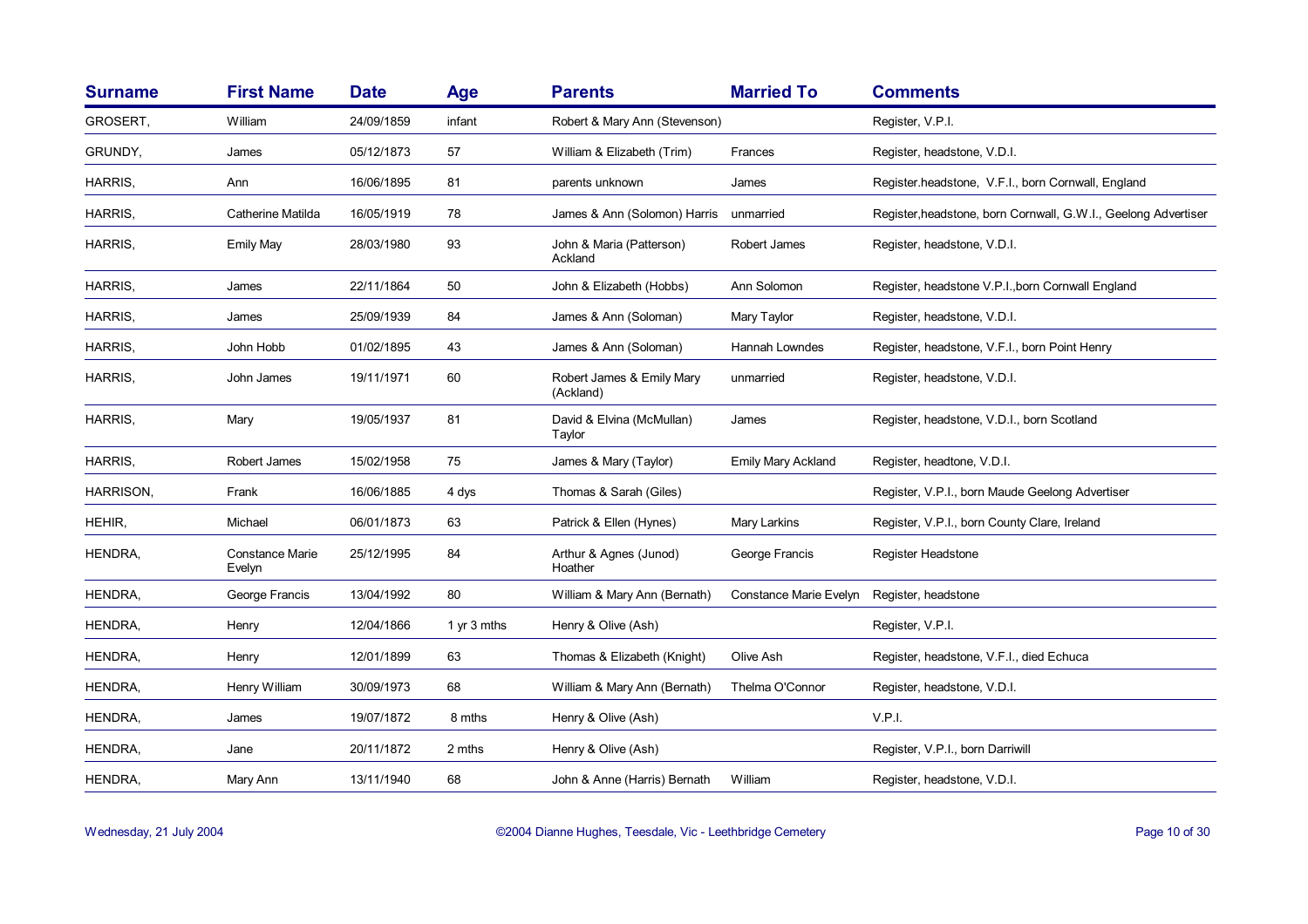| <b>Surname</b>  | <b>First Name</b>      | <b>Date</b> | <b>Age</b>     | <b>Parents</b>                           | <b>Married To</b>              | <b>Comments</b>                                                                                     |
|-----------------|------------------------|-------------|----------------|------------------------------------------|--------------------------------|-----------------------------------------------------------------------------------------------------|
| HENDRA,         | Olive                  | 08/03/1902  | 62             | William & Sarah (Feasey) Ash             | Henry                          | Register, headstone, V.E.I., born Buckinghamshire, England*                                         |
| HENDRA,         | Sarah                  | 02/11/1871  | 8 mths         | Henry & Olive (Ash)                      |                                | Register, V.P.I., born Darriwill                                                                    |
| HENDRA,         | William                | 23/03/1932  | 64             | Henry & Olive (Ash)                      | Mary Ann Bernath               | Register, headstone, V.D.I.                                                                         |
| HINCHLIFFE.     | Raymond Thomas         | 25/01/2001  | 89             | George & Grace                           | Gladys Spiller                 | Register                                                                                            |
| <b>HOPKINS.</b> | <b>Charles Kenneth</b> | 28/10/1971  | 45             | Christopher & Rose (Bywaters)            | Marian                         | Register, headstone, V.D.I.                                                                         |
| HORWOOD.        | Arthur                 | 27/02/1866  | 6 mths         | William & Emily (Clevely)                |                                | Register, V.P.I., name spelt HARWARD, born Green Tent                                               |
| HORWOOD,        | Elizabeth              | 03/04/1902  | 38             | Thomas & Elizabeth (Johnson)<br>Robinson | Charles                        | Register, V.E.I., born Darriwell, died Ploughman Inn.                                               |
| HORWOOD.        | <b>Melville Alfred</b> | 15/10/1894  | 9 wks          | Charles & Elizabeth (Robinson)           |                                | V.F.I.                                                                                              |
| HORWOOD,        | William                | 06/06/1860  | 4              | William & Emily (Clevely)                |                                | Register, V.P.I. under name HARWARD born Geelong                                                    |
| HOWELL,         | George                 | 12/03/1895  | 83             | parents unknown                          | Elizabeth Hudson               | Register, V.F.I. born Wiltshire, England                                                            |
| HOWELL,         | Thomas Henry           | 16/06/1866  | 5 wks          | George & Elizabeth (Hudson)              |                                | Register, V.P.I.                                                                                    |
| HOWLETT,        | Lawrence Thomas        | 24/04/1941  | infant         | Alfred & Margaret (Dillon)               |                                | Register, V.D.I.                                                                                    |
| HOYLE,          | Abel                   | 04/04/1876  | 54             | George & Nancy (Simmons)                 | <b>Nancy Summers</b>           | Register, headstone, V.P.I. born Devon, died Ballarat,<br>daughter Helen on headstone not on V.P.I. |
| HOYLE,          | <b>Bessie</b>          | 16/03/1870  | 1 mth          | Abel & Harriet (Westcott)                |                                | Register, headstone, V.P.I.,                                                                        |
| HOYLE,          | Harriet                | 26/07/1870  | 33             | John & Ann Maria (Apps)<br>Westacott     | Abel                           | Register, headstone, V.P.I., born Devon England                                                     |
| INGERSOLE,      | Emma                   | 13/02/1863  | 30             | Johathan Cluff, mother<br>unknown        | James                          | Register, V.P.I., born London                                                                       |
| INGERSOLE,      | James                  | 22/04/1860  | 1 $yr$ 3 mth   | James & Emma (Cuff)                      |                                | Register, V.P.I., born Cowies Creek                                                                 |
| <b>IRELAND.</b> | <b>Isaac</b>           | 12/03/1875  | $\overline{2}$ | William & Sarah (Fry)                    |                                | V.P.I., died Meredith                                                                               |
| <b>JENKINS,</b> | Janet                  | 06/11/1900  | 61             | David & Jane (Hutton) Fuller             | 1. Paige Knight. 2.<br>William | Register, headstone, V.F.I., born Fifeshire, Scotland                                               |
| JENKINS,        | William                | 23/09/1894  | 67             | Richard & Jane (Kidner)                  | Janet Hutton                   | Register, headstone, V.F.I., born Yatton Somerset England                                           |
| JESSUP,         | Susan Ann Jane         | 05/06/1861  | 5 mth          | Samuel & Margaret (Shaw)                 |                                | Register, V.P.I., born Geelong                                                                      |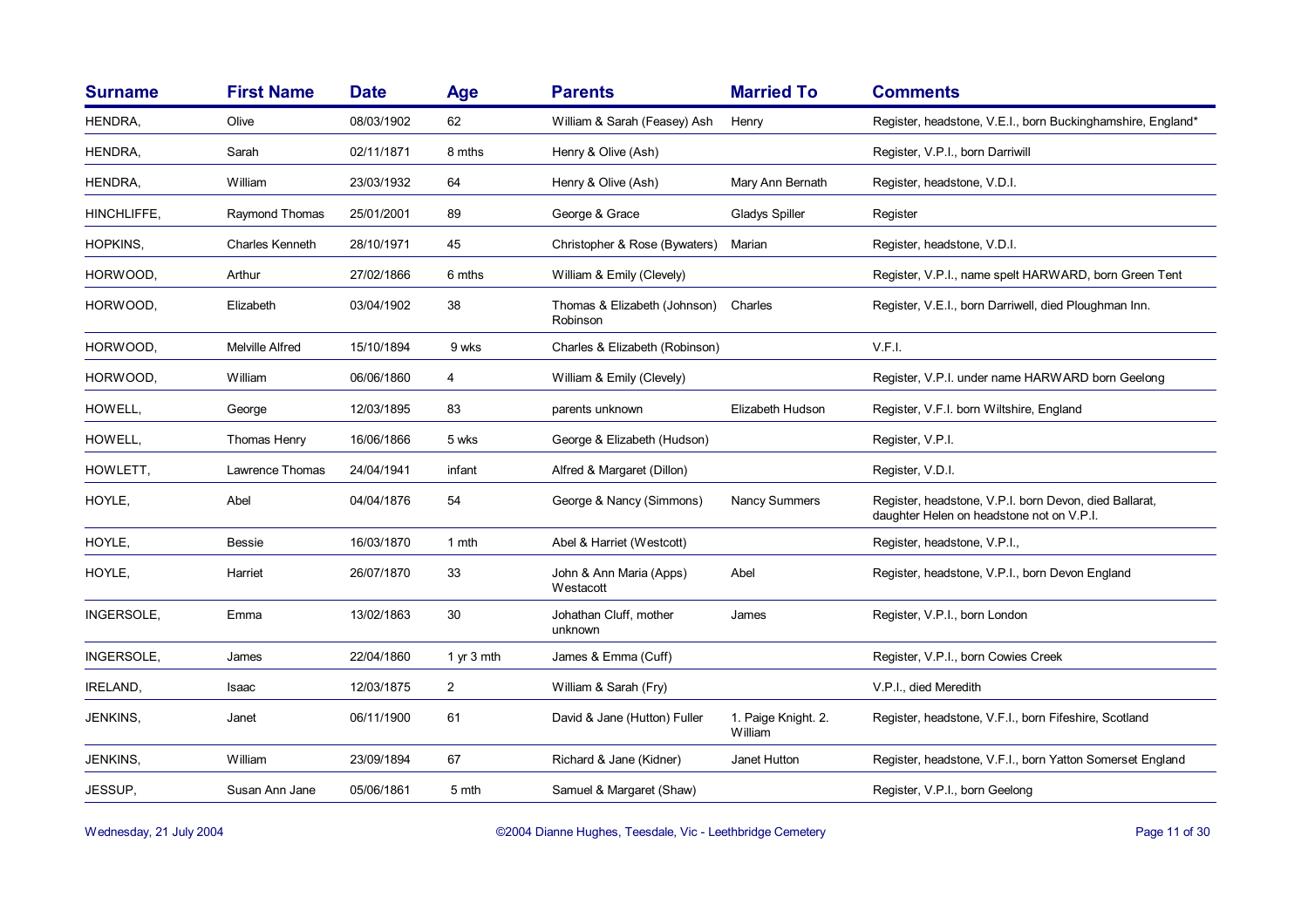| <b>Surname</b>   | <b>First Name</b> | <b>Date</b> | <b>Age</b> | <b>Parents</b>                         | <b>Married To</b>  | <b>Comments</b>                                                                     |
|------------------|-------------------|-------------|------------|----------------------------------------|--------------------|-------------------------------------------------------------------------------------|
| JONES.           | Alice             | 22/07/1889  | 13 hrs     | James & Alice (Collins)                |                    | Register, V.F.I.                                                                    |
| JONES,           | Anna              | 02/03/1857  | infant     | Thomas & Hannah (Davis)                |                    | V.P.I., buried old Lethbridge Cemetery, mother died childbirth<br>13/2/1857         |
| JONES,           | Hannah            | 13/02/1857  | 24         | father Davis, mother unknown           | Thomas             | V.P.I. buried old Lethbridge Cemetery died childbirth, born<br><b>Cardiff Wales</b> |
| JONES.           | Hannah            | 01/05/1882  | 55         | John & Ann (Spencer)                   | Henry              | Register, V.P.I., born Liverpool, England                                           |
| JONES,           | Henry             | 16/10/1888  | 69         | parents unknown                        | Hannah Spencer     | Register, V.P.I., born Lancashire                                                   |
| JONES,           | John              | 07/10/1864  | 3 wks      | Thomas & Margaret (Burns)              |                    | Register, V.P.I.                                                                    |
| KANE,            | Ellen             | 31/03/1898  | 39         | Thomas & Bridget (Brosnan)<br>Sullivan | John               | Register, V.F.I., born Kerry, Ireland                                               |
| KANE,            | Johanna           | 10/08/1878  | 45         | unknown McGrath, mother<br>unknown     | Thomas             | Register, headstone, V.P.I., born Ireland Geelong Advertiser                        |
| KANE,            | Thomas            | 21/12/1885  | 57         | John & Catherine (McShane)             | Johanna McGrath    | Register, headstone, V.P.I.                                                         |
| KEANE,           | Sarah             | 11/12/1862  | 21 dys     | Daniel & Margaret (Roche)              |                    | Register, V.P.I.                                                                    |
| KEENE,           | Florence          | 07/04/1881  | 4          | Thomas & Mary (McGuire)                |                    | Register, V.P.I.                                                                    |
| KEENE,           | Florence Victoria | 07/04/1881  | 4          | Charles & Mary (McGuire)               |                    | Register, headstone, V.P.I., Geelong Advertiser                                     |
| KELLY,           | Charlotte         | 25/02/1972  | 88         | James & Annie (Ross) Laird             | Patrick            | Register, headstone, V.D.I.                                                         |
| KELLY,           | James Patrick     | 12/11/1990  | 82         | Patrick & Ruth (Tucker)                | Rebecca Scanlon    | Register, Headstone                                                                 |
| KELLY,           | John Raymond      | 22/05/1942  | 27         | Patrick & Charlotte (Laird)            | unmarried          | Register, headstone, V.D.I.                                                         |
| KELLY,           | Maurice           | 22/12/1976  | 54         | Patrick & Charlotte (Laird)            | unmarried          | Register, headstone, V.D.I.                                                         |
| KELLY,           | Patrick           | 07/10/1928  | 48         | Thomas & Ruth (Tucker)                 | Charlotte Laird    | Register, headstone, born Anakie, V.D.I.                                            |
| KELLY,           | William John      | 25/11/1911  | 4 mths     | Patrick & Charlotte (Laird)            |                    | Register, headstone, born Rowsley, V.E.I.                                           |
| KENNELLY,        | Catherine         | 22/05/1886  | 49         | Peter & Anabella (Fraser)<br>McKenzie  | Edmond             | Register, V.P.I. (also spelt KENNEALLY)                                             |
| <b>KENNELLY,</b> | Edmond            | 01/07/1905  | 73         | Edmund & Jane (Williams)               | Catherine McKenzie | Register, V.E.I. (also spelt KENNEALLY)*                                            |
| KING,            | Charles Cary      | 05/05/1900  | 85         | parents unknown                        | Elizabeth Jones    | Register, V.F.I., born London, England.                                             |

Wednesday, 21 July 2004 **Dianne Hughes, Teesdale, Vic - Leethbridge Cemetery** Page 12 of 30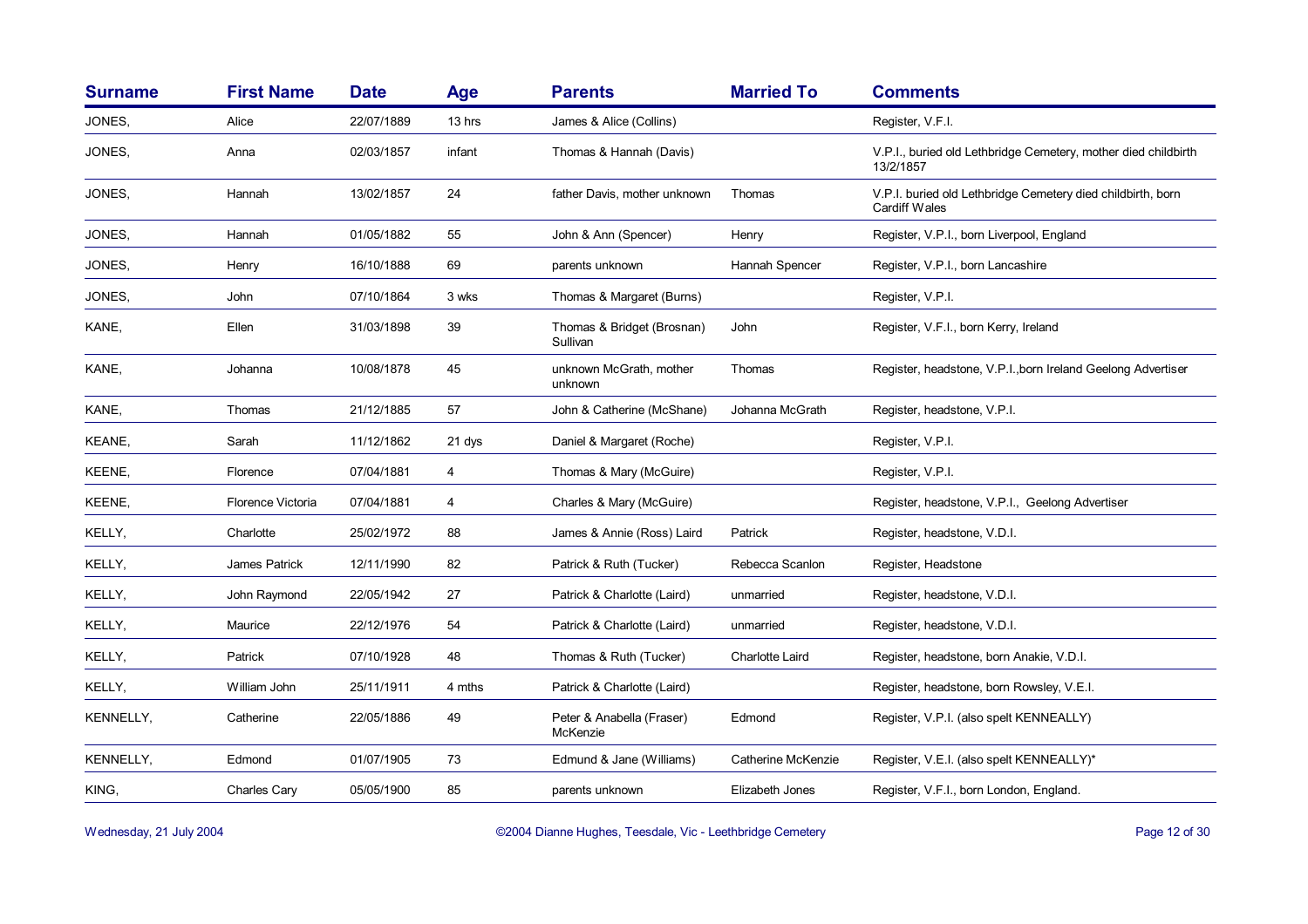| <b>Surname</b> | <b>First Name</b> | <b>Date</b> | <b>Age</b>     | <b>Parents</b>                         | <b>Married To</b>       | <b>Comments</b>                                                                               |
|----------------|-------------------|-------------|----------------|----------------------------------------|-------------------------|-----------------------------------------------------------------------------------------------|
| KIRBY,         | Ethel             | 23/11/1956  | 27             | Albert & Ethel (Giles) Woodman James   |                         | Register, headstone, V.D.I.                                                                   |
| KIRBY,         | James Thomas      | 16/08/1948  | 8 wks          | James & Ethel (Woodman)                |                         | Register, headstone, V.D.I. Geelong Advertiser                                                |
| KNEALE,        | <b>Bridget</b>    | 06/09/1871  | 50             | parents unknown                        | John                    | Register, V.P.I., born Kilkenny Ireland, died Halfway House,<br>Coolebarghurk                 |
| KNIGHT,        | Abraham           | 25/08/1934  | 69             | Paige & Janet (Hutton)                 | Jane Wait               | Register, headstone, born Maude, V.D.I.                                                       |
| KNIGHT,        | David             | 21/03/1904  | $\overline{7}$ | Paige & Louisa (Perdrisat)             |                         | Register, V.E.I., died Diptheria.                                                             |
| KNIGHT,        | David Robert      | 09/06/1951  | 76             | Paige & Louisa (Perdrisat)             | <b>Elizabeth Hutton</b> | Register, headstone, V.D.I.                                                                   |
| KNIGHT,        | Elizabeth         | 06/09/1954  | 75             | William & Mary Hutton                  | David Robert            | Register, headstone, V.D.I.                                                                   |
| KNIGHT,        | Elizabeth Ann     | 08/02/1875  | 38             | Charles & Elizabeth (Skinner)<br>Giles | Northcote               | V.P.I., Geelong Advertiser died Bald Hills, Durdidwarrah                                      |
| KNIGHT,        | Emily             | 06/03/1876  | 9mths          | Eli & Maria (Haick)                    |                         | V.P.I., died Darriwil, Geelong Advertiser                                                     |
| KNIGHT,        | Flora Mary        | 01/07/1875  | 5              | Norcot & Elizabeth (Giles)             |                         | Register, V.P.I., born Darriwill                                                              |
| KNIGHT,        | Geoffrey Richard  | 07/04/1949  | 6 wks          | Eric Joseph & Emily (O'Connor)         |                         | Register, Headstone, V.D.I., Geelong Advertiser                                               |
| KNIGHT,        | Janet             | 13/01/1957  | 79             | William & Mary Ann (Harry)<br>Hutton   | Abraham                 | Register, headstone, V.D.I.                                                                   |
| KNIGHT,        | Maria             | 20/02/1877  | 39             | William & Mary (Mountstever)<br>Hake   | Eli                     | Register, V.P.I., born Somerset, England                                                      |
| KNIGHT,        | Northcote         | 24/04/1864  | 5 dys          | Eli & Maria (Hak)                      |                         | Register, V.P.I.                                                                              |
| KNIGHT,        | Northcote         | 28/07/1874  | 38             | Abraham & Jane (Wait)                  | <b>Elizabeth Giles</b>  | Register, V.P.I., born Somerset, England, died Bald Hill,<br>Durdidwarrah, Geelong Advertiser |
| KNIGHT,        | Paige             | 05/08/1875  | 51             | Abraham & Jane (Wait)                  | Janet Hutton            | Register, headstone, V.P.I., born Somerset England, Geelong<br>Advertiser                     |
| KNIGHT,        | Paige             | 21/11/1941  | 73             | Paige & Janet (Jenkins)                | Louise Perdrisat        | Register, V.D.I.                                                                              |
| KNIGHT,        | Paige             | 02/07/1978  | 88             | Paige & Louisa (Perdrisat)             |                         | Register, V.D.I.                                                                              |
| KNIGHT,        | Ruby              | 03/10/1905  | 3 dys          | Paige & Louisa (Perdrisat)             |                         | Register, V.E.I., born Geelong.                                                               |
| <b>KRUGER.</b> | Emma Beth         | 25/01/2000  | 20 wks         | Peter & Kerrie                         |                         | Register                                                                                      |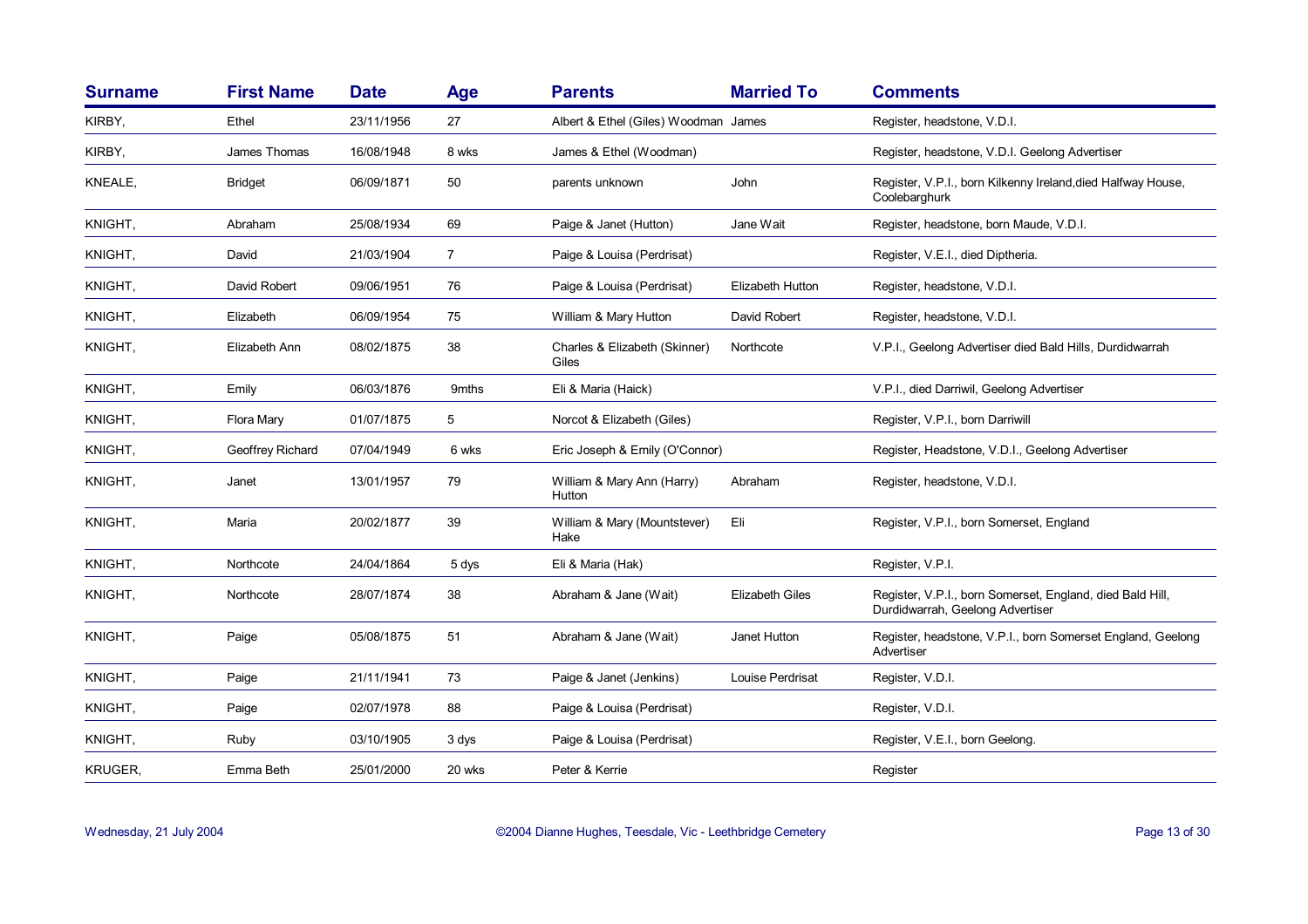| <b>Surname</b> | <b>First Name</b>     | <b>Date</b> | Age          | <b>Parents</b>                         | <b>Married To</b> | <b>Comments</b>                                                                            |
|----------------|-----------------------|-------------|--------------|----------------------------------------|-------------------|--------------------------------------------------------------------------------------------|
| LAIRD,         | Annie                 | 16/04/1903  | 43           | John & Christina (McGregor)<br>Ross    | James             | Register, headstone, V.E.I., died childbirth, daughter Daisy on<br>headstone not on V.D.I. |
| LAIRD,         | Annie Jane            | 28/05/1921  | 13           | William & Isabella (Willey)            |                   | Register, headstone, V.D.I.                                                                |
| LAIRD,         | <b>Bruce Robert</b>   | 16/05/2000  | 74           | William & isabella (Willey)            | not married       | Register                                                                                   |
| LAIRD,         | <b>Charles Albert</b> | 11/11/1979  | 75           | Charlotte Elizabeth Laird              | unmarried         | Register, headstone, V.D.I.                                                                |
| LAIRD,         | <b>Charles Thomas</b> | 28/12/1894  | 6            | James & Annie (Ross)                   |                   | Register, V.F.I., inquest died from drowning                                               |
| LAIRD,         | Isabella              | 26/08/1976  | 92           | Thomas & Jane (Knox) Willey            | William John      | Register, headstone, V.D.I.                                                                |
| LAIRD,         | James William         | 26/01/1930  | 80           | parents unknown                        | Annie Ross        | Register, headstone, V.D.I. born Glasgow, Scotland                                         |
| LAIRD,         | Jessie                | 09/04/1887  | $\mathbf{1}$ | James & Annie (Ross)                   |                   | Register, V.P.I.                                                                           |
| LAIRD,         | Lily Rubeena          | 20/07/1945  | 42           | James & Lillian (Millar) Smith         |                   | Headstone, not in register, V.D.I.                                                         |
| LAIRD,         | Robert John           | 02/06/1953  | 73           | James & Annie (Ross)                   | Lillian           | Register, headstone, V.D.I., Geelong Advertiser                                            |
| LAIRD,         | William               | 14/08/1962  | 83           | James & Annie (Ross)                   | Isabella Willey   | Register, headstone, V.D.I.                                                                |
| LOCK,          | Edwin                 | 11/12/1861  | 4 dys        | James & Mary (Trindar)                 |                   | Register, V.P.I.                                                                           |
| LODINGTON,     | Ellen Annie           | 13/10/1894  | 30           | Joseph & Ellen Jones                   |                   | Register, V.F.I., born South Melbourne                                                     |
| LOWE,          | Henry                 | 14/12/1886  | 76           | parents unknown                        | Susan             | Register, V.P.I., born Isle of Wight                                                       |
| LOWE,          | Susan                 | 27/07/1880  | 74           | Patrick, mother unknown                | Henry             | Register, V.P.I., born Guernsey                                                            |
| LUCAS,         | Jane Agnes            | 22/06/1925  | 16           | Robert Joseph & Jane Mary<br>(Bickers) |                   | Register, V.D.I.                                                                           |
| LUNNIE,        | Francis Joseph        | 12/03/1903  | 17 dys       | Robert & Margaret (McKay)              |                   | Register, V.E.I. born Geelong.                                                             |
| LYNCH,         | Daniel Joseph         | 22/01/1946  | 64           | Daniel & Sarah (Gooding)               | Alice Ackland     | Register, headstone, V.D.I.                                                                |
| LYNCH,         | James                 | 28/10/1872  | 1 hour       | James & Margaret (Brady)               |                   | V.P.I., died Maude                                                                         |
| LYNCH,         | Michael               | 13/03/1882  | 1 yr 6 mth   | James & Margaret (Brady)               |                   | V.P.I.                                                                                     |
| LYNCH,         | Robert James          | 11/09/1941  | 70           | James & Margaret                       |                   | Register, V.D.I.                                                                           |
| MacDONALD      | Elizabeth             | 24/02/1943  | 77           | John & Annie (Clarendon)<br>Lewis      | John George       | Headstone, V.D.I.                                                                          |

Wednesday, 21 July 2004 **Dianne Hughes, Teesdale, Vic - Leethbridge Cemetery** Page 14 of 30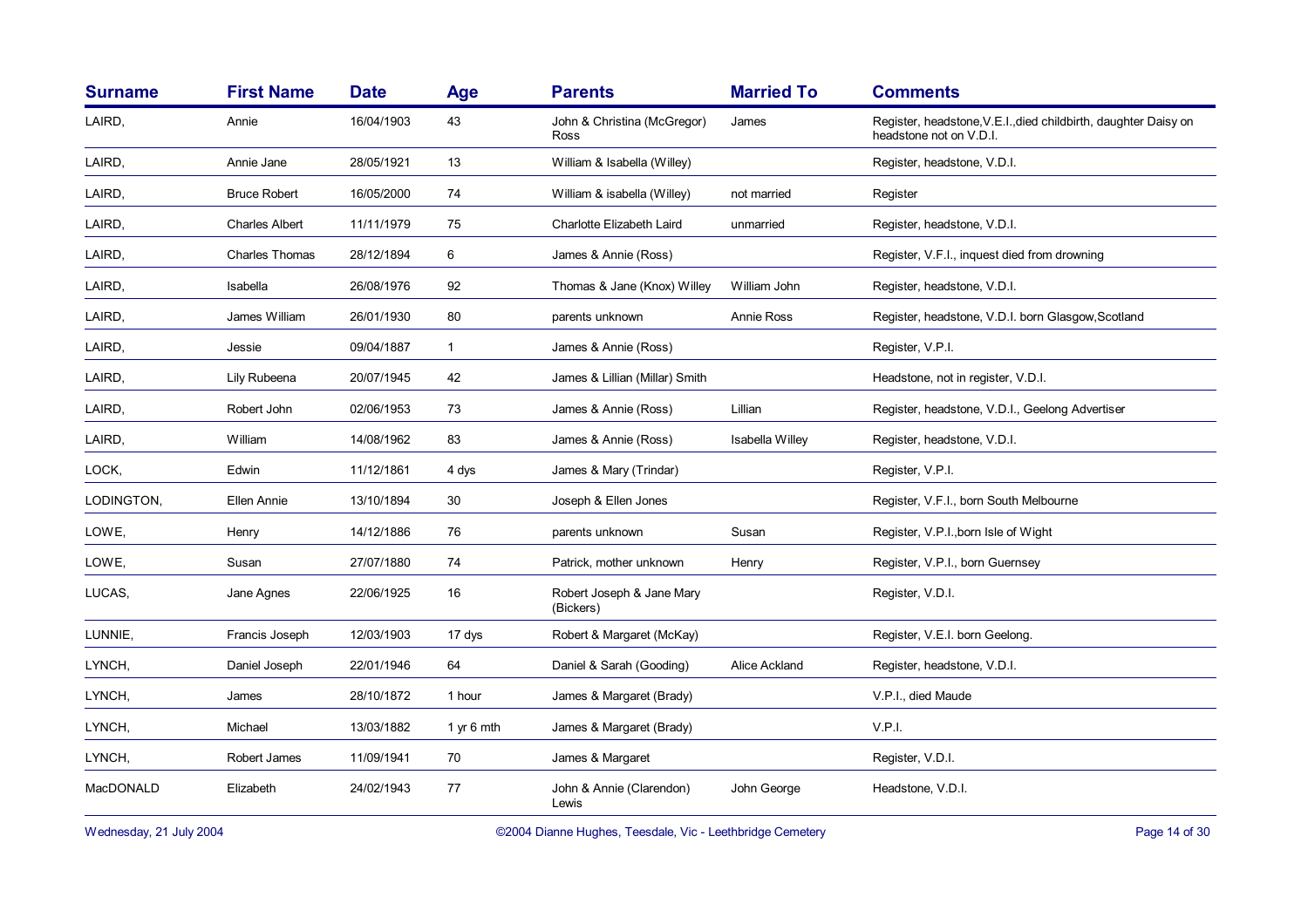| <b>Surname</b> | <b>First Name</b> | <b>Date</b> | Age                     | <b>Parents</b>                              | <b>Married To</b>          | <b>Comments</b>                                    |
|----------------|-------------------|-------------|-------------------------|---------------------------------------------|----------------------------|----------------------------------------------------|
| MacDONALD,     | Charles William   | 10/01/1946  | 84                      | George & Elizabeth (House)                  | <b>Ernestine Perdrisat</b> | Register, headstone, V.D.I.                        |
| MacDONALD,     | Elizabeth         | 27/12/1910  | 87                      | Isaac House, mother unknown                 | George                     | Register, headstone, V.E.I., died Glendarrawill    |
| MacDONALD,     | Ernestine         | 21/12/1951  | 84                      | Ferdinand &<br>Ernestine(Baensch) Perdrisat | Charles William            | Register, headstone, V.D.I.                        |
| MacDONALD,     | George            | 25/03/1924  | 100                     | parents unknown                             | Elizabeth House            | Register, headstone, V.D.I.                        |
| MacDONALD,     | John George       | 17/08/1921  | 62                      | George & Elizabeth                          | Elizabeth Lewis            | Register, headstone, V.D.I.                        |
| MacDONALD,     | Sarah Jane        | 20/05/1899  | 51                      | George & Elizabeth (House)                  | not married                | Register, headstone, V.F.I.                        |
| MacPHERSON,    | Elizabeth         | 06/10/1892  | 73                      | Graeme & Ann (Stewart)                      |                            | Register, V.F.I., born Inverness, Scotland         |
| MAGILL,        | Henry             | 15/08/1859  | 33                      | Henry & Ann (Alexander)                     | Eliza                      | Register, V.P.I.                                   |
| MAHON,         | George            | 06/01/1860  | 15 dys                  | Edward & Emily (Edwards)                    |                            | Register, V.P.I.                                   |
| MARTIN,        | Janet             | 26/03/1918  | 90                      | Thomas & Jane (Ferguson)<br>Moffat          | John                       | Register, headstone, G.W.I.                        |
| MARTIN,        | John              | 24/09/1905  | 76                      | parents unknown                             | Janet Moffat               | Register, headstone, V.E.I.                        |
| MARTIN,        | John              | 06/07/1927  | 71                      | John & Jane (Moffatt)                       | <b>Tomina Hamilton</b>     | Headstone, V.D.I.                                  |
| MARTIN,        | Tomina            | 26/07/1901  | 42                      | Thomas & Mary (Gallaway)<br>Hamilton        | John                       | Register, V.F.I., born Geelong, died in childbirth |
| MATTHEWS,      | Michael           | 07/02/1857  | 19                      | parents unknown                             |                            | V.P.I., buried old Lethbridge Cemetery,            |
| MATTHEY,       | Alfred            | 17/11/1890  | 54                      | parents unknown                             | Julia Biles                | Register, headstone, V.F.I., born Switzerland      |
| MATTHEY,       | Henry             | 13/01/1860  | 30 dys                  | Phillippe & Rose (Harting)                  |                            | Register, V.P.I.                                   |
| MATTHEY,       | Julia             | 26/06/1927  | 78                      | Thomas & Eleanor (Morgan)<br><b>Biles</b>   | Alfred                     | Register, headstone, V.D.I., Ebbervale Wales       |
| MATTHEY,       | Richard Henry     | 26/03/1915  | 38                      | Alfred & Julia (Biles)                      |                            | Register, headstone, G.W.I.                        |
| MAYALL,        | Esther            | 21/03/1861  | 11                      | Ambrose & Elizabeth (Knott)                 |                            | Register, V.P.I., born England                     |
| MAYNARD,       | John Patrick      | 02/02/1898  | $\overline{\mathbf{4}}$ | Hugh & Mary (O'Brian)                       |                            | Register, V.F.I., died from Scarlet fever          |
| MAYNARD,       | Mary              | 09/09/1927  | 78                      | Patrick & Annie (Ryan) O'Brien Hugh         |                            | Register, V.D.I., born Creswick                    |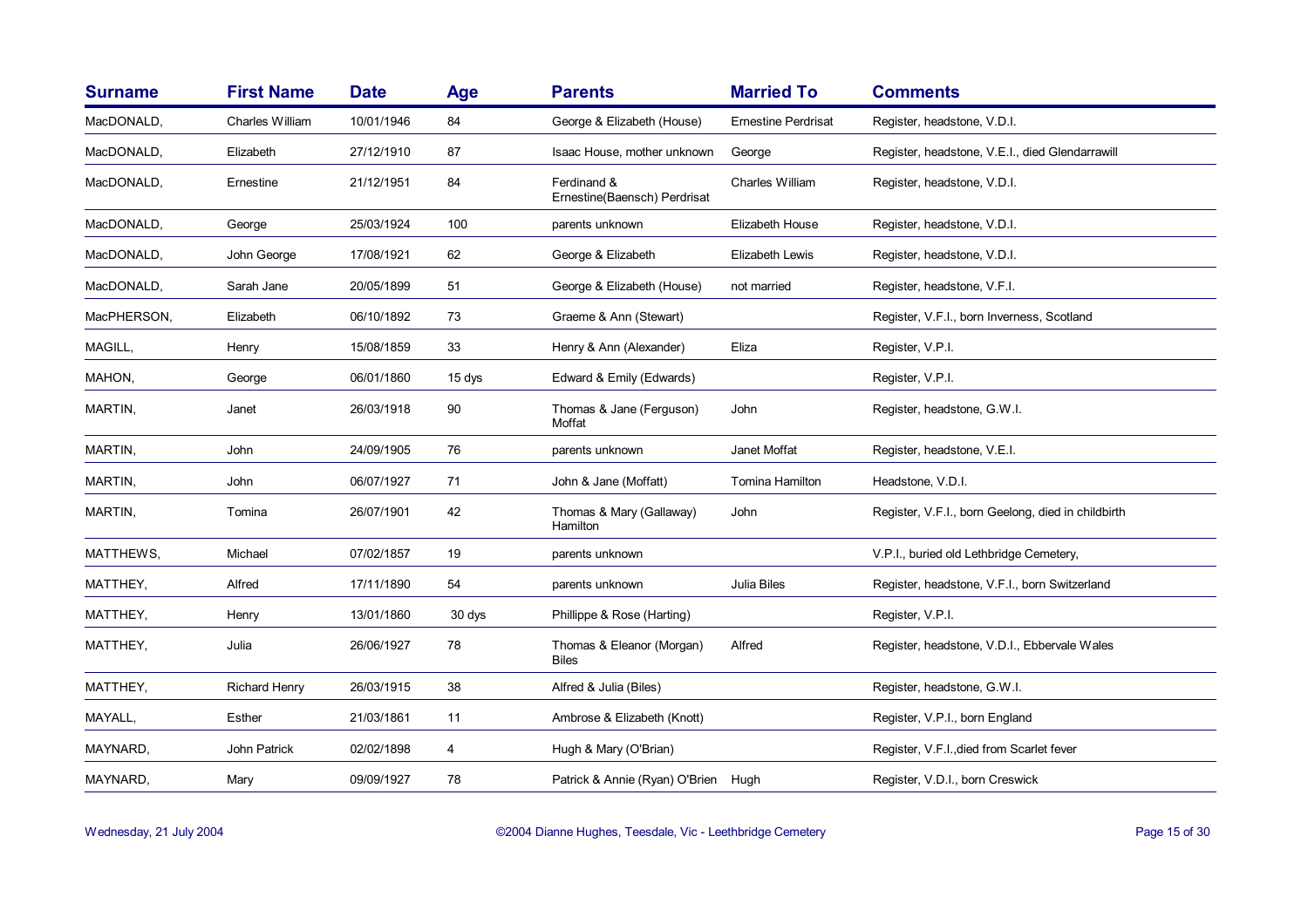| <b>Surname</b> | <b>First Name</b> | <b>Date</b> | <b>Age</b> | <b>Parents</b>                               | <b>Married To</b>   | <b>Comments</b>                                                        |
|----------------|-------------------|-------------|------------|----------------------------------------------|---------------------|------------------------------------------------------------------------|
| McADAM,        | Alexander         | 05/05/1884  | 5 mins     | Alexander & Georgina<br>(Bamfield)           |                     | Register, V.P.I.                                                       |
| McADAM,        | Alexander         | 31/03/1906  | 48         | George & Mary (McFarlane)                    | Georgina Bamfield   | Register, V.E.I., born Batesford,                                      |
| McADAM,        | George            | 05/06/1863  | 3          | George & Mary (McFarlane)                    |                     | Register, headstone, V.P.I.                                            |
| McADAM,        | George            | 25/04/1885  | 2 hrs      | Alexander & Georgina (Banfield)              |                     | Register, V.P.I.                                                       |
| McADAM,        | George            | 27/07/1912  | 89         | Robert & Agnes (Campbell)                    | Mary McFarlane      | Register, headstone, V.E.I.                                            |
| McADAM,        | Georgina          | 12/05/1929  | 69         | William & Harriet (Cook)<br>Bampfield        | Alexander           | Register, V.D.I., born Russells Bridge                                 |
| McADAM,        | Mary              | 04/08/1900  | 72         | John McFarlane, mother<br>unknown            | George              | Register, headstone, V.F.I., born Oban, Scotland                       |
| McADAM,        | Robert            | 13/07/1887  | 36         | George & Mary (McFarlane)                    | Isabella Holmes     | Register, headstone, V.P.I.                                            |
| McADAM,        | William           | 21/04/1895  | 40         | George & Margaret (McFarlane) Annie McKenzie |                     | Register, headstone, V.F.I., wife Annie McAdam, died<br>Wycheprof 1894 |
| McCAGH,        | Ann               | 01/01/1867  | 40         | John & Bridget (McCoy)<br><b>McGuire</b>     | Michael             | Register, headstone, V.P.I.                                            |
| McCAGH,        | Francis           | 22/05/1915  | 77         | James & Mary (McClusky)                      | Margaret McGuire    | Register, headstone, G.W.I., Geelong Advertiser                        |
| McCAGH,        | James             | 04/08/1935  | 70         | Francis & Margaret (McGuire)                 |                     | Register, headstone, V.D.I.                                            |
| McCAGH,        | Margaret          | 10/07/1898  | 63         | John & Bridget (McCoy)<br><b>McGuire</b>     | Francis             | Register, headstone, V.F.I.                                            |
| McCAGH,        | Mary              | 24/03/1941  | 78         | Francis & Margaret (McGuire)                 |                     | Register, headstone, V.D.I.                                            |
| McCAGH,        | Michael           | 23/09/1879  | 6          | Francis & Margaret (McGuire)                 |                     | Register, headstone, V.P.I., died after being kicked by a cow          |
| McCAGH,        | Michael           | 10/12/1948  | 84         | Michael & Ann (McGuire)                      | not married         | Headstone, V.D.I., Geelong Advertiser                                  |
| McDONALD,      | Catherine         | 15/02/1865  | infant     | James & Mary (McDonald)                      |                     | Register, V.P.I., born Meredith.                                       |
| McDONALD,      | Christina         | 20/11/1861  | 1 yr 6 mth | James & Mary (McDonald)                      |                     | Register, V.P.I., accidently drowned                                   |
| McDONALD,      | John              | 15/05/1861  | 30         | Alexander & Effie (Ferguson)                 | Margaret Matthewson | Register, V.P.I., born Isle of Skye                                    |
| McDONALD,      | Mary Ann          | 18/03/1867  | 9 mths     | James & Mary (McDonald)                      |                     | Register, V.P.I., born Meredith                                        |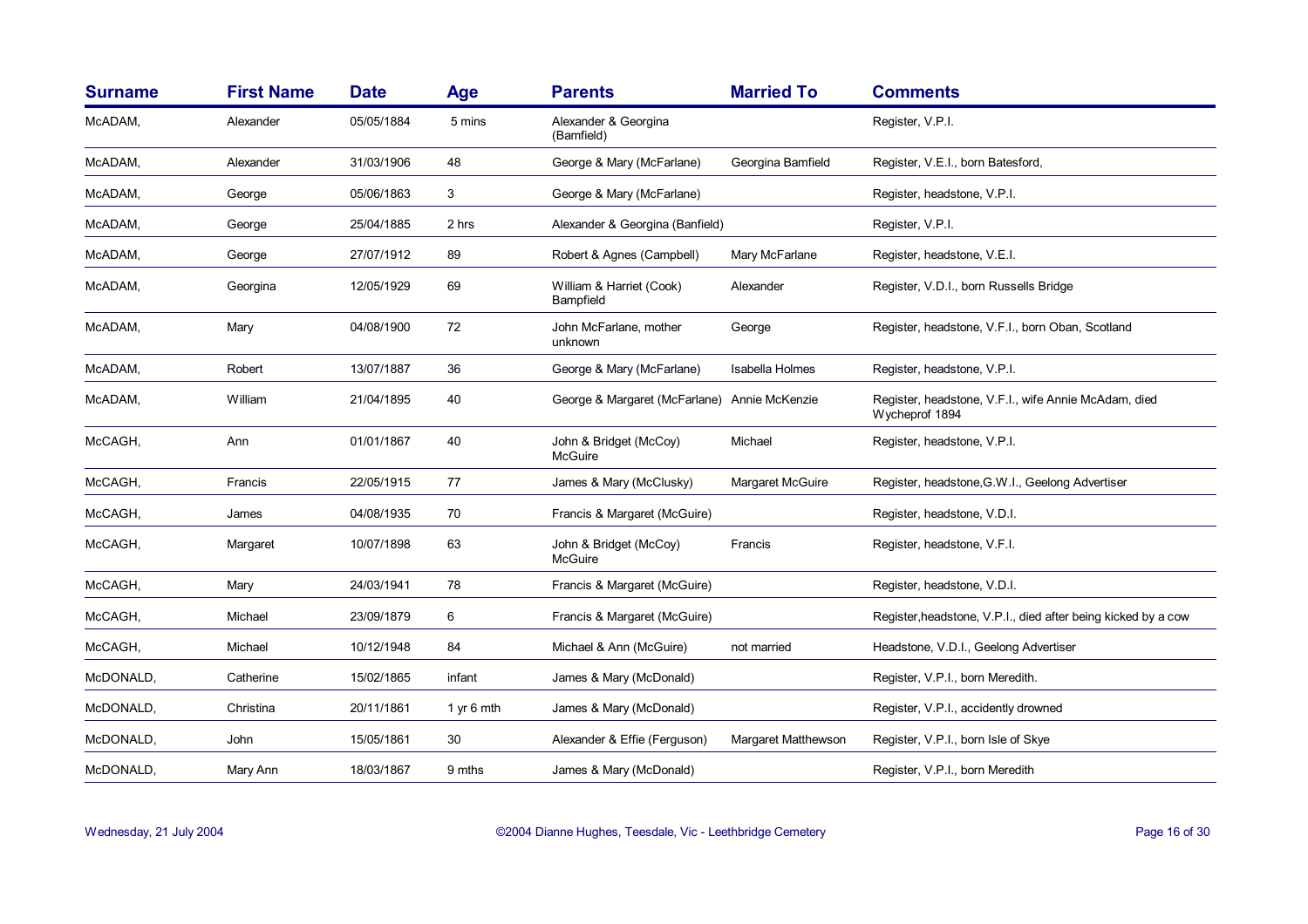| <b>Surname</b> | <b>First Name</b>        | <b>Date</b> | <b>Age</b>     | <b>Parents</b>                                  | <b>Married To</b>   | <b>Comments</b>                                                                                   |
|----------------|--------------------------|-------------|----------------|-------------------------------------------------|---------------------|---------------------------------------------------------------------------------------------------|
| McDONALD,      | Peter                    | 20/07/1988  | 71             | John McIntyre & Elizabeth<br>Blanche (McCallum) | Mavis               | Register, headstone, born Winchelsea                                                              |
| McGAHEY,       | Elizabeth                | 11/06/1876  | 12             | James & Letitia (Poles)                         |                     | Register, headstone, V.P.I.,                                                                      |
| McGAHEY,       | James                    | 16/02/1910  | 78             | James & Jane (Gibson)                           | Letitia Poles       | Register, headstone, V.E.I., born Tyrone Ireland                                                  |
| McGAHEY,       | Jane                     | 12/02/1876  | 20             | James & Letitia (Poles)                         | not married         | Register, headstone, V.P.I., Geelong Advertiser                                                   |
| McGAHEY,       | Letitia                  | 29/03/1896  | 59             | James & Jane (Gibson) Bales                     | James               | Register, headstone, V.F.I., born Tyrone, Ireland.                                                |
| McGILLIVRAY,   | <b>Annie Marion Ross</b> | 14/01/1991  | 96             | James & Louisa (Baker) Laird                    | John                | Register, headstone, family sources parents should be James<br>& Anne (Ross) Laird                |
| McGILLIVRAY,   | Charles                  | 08/12/1949  | 75             | John & Margaret (Plummer)                       | Emma Selina Haywood | Register, V.D.I., headstone Geelong Advertiser                                                    |
| McGILLIVRAY,   | Charles John             | 01/01/1940  | 23             | Charles & Emma (Haywood)                        |                     | Register, headstone, V.D.I. d.result of accident                                                  |
| McGILLIVRAY,   | Emma Selina              | 10/10/1958  | 73             | Joseph & Harriet (Parker)<br>Haywood            | Charles             | Register, headstone V.D.I.                                                                        |
| McGILLIVRAY,   | John                     | 26/12/1916  | 79             | John & Mary (Matherson)                         | Margaret Chimmer    | Register, headstone, G.W.I., family sources father's name<br>should be Charles Geelong Advertiser |
| McGILLIVRAY.   | John                     | 18/11/1928  | 46             | John & Margaret (Plummer)                       | Annie               | Register, headstone, V.D.I., family sources father's name<br>should be Charles                    |
| McGILLIVRAY,   | Malcolm                  | 25/11/1919  | $\overline{a}$ | Charles & Emma (Haywood)                        |                     | Headstone, G.W.I.                                                                                 |
| McGILLIVRAY,   | Margaret                 | 30/01/1917  | 67             | William & Ann Phimmer                           | John                | Register, headstone, G.W.I.,family ource surname should be<br>PLUMMER, Geelong Advertiser         |
| McGILLIVRAY,   | Mary Ann                 | 07/12/1965  | 85             | William & Sarah (Parker)<br><b>Barnes</b>       | William             | Register, headstone, V.D.I.                                                                       |
| McGILLIVRAY,   | Matilda                  | 19/08/1967  | 84             | John & Elizabeth (Harris)<br>Sanders            |                     | Register, headstone, V.D.I.                                                                       |
| McGILLIVRAY,   | Neil                     | 08/07/1947  | 71             | John & Margaret (Plummer)                       | Matilda Sanders     | Register, Headstone, V.D.I., Geelong Advertiser                                                   |
| McGILLIVRAY,   | Robert William           | 16/01/1916  | $\overline{2}$ | Charles & Emma (Haywood)                        |                     | Headstone, G.W.I., Geelong Advertiser                                                             |
| McGILLIVRAY,   | Unamed female            | 01/01/1913  | s/born         | Charles & Emma (Haywood)                        |                     | Family records                                                                                    |
| McGILLIVRAY,   | William                  | 17/06/1960  | 91             | John & Margaret (Plummer)                       | Mary Ann Barnes     | Register, headstone, V.D.I.                                                                       |
| McGUIGAN,      | Mary                     | 13/08/1870  | 3 mths         | Samuel & Rae (Logan)                            |                     | Register, V.P.I.                                                                                  |

Wednesday, 21 July 2004 **Dianne Hughes, Teesdale, Vic - Leethbridge Cemetery** Page 17 of 30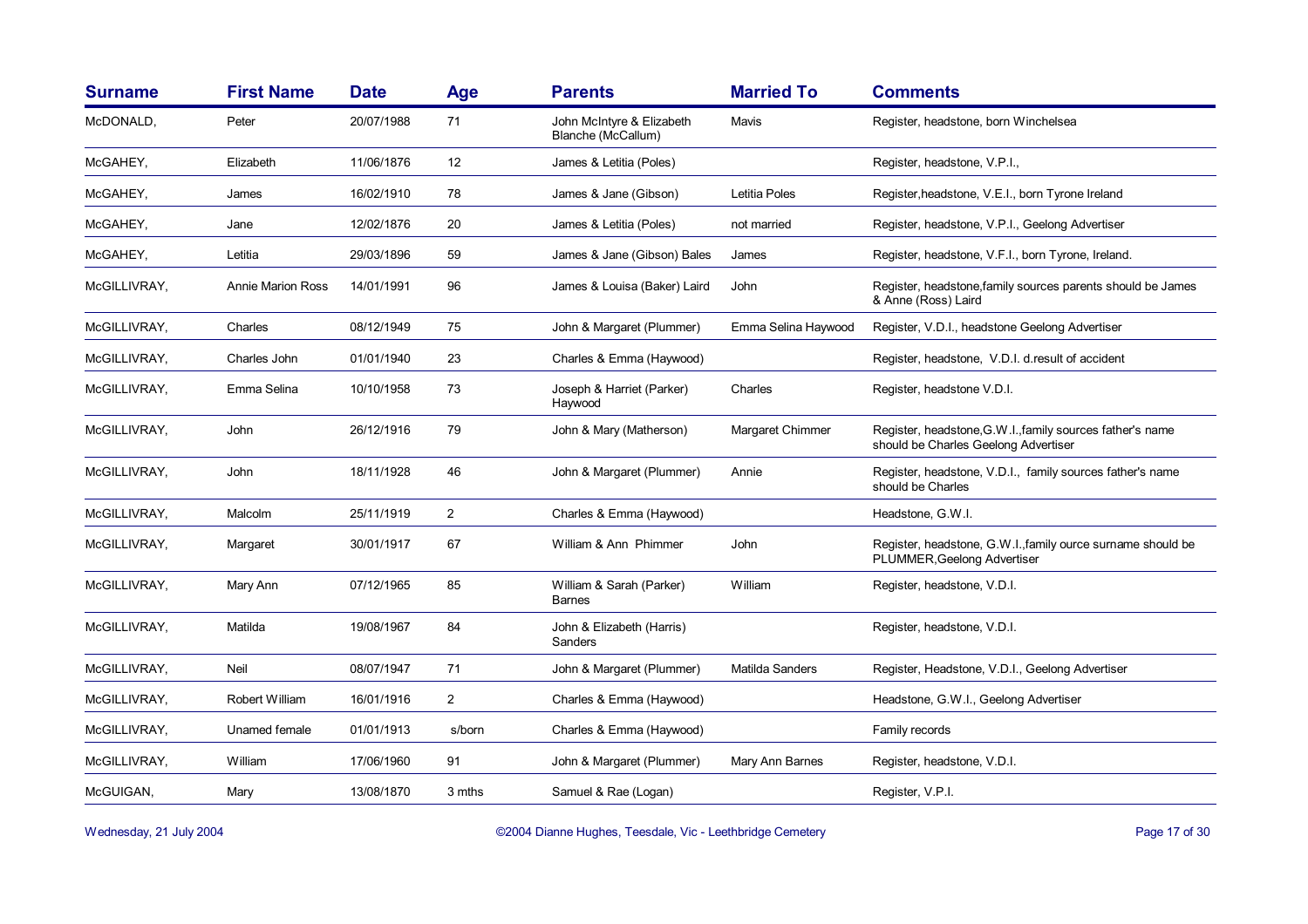| <b>Surname</b> | <b>First Name</b>      | <b>Date</b> | <b>Age</b> | <b>Parents</b>                          | <b>Married To</b>      | <b>Comments</b>                                                                                         |
|----------------|------------------------|-------------|------------|-----------------------------------------|------------------------|---------------------------------------------------------------------------------------------------------|
| McGUIGAN,      | Rose                   | 23/08/1898  | 29         | Samuel & Rose (Logan)                   | not married            | V.F.I., died East Ballarat, exhumed and reburied Ballarat<br>Cemetery.                                  |
| McGUIGAN,      | Rose                   | 22/09/1923  | 84         | William & Jane (Keenain) Logan Samuel   |                        | V.D.I., died Warrenheip DC says buried Lethbridge, reburied<br><b>Ballarat Cemeterv</b>                 |
| McKIE,         | James                  | 14/05/1867  | 9 mths     | George & Susannah (Weir)                |                        | Register, V.P.I.                                                                                        |
| McKINNON,      | Alexander              | 14/08/1897  | 30         | Angus & Johannah (McKinnon) not married |                        | Register, V.F.I., born Darriwell.                                                                       |
| McKINNON,      | Angus                  | 28/04/1877  | 66         | John & Margaret (Fraser)                | Joanna McKinnon        | Register, headstone, V.P.I., born Inverness Scotland, died<br>Viewpoint Farm, Darriwil, Geelong Adverti |
| McKINNON,      | Johanna                | 27/11/1896  | 63         | unknown McKinnon, mother<br>Johanna     | Angus                  | Register, V.F.I., born Inverness, Scotland                                                              |
| McKINNON,      | John                   | 10/11/1897  | 32         | Angus & Johanna (McKinnon)              | unmarried              | Register, V.F.I., born Darriwill                                                                        |
| McLAREN,       | Unknown Captain        | 04/01/1860  | 73         | parents unknown                         | unknown marriage       | Register, V.P.I., born Scotland                                                                         |
| McLEAN,        | Effie                  | 11/05/1861  | 5 dys      | Angus & Catherine (McKenzie)            |                        | Register, V.P.I.                                                                                        |
| McLEOD,        | Margaret               | 04/06/1873  | 44         | Neil & Mary Ann (McDonald)<br>Grant     | Malcolm                | Register, V.P.I., born Isle of Skye, died Durdidwarrah                                                  |
| McLEOD,        | Marion                 | 06/02/1860  | 8 mths     | Malcolm & Margaret (Grant)              |                        | Register, V.P.I.                                                                                        |
| McMAHON,       | <b>Bridget</b>         | 03/02/1899  | 17         | Patrick & Honorah (Savage)              | not married            | Register, V.F.I., born Clunes                                                                           |
| McMAHON,       | Denis                  | 14/04/1913  | 82         | parents unknown                         | Sarah Berryman         | Register, V.E.I., born County Clare, Ireland                                                            |
| McMAHON,       | Denis Vincent          | 18/12/1939  | 68         | Denis & Sarah (Berryman)                |                        | Register, V.D.I., died Kew                                                                              |
| McMAHON,       | Dennis Owen            | 11/01/1983  | 44         | Louis & Theressa                        | Lena                   | Register, headstone, V.D.I.                                                                             |
| McMAHON,       | <b>Francis Patrick</b> | 07/02/1893  | 6          | Patrick & Honorah (Savage)              |                        | Register, V.F.I.                                                                                        |
| McMAHON,       | Louis Patrick          | 19/04/1961  | 64         | Patrick & Ellen (Delaney)               | Therese Ann McPhillips | Register, headstone, V.D.I.                                                                             |
| McMAHON,       | Mary Ellen             | 28/04/1941  | 78         | Dennis & Sarah (Berryman)               | not married            | Register, V.D.I.                                                                                        |
| McMAHON,       | Patrick                | 15/08/1914  | 64         | John & Mary (Foley)                     | Honorah Savage         | G.W.I., Gelong Advertiser                                                                               |
| McMAHON,       | Sarah                  | 05/06/1908  | 77         | George & Ellen (Cassidy)<br>Berryman    | Dennis                 | Register, V.E.I., born Londonderry, Ireland                                                             |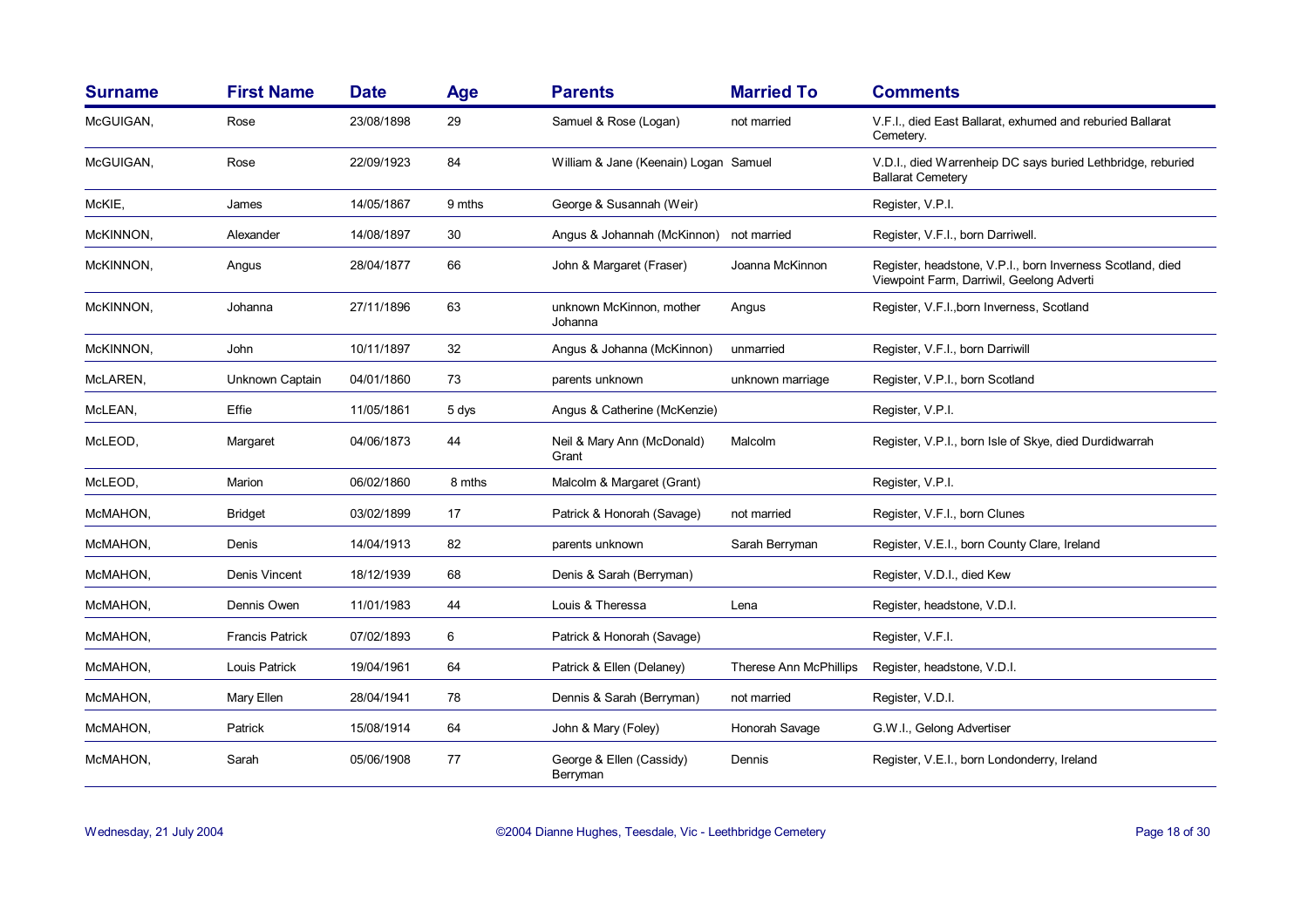| <b>Surname</b> | <b>First Name</b>    | <b>Date</b> | <b>Age</b> | <b>Parents</b>                            | <b>Married To</b>               | <b>Comments</b>                                                                |
|----------------|----------------------|-------------|------------|-------------------------------------------|---------------------------------|--------------------------------------------------------------------------------|
| McMAHON,       | Therese Ann          | 13/11/1974  | 71         | Owen & Mary (Harvey)<br><b>McPhillips</b> | Louis Patrick                   | Register, headstone, V.D.I.                                                    |
| McMAHON,       | <b>Vincent Denis</b> | 11/10/1916  | 23         | George & Mary Ann (Moon)                  | not married                     | Register, G.W.I. Geelong Advertiser                                            |
| McMURTRAY,     | James                | 29/05/1866  | 60         | parents unknown                           | Margaret Muir                   | Register, V.P.I., inquest, born County Antrim Ireland died from<br>suffocation |
| McPHILLIPS,    | Ann                  | 03/01/1899  | 70         | James & Margaret (O'Corner)<br>McIntyre   | Edward                          | Register, headstone, V.F.I. Geelong Advertiser                                 |
| McPHILLIPS,    | Edward               | 31/10/1911  | 94         | Patrick & Margaret (Riley)                | Ann McIntyre                    | Register, headstone, V.E.I.                                                    |
| McPHILLIPS,    | James                | 15/07/1940  | 77         | Edward & Ann (McIntryre)                  | Margaret McIntyre               | Register, V.D.I.                                                               |
| McPHILLIPS,    | Margaret             | 04/12/1907  | 51         | Edward & Ann (McIntrye)                   | not married                     | Register, headstone, V.E.I., born County Cavan, Ireland                        |
| McPHILLIPS,    | Mary Ann             | 24/04/1875  | 8          | Edward & Ann (McIntyre)                   |                                 | Register, headstone, V.P.I.                                                    |
| McPHILLIPS,    | Mary Ann             | 28/09/1956  | 78         | Thomas & Mary (Readen)<br>Harvey          | John                            | Register, V.D.I.                                                               |
| MEAD,          | Eric William         | 16/12/1995  | 81         | William & Ethel (Tranter)                 | Marjory Jean "Midge"<br>Spiller | Register, headstone                                                            |
| MEAD,          | Ethel May            | 13/10/1960  | 68         | Joseph & Harriet (Shugg)<br>Tranter       | William                         | Register, headstone, V.D.I.                                                    |
| MEAD,          | Marjorie Jean        | 26/08/2000  | 84         | Thomas & Ada Grace<br>(Harrison) Spiller  | Eric                            | Register                                                                       |
| MEAD,          | Samuel Lewis         | 11/10/1926  | 44         | Henry & Elizabeth (Bird)                  | <b>Beatrice Bromley</b>         | Register, headstone, V.D.I. Geelong Advertiser                                 |
| MEAD,          | William Henry        | 31/01/1964  | 79         | Henry & Elizabeth (Bird)                  | <b>Ethel May Tranter</b>        | Register, headstone, V.D.I.                                                    |
| MEEHAN,        | Maria                | 08/10/1919  | 45         | Michael & Annie (O'Connor)<br>McCagh      | John                            | Headstone, G.W.I., Geelong Advertiser                                          |
| MILLAR,        | Donald David         | 14/11/1894  | infant     | William & Izott (Knight)                  |                                 | Register, V.F.I., born Maude                                                   |
| MILLAR,        | Donald James         | 03/03/1984  | 66         | James & Jessie (Laird)                    | Sheila Scanlon                  | Register, headstone, V.D.I.                                                    |
| MILLAR,        | Izott                | 10/06/1896  | 35         | Paige & Janet (Fuller) Knight             | <b>William Henry</b>            | Register, headstone, V.F.I., born Maude, died in childbirth                    |
| MILLAR,        | James Henry          | 18/09/1979  | 84         | William & Izott (Knight)                  | Jessie Myrtle Laird             | Register, headstone, V.D.I.                                                    |
| MILLAR,        | Jessie Myrtle        | 04/02/1976  | 83         | James & Annie (Ross) Laird                | James Henry                     | Register, headstone, V.D.I.                                                    |

Wednesday, 21 July 2004 **Dianne Hughes, Teesdale, Vic - Leethbridge Cemetery** Page 19 of 30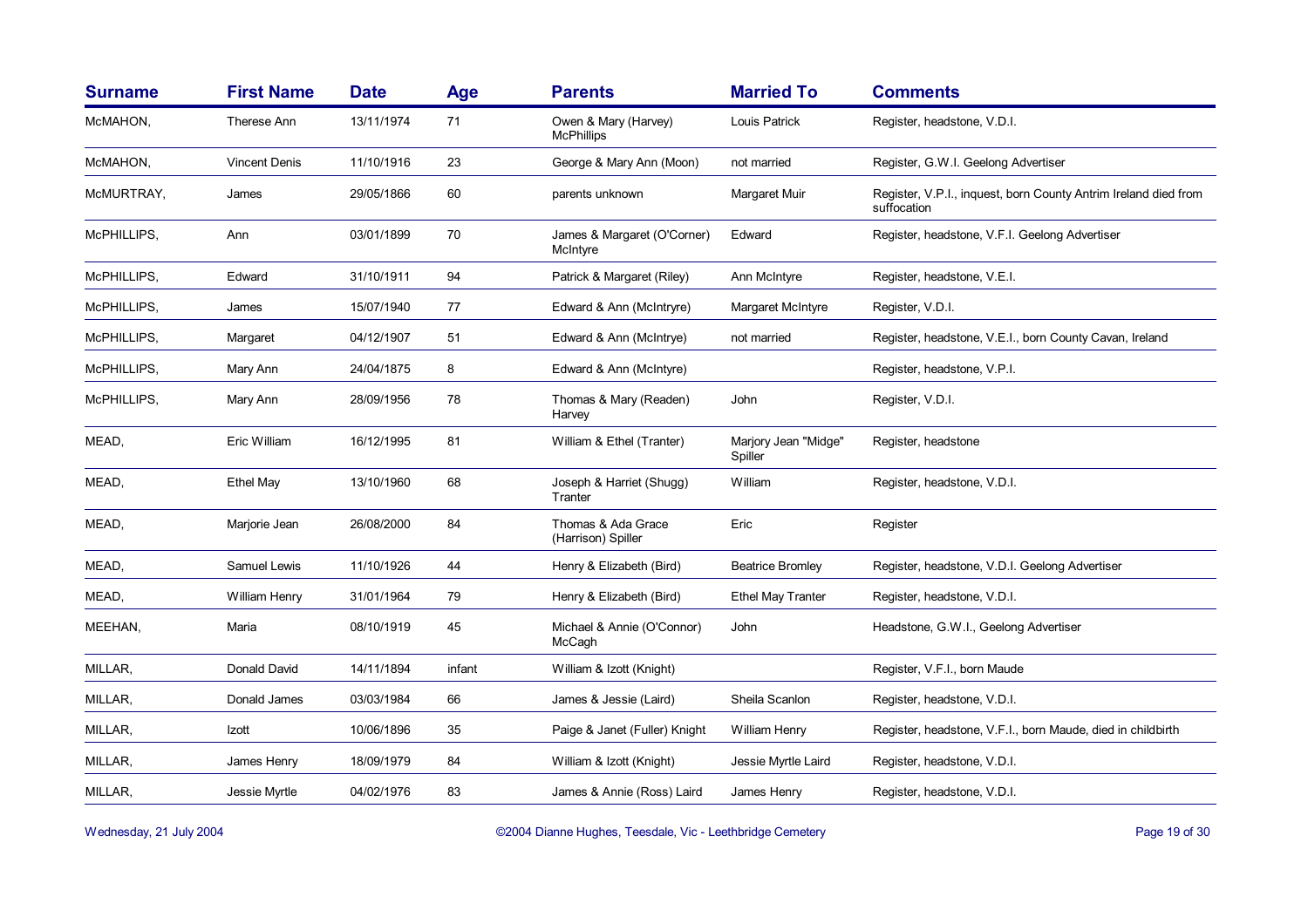| <b>Surname</b> | <b>First Name</b>     | <b>Date</b> | Age    | <b>Parents</b>                    | <b>Married To</b>  | <b>Comments</b>                                                                          |
|----------------|-----------------------|-------------|--------|-----------------------------------|--------------------|------------------------------------------------------------------------------------------|
| MILLER,        | Mary                  | 22/01/1914  | 96     | parents unknown                   | William            | Register, headstone, G.W.I.                                                              |
| MILLER,        | William               | 25/07/1880  | 64     | William & Janet (Campbell)        | Mary Harding       | Register, V.P.I., born Fifeshire Scotland, Geelong Advertiser                            |
| MILLEY,        | <b>Bridget Jane</b>   | 01/01/1902  | 42     | Michael & Mary (Larkins) Hehir    | James              | Headstone (lost) buried in the grave of her mother Mrs Shell,<br>V.E.I.                  |
| MILNE,         | William Williamson    | 17/08/1897  | 58     | William & Marion (McDonald)       |                    | Register, headstone, V.F.I. born Launceston, Steiglitz Miner<br>21/8/1897                |
| MINCHINGTON,   | <b>Thomas Edwin</b>   | 20/05/1926  | 70     | Edwin & Jane (Christie)           |                    | Register, V.D.I. Geelong Advertiser                                                      |
| MITCHELL,      | <b>Delcia Mildred</b> | 07/02/1911  | 3 mths | Andrew & Bertha (Raymond)         |                    | Register, V.E.I., born Ararat                                                            |
| MOLLOY,        | James                 | 01/09/1887  | 27     | James & Rose (Cusock)             | Mary Jeffrey       | V.P.I.                                                                                   |
| MOLLOY,        | James                 | 07/06/1916  | 83     | Patrick & Susan (Brady)           | Rose McCagh        | G.W.I. Geelong Advertiser                                                                |
| MOLLOY,        | Rhodes                | 22/04/1904  | 67     | Francis & Margaret<br>(McClashey) | James              | V.E.I.                                                                                   |
| MOLLOY,        | Rose                  | 11/07/1864  | 30     | John Knesoe, mother unknown       | James              | Register, V.P.I., born County Cavan, ireland                                             |
| MONOD,         | Sophie                | 29/01/1860  | 20 dys | Auguste & Sophie (Perdrisat)      |                    | Register, V.P.I.                                                                         |
| MOON,          | Catherine             | 05/11/1896  | 71     | John & Mary Ann Rundle            | John               | Register, V.F.I. inquest found drowned in an underground tank<br>at the rear of her home |
| MOORE,         | Eileen Annie          | 27/03/1973  | 67     | Patrick & Charlotte (Laird) Kelly | Percy Thomas       | Register, V.D.I.                                                                         |
| MOORE,         | Percy Thomas          | 19/12/1981  | 74     | parents unknown                   | Eileen Annie Kelly | Register, V.D.I. died Lara                                                               |
| MORGAN,        | Edward                | 23/10/1861  | 7 wks  | William & Sarah (Muskell)         |                    | Register, V.P.I.                                                                         |
| <b>MORRIS,</b> | Henry                 | 02/02/1860  | 5 dys  | John & Catherine (O'Keefe)        |                    | Register, V.P.I., born Viaduct name on V.P.I., MORAN                                     |
| MORRIS,        | William               | 19/08/1893  | 80     | William, mother unknown           | Mary Duggan        | V.F.I.                                                                                   |
| MORRISON,      | Donald                | 01/11/1884  | 42     | Duncan & Margaret (Fraser)        |                    | Register, headstone, V.P.I. born Rosshire, Scotland, inquest<br>Geelong Advertiser       |
| MORRISON,      | Duncan                | 03/02/1866  | 51     | John & Isabella (McLennan)        | Margaret Fraser    | Register, headstone, V.P.I., born Rosshire, Scotland*                                    |
| MORRISON,      | Duncan Thomas         | 22/05/1867  | 4 mths | William & Elizabeth (Hendra)      |                    | Register, headstone, VPD.I.                                                              |
| MORRISON,      | Elizabeth             | 23/08/1882  | 36     | Thomas Hendra, mother<br>unknown  | William            | Register, headstone, V.P.I., born Cornwall, England                                      |

Wednesday, 21 July 2004 **Dianne Hughes, Teesdale, Vic - Leethbridge Cemetery** Page 20 of 30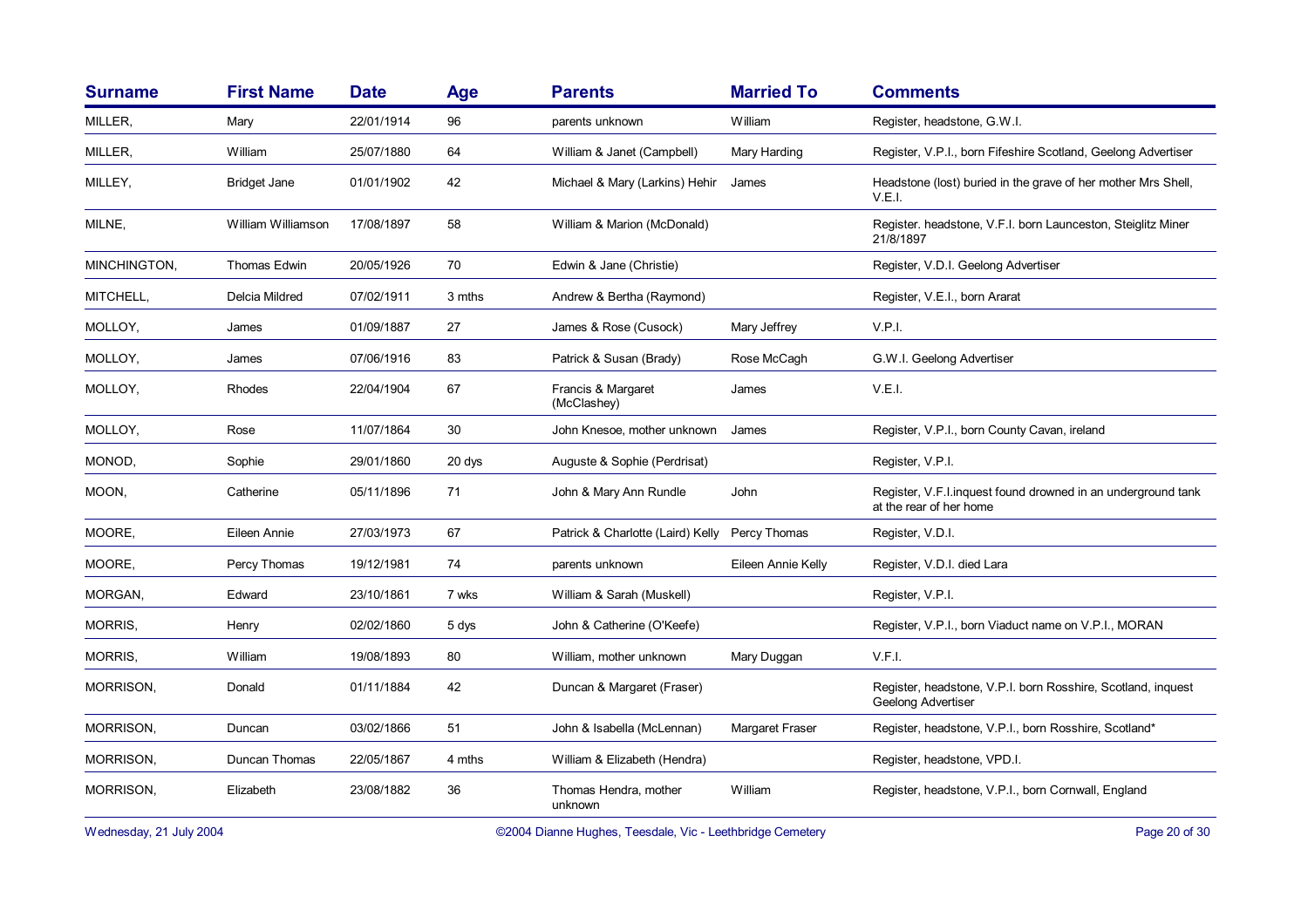| <b>Surname</b>   | <b>First Name</b>             | <b>Date</b> | Age            | <b>Parents</b>                           | <b>Married To</b>                           | <b>Comments</b>                                                        |
|------------------|-------------------------------|-------------|----------------|------------------------------------------|---------------------------------------------|------------------------------------------------------------------------|
| MORRISON,        | Johanna Isabella              | 19/04/1873  | 5 mths         | William & Elizabeth (Hendra)             |                                             | Register, headstone, not on V.P.I., born Darriwil                      |
| <b>MORRISON,</b> | John                          | 19/11/1862  | $\overline{2}$ | Duncan & Margaret (Fraser)               |                                             | Register, headstone, V.P.I.                                            |
| MORRISON,        | Margaret                      | 08/03/1900  | 82             | Hugh & Margaret (McDonald)<br>Fraser     | Duncan                                      | Register, headstone, V.F.I.                                            |
| MORRISON,        | Phillip                       | 08/07/1899  | 58             | James & Mary (Daily)                     | Anna Maria Peterson                         | Register, V.F.I., inquest, born Cork, Ireland died from<br>suffocation |
| <b>MORRISON,</b> | William                       | 27/04/1909  | 64             | Duncan & Margaret (Fraser)               | Elizabeth Hendra                            | Register, headstone, V.E.I.                                            |
| MUIR,            | Barbara                       | 03/02/1863  | 4 mths         | Robert & Tomasina? (Martin)              |                                             | Register, V.P.I.                                                       |
| MUIR,            | Thomas (Tomasina?) 17/09/1863 |             | 39             | Thomas & Elizabeth (Rae)<br>Miller       | Robert                                      | V.P.I. wrote her name as Thomas Muir, born Renfries Scotland           |
| MULHOLLAND,      | Rose                          | 30/03/1863  | 56             | Charles & Rose Rooney                    | James                                       | Register, V.P.I., born County Fermanagh, Ireland                       |
| MULLIGAN,        | Peter                         | 11/03/1883  | 65             | parents unknown                          | Mary Clarke                                 | Register, V.P.I., born Cavan, Ireland                                  |
| MURPHY,          | Catherine                     | 24/01/1860  | 51 dys         | James & Mary (Moore)                     |                                             | Register, V.P.I.                                                       |
| MURPHY,          | <b>Christian Xavier</b>       | 07/09/1990  | s/born         | Stephen & Jacinta (Perdrisat)            |                                             | Register, headstone                                                    |
| MUSLEY,          | Robert                        | 26/01/1885  |                | George & Sarah (Harris)                  | Mary Ann Martin                             | V.P.I.                                                                 |
| NICHOLSON,       | <b>Neil Emmott</b>            | 10/09/1982  | 67             | Albert & Ann Doris (Emmott)              | unknown                                     | Register, V.D.I., born Dromana                                         |
| NIGHTINGALE,     | Annie                         | 30/06/1861  | 4              | John & Mary Ann (Horn)                   |                                             | Register, V.P.I., born Ballarat                                        |
| NOY,             | Alexander                     | 09/09/1912  | 82             | Henry & Margaret (Latham)                | Sarah Mitchell                              | Register, headstone, V.E.I.                                            |
| NOY,             | Henry                         | 21/05/1860  | 3 dys          | Alexander & Sarah (Mitchell)             |                                             | Register, V.P.I.                                                       |
| NOY,             | Sarah                         | 23/03/1903  | 66             | James Mitchell mother unknown Alexander  |                                             | Register, headstone, V.E.I.                                            |
| O'CONNOR,        | Albert William                | 07/01/1980  | 92             | John & Lillie (Ware)                     | 1. Harriet Tull 2. Alice<br>Lynch (Ackland) | Register, headstone, V.D.I.                                            |
| O'CONNOR,        | Alice                         | 01/10/1984  | 85             | William & Florence<br>(Warrington) Lynch | 1. Daniel Lynch 2. Albert<br>O'Connor       | Register, V.D.I.                                                       |
| O'CONNOR,        | Harriet                       | 27/04/1948  | 63             | George & Sarah (Jeffreys) Tull           | Albert William                              | Register, headstone, V.D.I., Geelong Advertiser                        |
| O'CONNOR,        | Oswald John                   | 02/04/1999  | 80             | Albert & Harriet (Hull)                  | not married                                 | Register., Geelong Advertiser                                          |

Wednesday, 21 July 2004 **Dianne Hughes, Teesdale, Vic - Leethbridge Cemetery** Page 21 of 30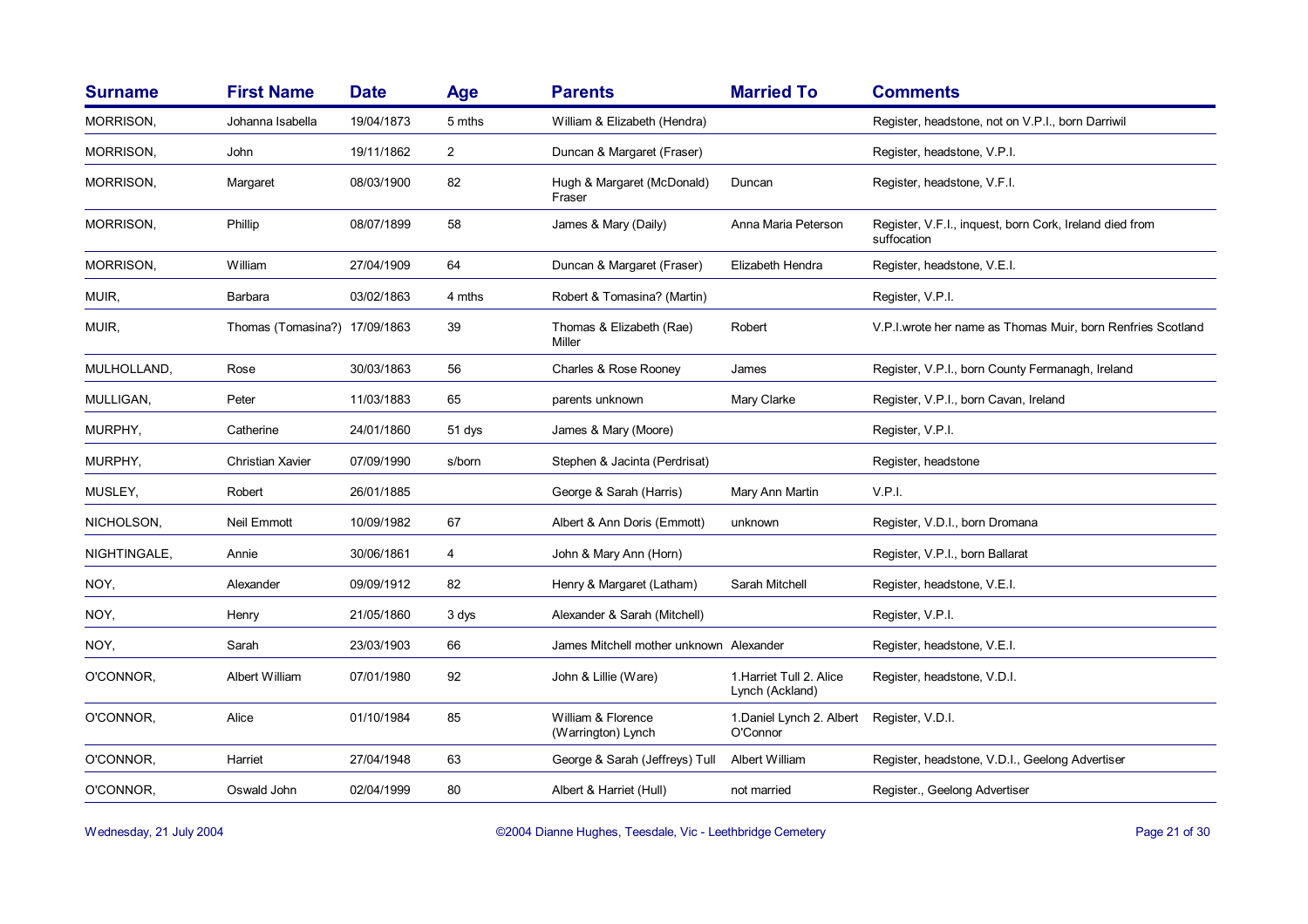| <b>Surname</b> | <b>First Name</b>    | <b>Date</b> | Age            | <b>Parents</b>                      | <b>Married To</b>                      | <b>Comments</b>                                                                                      |
|----------------|----------------------|-------------|----------------|-------------------------------------|----------------------------------------|------------------------------------------------------------------------------------------------------|
| O'CONNOR,      | Patrick              | 15/02/1860  | 78             | parents unknown                     |                                        | Register, V.P.I.                                                                                     |
| O'CONNOR,      | <b>Walter Leslie</b> | 02/11/1991  | 65             | Joseph & Margaret (Collins)         | Marie Lois Spiller                     | Register, headstone                                                                                  |
| O'HARE,        | <b>Bridget</b>       | 02/01/1927  | 64             | John & Margaret (Thompson)          |                                        | Register, headstone, V.D.I.                                                                          |
| O'HARE,        | John                 | 21/04/1909  | 79             | John, mother unknown                | Mary Thompson                          | Register, headstone, V.E.I., born County Clare, Ireland                                              |
| O'HARE,        | Mary                 | 22/12/1913  | 78             | unknown Thompson, mother<br>unknown | John                                   | Register, headstone, V.E.I., born Newry, Ireland                                                     |
| O'HARE,        | Mary Ann             | 21/01/1954  | 84             | John & Mary (Thompson)              | not married                            | Register, V.D.I., Geelong Advertiser                                                                 |
| PAGE,          | Ann                  | 06/11/1859  | 30 dys         | John & Catherine (Matheson)         |                                        | Register, V.P.I.                                                                                     |
| PALMER,        | Margaret             | 05/04/1861  | 24             | Edward & Margaret Duggin            | Thomas                                 | Register, V.P.I., born County Cork, Ireland                                                          |
| PARKER,        | Ivy                  | 06/11/1902  | 1 hour         | Joseph & Lillias May (Jenkins)      |                                        | Register, V.E.I., twin to Lilias.                                                                    |
| PARKER,        | Lilias May           | 08/11/1902  | 2 dys          | Joseph & Lillias May (Jenkins)      |                                        | Register, V.E.I., twin to Ivy                                                                        |
| PAROOTE,       | Frederick            | 17/01/1889  | 70             | David, mother unknown               | wife unknown                           | Register, V.F.I., born Switzerland, name spelt PAROOTIE in<br>Geelong Advertiser, died from drowning |
| PARSONS,       | Eliza                | 27/02/1866  | 42             | Samuel & Ann Hill (Morris)          | Henry, married 1.2.1853<br><b>Bath</b> | Register, headstone, V.P.I., born Gloucester, England                                                |
| PARSONS,       | James                | 11/06/1867  | 14             | Henry & Eliza (Hill)                |                                        | Register, headstone, V.P.I., born Bath, England                                                      |
| PARSONS,       | Jane                 | 03/01/1868  | 35             | Joseph & Jane (Harrison)<br>Stewart | 2nd wife of Henry                      | Register, V.P.I., Geelong Advertiser                                                                 |
| PARSONS,       | Jane Eliza           | 19/02/1866  | 2 mth          | Henry & Eliza (Hill)                |                                        | Register, headstone, V.D.I.                                                                          |
| PATTINSON,     | Alice Maude May      | 14/07/1884  | $\overline{7}$ | Maria Pattinson (John Ackland)      |                                        | Register, V.P.I., born Maude, death also under ACKLAND                                               |
| PERDRISAT,     | <b>Alfred Ernest</b> | 09/12/1937  | 63             | Ferdinand & Ernestine<br>(Baensch)  | Valerie Matthey                        | Register, headstone, V.D.I., born Maude                                                              |
| PERDRISAT,     | <b>Alfred Ernest</b> | 21/12/1952  | 56             | William & Elizabeth (Knight)        | May Scanlon                            | Register, headstone, V.D.I., Geelong Advertiser                                                      |
| PERDRISAT,     | Elizabeth            | 02/07/1943  | 70             | Paige & Janet (Hutton) Knight       | William                                | Register, headstone, V.D.I.                                                                          |
| PERDRISAT,     | Ernestina            | 24/06/1903  | 63             | Godfrey & Rosina Baensch            | Ferdinand                              | Register, headstone, V.E.I.                                                                          |
| PERDRISAT,     | Ferdinand            | 17/08/1861  | 2 mth          | Ferdinand & Ernestine<br>(Baensch)  |                                        | Register, V.P.I.                                                                                     |

Wednesday, 21 July 2004 **Dianne Hughes, Teesdale, Vic - Leethbridge Cemetery** Page 22 of 30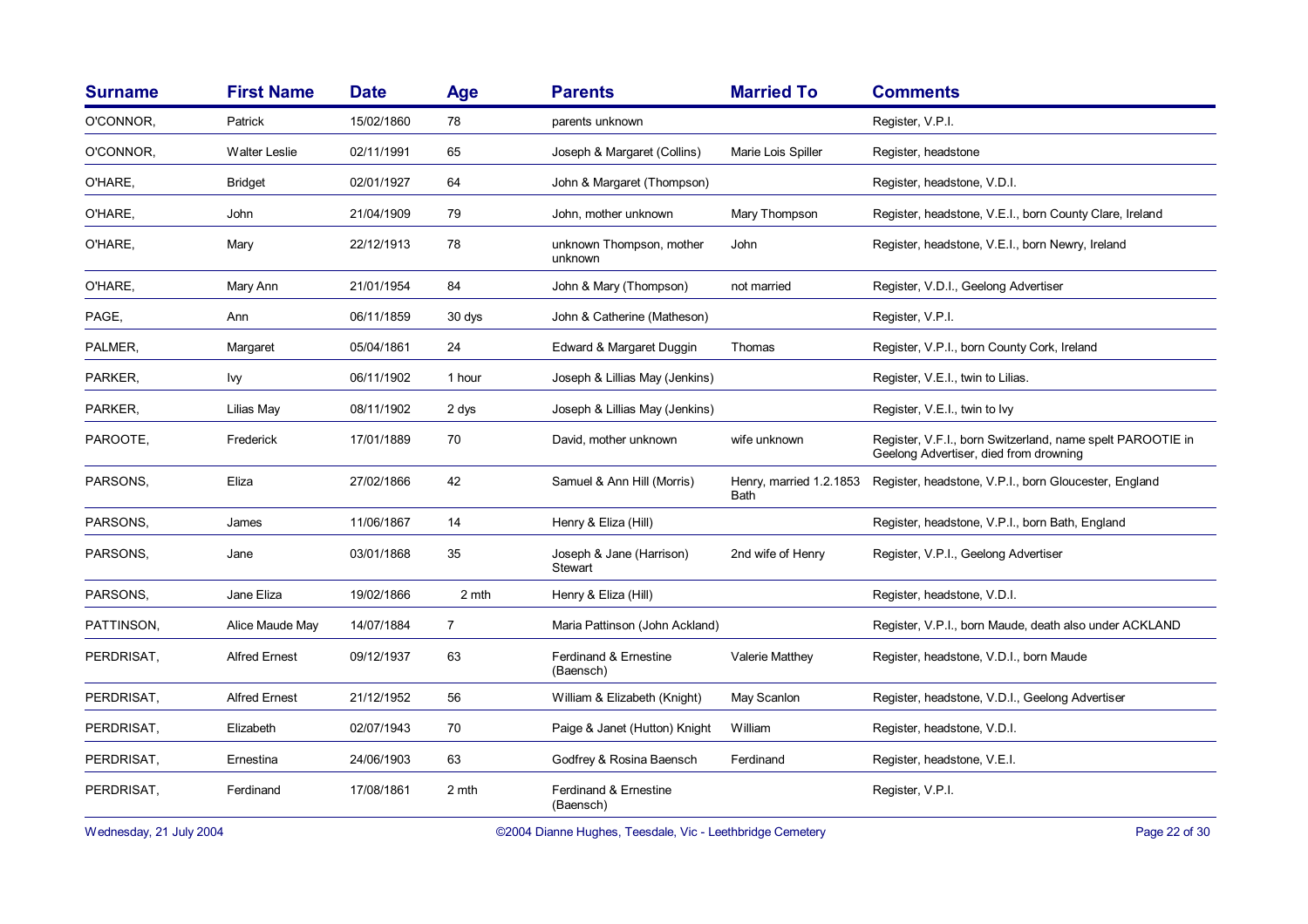| <b>Surname</b> | <b>First Name</b>              | <b>Date</b> | <b>Age</b> | <b>Parents</b>                                 | <b>Married To</b>               | <b>Comments</b>                                                                                     |
|----------------|--------------------------------|-------------|------------|------------------------------------------------|---------------------------------|-----------------------------------------------------------------------------------------------------|
| PERDRISAT,     | Ferdinand                      | 14/09/1895  | 68         | Louis & Francis (Petra)                        | Ernestina Baensch               | Register, headstone, V.F.I., born Switzerland                                                       |
| PERDRISAT,     | <b>Florence Agnes</b><br>Mabel | 30/06/1960  | 64         | James & Annie (Cahill) O'Bryan William Abraham |                                 | Register, headstone, V.D.I. "family sources give parents as<br>James & Margaret (Milledge) O'Brien" |
| PERDRISAT,     | Francis William                | 07/06/1981  | 61         | William & Florence (O'Brien)                   | Mary Phillips                   | Register, headstone, V.D.I.                                                                         |
| PERDRISAT,     | George Alfred                  | 18/12/1976  | 50         | Alfred & May (Scanlon)                         | unmarried                       | Register, headstone, V.D.I.                                                                         |
| PERDRISAT,     | Keith George                   | 02/05/1945  | 24         | William & Florence (O'Brien)                   |                                 | Register, headstone, V.D.I. poisoned by arsenic                                                     |
| PERDRISAT,     | Lena Josephine                 | 13/11/1893  | 12         | Ferdinand & Ernestina (Baensh)                 |                                 | Register, headstone, V.F.I.                                                                         |
| PERDRISAT,     | Leon Charles                   | 27/06/1949  | 17         | Alfred & May (Scanlon)                         |                                 | Register, headstone, V.D.I., killed in accident, Geelong<br>Advertiser                              |
| PERDRISAT,     | Lloyd Ferdinand                | 09/02/1991  | 66         | Alfred & Valerie (Matthey)                     | Coral Wright                    | Register, headstone,                                                                                |
| PERDRISAT,     | Louis                          | 29/10/1913  | 38         | Ferdinand & Ernestine<br>(Baensch)             | Adelaide Connelly               | Register, headstone, V.E.I.                                                                         |
| PERDRISAT,     | Martin                         | 20/04/1925  | infant     | William Abraham & Florence<br>(O'Brien)        |                                 | Register, V.D.I.                                                                                    |
| PERDRISAT,     | May                            | 17/05/1993  | 86         | Patrick & Susan (Rowe)<br>Scanlon              | <b>Alfred Ernest</b>            | Register, Headstone,                                                                                |
| PERDRISAT,     | Mena                           | 25/07/1866  | 1 wk       | Ferdinand & Pauline (Bensch)                   |                                 | Register, V.P.I.                                                                                    |
| PERDRISAT,     | Susan                          | 04/10/1923  | infant     | Alfred Ernest & May (Scanlon)                  |                                 | Register, V.D.I.                                                                                    |
| PERDRISAT,     | Sydney                         | 16/06/1980  | 51         | Alfred & May (Scanlon)                         | unmarried                       | Register, headstone, V.D.I.                                                                         |
| PERDRISAT,     | Valerie Anne                   | 08/09/1948  | 63         | Alfred & Julia (Biles) Matthey                 | Alfred                          | Register, headstone, V.D.I. Geelong Advertiser                                                      |
| PERDRISAT,     | William                        | 06/07/1943  | 81         | Ferdinand & Ernestina<br>(Baensch)             | Elizabeth Knight                | Register, headstone, V.D.I.                                                                         |
| PERDRISAT,     | William Abraham                | 10/10/1984  | 90         | William & Elizabeth (Knight)                   | Florence Agnes Mabel<br>O'Brien | Register, headstone, V.D.I.                                                                         |
| PERKINS,       | George Alexander               | 15/03/1910  | infant     | Edward & Anne Victoria (Ball)                  |                                 | Register, V.D.I.                                                                                    |
| PETERSON,      | William (Mrs)                  | 01/01/1880  |            |                                                | William                         | Headstone (lost), wife of hotelkeeper born Sweden, not on<br>V.P.I.                                 |
| PHILLIPS,      | Elizabeth                      | 22/05/1875  | 3          | George & Ellen (O'Mara)                        |                                 | Register, V.P.I.                                                                                    |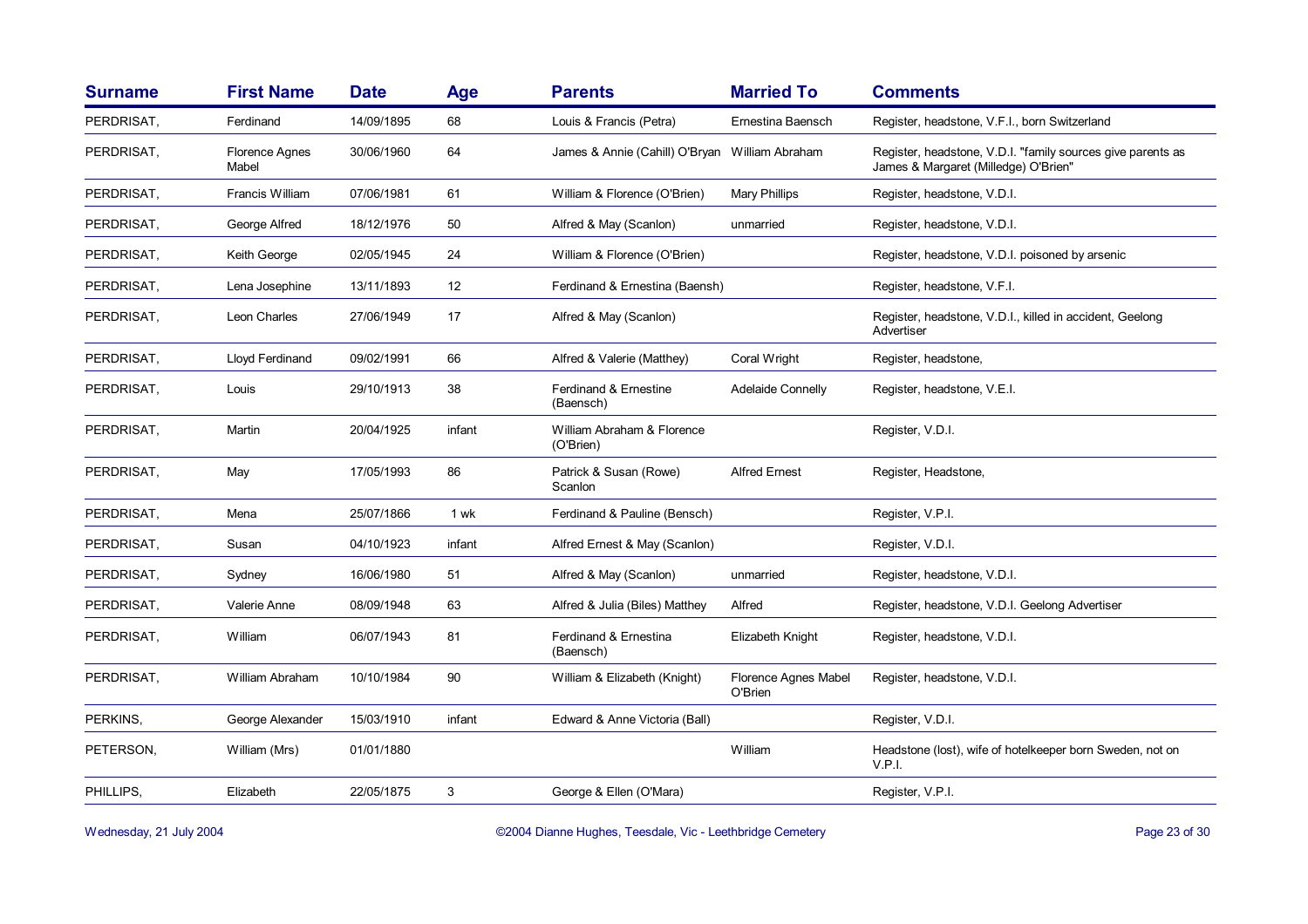| <b>Surname</b> | <b>First Name</b>        | <b>Date</b> | <b>Age</b>   | <b>Parents</b>                           | <b>Married To</b>     | <b>Comments</b>                                                               |
|----------------|--------------------------|-------------|--------------|------------------------------------------|-----------------------|-------------------------------------------------------------------------------|
| PHILLIPS.      | Ellen                    | 03/02/1869  | 1 day        | George & Ellen (O'Mara)                  |                       | Register, V.P.I.                                                              |
| PHILLIPS,      | Enoch                    | 06/01/1868  | 3 wks        | George & Ellen (O'Hara)                  |                       | Not in Register, V.P.I.                                                       |
| PHILLIPS,      | John                     | 14/03/1875  | 4 mths       | John & Ellen (O'Mara)                    |                       | Register, V.P.I.                                                              |
| PICKETT,       | John                     | 11/12/1860  | 35           | Edmund & Ellen (Hartnell)                | Ann Murphy            | Register, V.P.I., born County Cork, Ireland, name spelt as<br>PICKAT on index |
| POLLARD,       | Michael                  | 28/08/1876  | 40           | parents unknown                          | Elizabeth McGuin      | Register, headstone, V.P.I., born Tipperary, Ireland, Geelong<br>Advertiser   |
| PROWSE,        | William                  | 19/03/1862  | 42           | William & Mary                           | Ann Walker            | Register, V.P.I., born London                                                 |
| PYNE,          | John                     | 01/03/1877  | 17           | Robert & Mary (Cahill)                   |                       | Register, headstone, V.P.I., Geelong Advertiser                               |
| RABBAS,        | Alfred Ernest John       | 15/01/1947  | 67           | John & Adeline (Date)                    | Ann Thomas            | V.D.I., Geelong Advertiser                                                    |
| RABBAS,        | Ann                      | 30/07/1942  | 65           | unknown Thomas & mother<br>unknown       | Alfred Ernest John    | Register, headstone, V.D.I.                                                   |
| RANKIN,        | Ellen                    | 18/10/1905  | 54           | James & Ellen (Osburn)<br>Sullivan       | Walter                | Register, headstone, V.E.I., born Wales.                                      |
| READ,          | <b>Frederick Richard</b> | 09/09/1888  | 48           | Frank & Clara (Major)                    | Clara Major           | Register, V.P.I., born London                                                 |
| READ,          | Jane                     | 05/09/1889  | 1 $yr$ 3 mth | George & Sarah (Biles)                   |                       | Register, V.F.I. name spelt REED on V.F.I.                                    |
| REED,          | Ethel                    | 27/10/1893  | 2 hrs        | George & Sarah Harrison<br>(Biles)       |                       | V.F.I.                                                                        |
| REES.          | Ann                      | 22/05/1894  | 49           | parents unknown                          |                       | Register, V.F.I., born Scotland                                               |
| REYNOLDS,      | Elizabeth Louisa         | 10/02/1989  | 77           | Ernest & Louisa Jane (Gordon)<br>Presser | John Joseph           | Register, headstone                                                           |
| REYNOLDS,      | John Joseph              | 26/10/1987  | 86           |                                          | Elizabeth Ann Presser | Register, headstone                                                           |
| RICHARDS.      | <b>Andrew Peter</b>      | 16/10/1999  | 33           | Peter & Marlene Richards                 | Sharon Baum           | Register, headstone, Geelong Advertiser                                       |
| RICHARDS,      | Daniel                   | 20/02/1942  | 76           | John & Eliza (Rogers)                    | Mary Jane McAdam      | Register                                                                      |
| RICHARDS,      | Eliza                    | 11/05/1893  | 72           | Unknown & Unknown (Miller)<br>Rogers     | John                  | Register                                                                      |
| RICHARDS.      | John                     | 12/06/1901  | 79           | Daniel and mother unknown                | Eliza                 | V.F.I.                                                                        |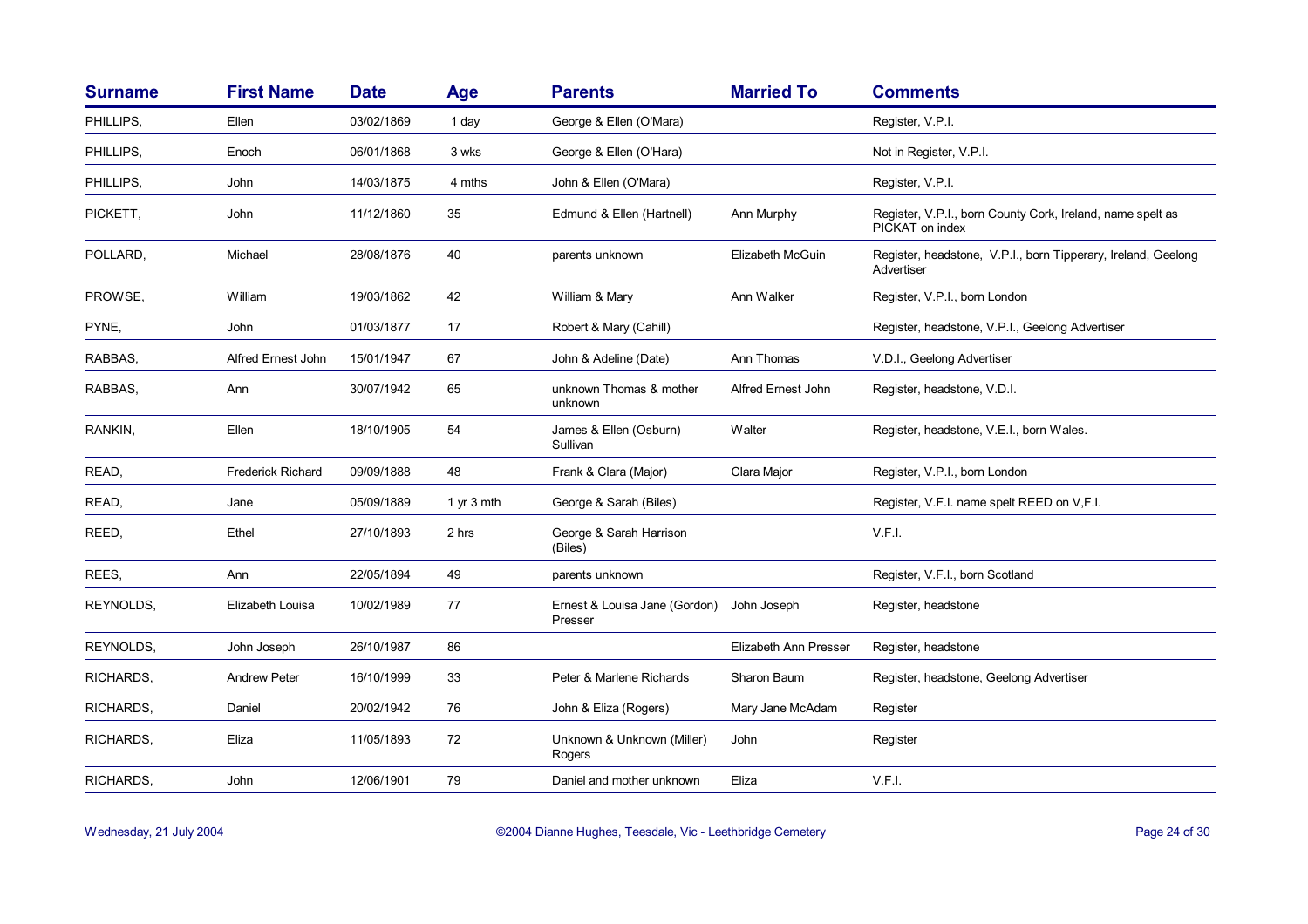| <b>Surname</b> | <b>First Name</b>    | <b>Date</b> | <b>Age</b> | <b>Parents</b>                               | <b>Married To</b>                  | <b>Comments</b>                                                                                           |
|----------------|----------------------|-------------|------------|----------------------------------------------|------------------------------------|-----------------------------------------------------------------------------------------------------------|
| RICHARDS,      | Mary Jane            | 20/06/1908  | 37         | George & Mary (McFarlane)<br>McAdam          | Daniel                             | Register, V.E.I., died Tuberculocis at She Oaks                                                           |
| RIDDLE,        | William              | 06/04/1874  | 65         | parents unknown                              | Margaret Casey                     | Register, V.P.I. inquest died of apoplexy induced by cold, wet &<br>drink d. Moreillon's Hotel, Bannockbu |
| RIPPIN,        | Joseph               | 02/08/1873  | 66         | Ambrose, mother unknown                      | Mary Bayfield                      | Register, headstone V.P.I., formerly of Licestershire, England,<br>Geelong Advertiser                     |
| RIPPIN,        | Mary                 | 17/05/1875  | 70         | William Baufield & mother<br>unknown         | William                            | V.P.I. death cert buried Ballarat. Ballarat Courier<br>Wed.May10,1875 buried Lethbridge                   |
| ROBERTSON,     | <b>Frances Sarah</b> | 28/03/1880  | 56         | Thomas & Mary (Shepherd)<br>Stevenson        | Hugh                               | Register, V.P.I., born Lancashire, England Geelong Advertiser                                             |
| ROBERTSON,     | Hugh                 | 08/09/1873  | 55         | Peter, mother unknown                        | <b>Frances Sarah</b><br>Stephenson | Register, V.P.I., born Lockerbie, Inverness, Scotland                                                     |
| ROGNOR,        | Charles              | 12/08/1882  | 60         | Abraham & Henrietta (Perieraz)               | Maria Wurlod                       | Register, V.P.I., born Switzerland                                                                        |
| ROSS.          | Isabella             | 20/06/1870  | 80         | parents unknown                              | William                            | Register, V.P.I., born Scotland Geelong Advertiser                                                        |
| ROSS,          | Wilhelmina           | 07/03/1865  | 30         | William & Isabella (Munro)                   | Alexander                          | Register, headstone, V.D.I., born Rosshire, Scotland                                                      |
| ROSS.          | William              | 09/01/1864  | 8 dys      | Alexander & Williamina (Ross)                |                                    | Register, V.P.I.                                                                                          |
| RUSSELL.       | Eliza                | 22/04/1860  | 37         | William & Martha (unknown)                   | William                            | Register, V.P.I., born Kent, England                                                                      |
| RUSSELL,       | Emily                | 07/01/1860  | 6 wks      | William & Eliza (Brown)                      |                                    | Register, V.P.I.                                                                                          |
| SANDERS,       | <b>Betty Maie</b>    | 13/03/2002  | 79         | Harold & Mary (McIntyre) Allen               | <b>Gerald Patrick</b>              | Register, Geelong Advertiser                                                                              |
| SANDERS,       | Elizabeth            | 27/12/1927  | 47         | Patrick & Ellen (Berryman)<br><b>Brosnan</b> | Thomas                             | Register, Headstone, V.D.I.                                                                               |
| SANDERS,       | Elizabeth Ann        | 18/10/1916  | 78         | James & unknown Harris                       | John                               | Register, headstone, G.W.I., born Cornwall, Geelong<br>Advertiser                                         |
| SANDERS,       | John                 | 14/04/1903  | 32         | John & Elizabeth (Best)                      |                                    | Register, headstone, V.E.I.                                                                               |
| SANDERS,       | John                 | 22/08/1905  | 75         | parents unknown                              | Elizabeth Ann Harris               | Register, headstone, V.E.I., born Devon England, died<br>Geelong West                                     |
| SANDERS,       | John George          | 05/02/1980  | 68         | Thomas & Elizabeth (Brosnan)                 |                                    | Register, Headstone, V.D.I.                                                                               |
| SANDERS,       | Mary                 | 29/12/1991  | 83         | Thomas & Elizabeth (Harris)                  | not married                        | Register, Headstone                                                                                       |
| SANDERS,       | Thomas               | 10/01/1890  | 74         | John & Elizabeth Ann (Harris)                | Elizabeth                          | Register, V.F.I.,                                                                                         |
|                |                      |             |            |                                              |                                    |                                                                                                           |

Wednesday, 21 July 2004 **Dianne Hughes, Teesdale, Vic - Leethbridge Cemetery** Page 25 of 30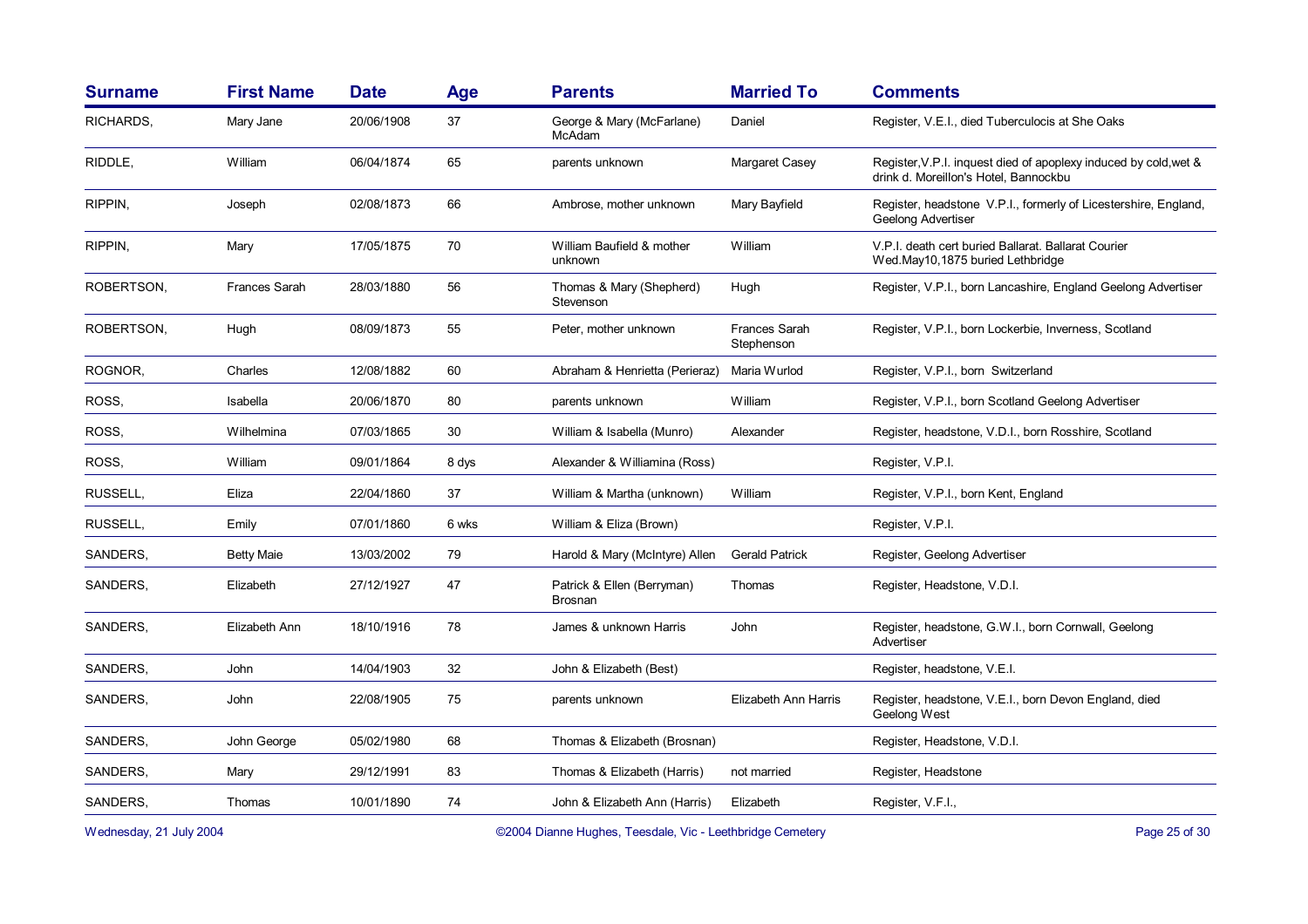| <b>Surname</b> | <b>First Name</b>      | <b>Date</b> | Age          | <b>Parents</b>                          | <b>Married To</b>                           | <b>Comments</b>                                           |
|----------------|------------------------|-------------|--------------|-----------------------------------------|---------------------------------------------|-----------------------------------------------------------|
| SANDERS,       | Thomas                 | 09/01/1950  | 74           | John & Elizabeth Ann (Harris)           | Elizabeth Brosnan                           | Headstone, V.D.I., Geelong Advertiser                     |
| SANDERS,       | Vincent                | 18/07/1957  | 37           | Thomas & Elizabeth (Brosnan)            |                                             | Register, Headstone, V.D.I.                               |
| SCANLON,       | Charles                | 18/12/1925  | 20           | Patrick & Susan (Rowe)                  |                                             | Register, headstone, V.D.I.                               |
| SCANLON,       | child of J.A.          | 27/02/1940  | infant       | John Ambrose & Ruth (Kelly)             |                                             | Register                                                  |
| SCANLON,       | Dorothy Ruth           | 08/07/1988  | 72           | Albert & Edith (Noble) Allan            | Patrick                                     | Register, headstone                                       |
| SCANLON,       | Eliza                  | 04/02/1906  | 65           | Hugh & Jane Griffin                     | Patrick                                     | Register, headstone, V.E.I. born Carlow, Ireland          |
| SCANLON,       | Elizabeth Ann          | 21/10/1958  | 83           | John & Bridget (Reid) Rowe              | John                                        | Register, headstone, V.D.I.                               |
| SCANLON,       | <b>Francis Michael</b> | 17/10/1953  | 50           | James & Maria (Donaghy)                 | unmarried                                   | Register, V.D.I., died in car accident Geelong Advertiser |
| SCANLON,       | George Clifford        | 09/10/2003  | 71           |                                         | Ethel                                       | Register, Geelong Advertiser 11/10/2003                   |
| SCANLON,       | James Francis          | 20/07/1954  | 83           | Patrick & Elizabeth (Griffith)          | Maria Beatrice Donaghy                      | Register, V.D.I., Geelong Advertiser                      |
| SCANLON,       | John Ambrose           | 03/11/1992  | 82           | John & Elizabeth (Rowe)                 | <b>Ruth Kelly</b>                           | Register, headstone                                       |
| SCANLON,       | John Lawrence          | 03/09/1958  | 78           | Patrick & Elizabeth (Griffiths)         | Elizabeth Ann Rowe                          | Register, headstone, V.D.I.                               |
| SCANLON,       | Kathleen Ruth          | 07/02/1980  | 65           | Patrick & Charlotte (Laird) Kelly       | John Ambrose                                | Register, headstone, V.D.I.                               |
| SCANLON,       | Leo Thomas             | 09/04/1964  | 51           | John Lawrence & Elizabeth<br>(Rowe)     | Patricia Connell                            | Register, headstone, V.D.I.                               |
| SCANLON,       | Maria Beatrice         | 17/08/1942  | 67           | Michael & Elizabeth (Martin)<br>Donaghy | James Francis                               | Register, V.D.I.                                          |
| SCANLON,       | Patrick                | 11/09/1911  | 68           | Mark & mother unknown                   | 1. Elizabeth Griffiths 2.<br>Helena Bonning | V.E.I., not in register                                   |
| SCANLON,       | Patrick                | 09/05/1945  | 68           | Patrick & Elizabeth (Griffith)          | Susan Maude Rowe                            | Register, headstone, V.D.I.                               |
| SCANLON,       | Patrick                | 07/04/1974  | 61           | Patrick & Susan (Rowe)                  | Dorothy Ruth Allen                          | Register, headstone, V.D.I.                               |
| SCANLON,       | Susan Maude            | 19/10/1959  | 81           | John & Bridget (Reid) Rowe              | Patrick                                     | Register, headstone, V.D.I.                               |
| SHELL,         | Ann Maria              | 25/09/1901  | 55           | James & Ann (Hobbs) Harris              | Alfred                                      | Register, headstone, V.F.I.                               |
| SHELL,         | Elizabeth Ann          | 03/12/1867  | $\mathbf{1}$ | William & Mary (Cook)                   |                                             | Register, headstone, V.P.I.                               |
| SHELL,         | Elizabeth Jane         | 07/03/1870  | 5 dys        | Alfred & Ann Maria (Harris)             |                                             | Register, headstone, V.P.I.                               |
|                |                        |             |              |                                         |                                             |                                                           |

Wednesday, 21 July 2004 **Dianne Hughes, Teesdale, Vic - Leethbridge Cemetery** Page 26 of 30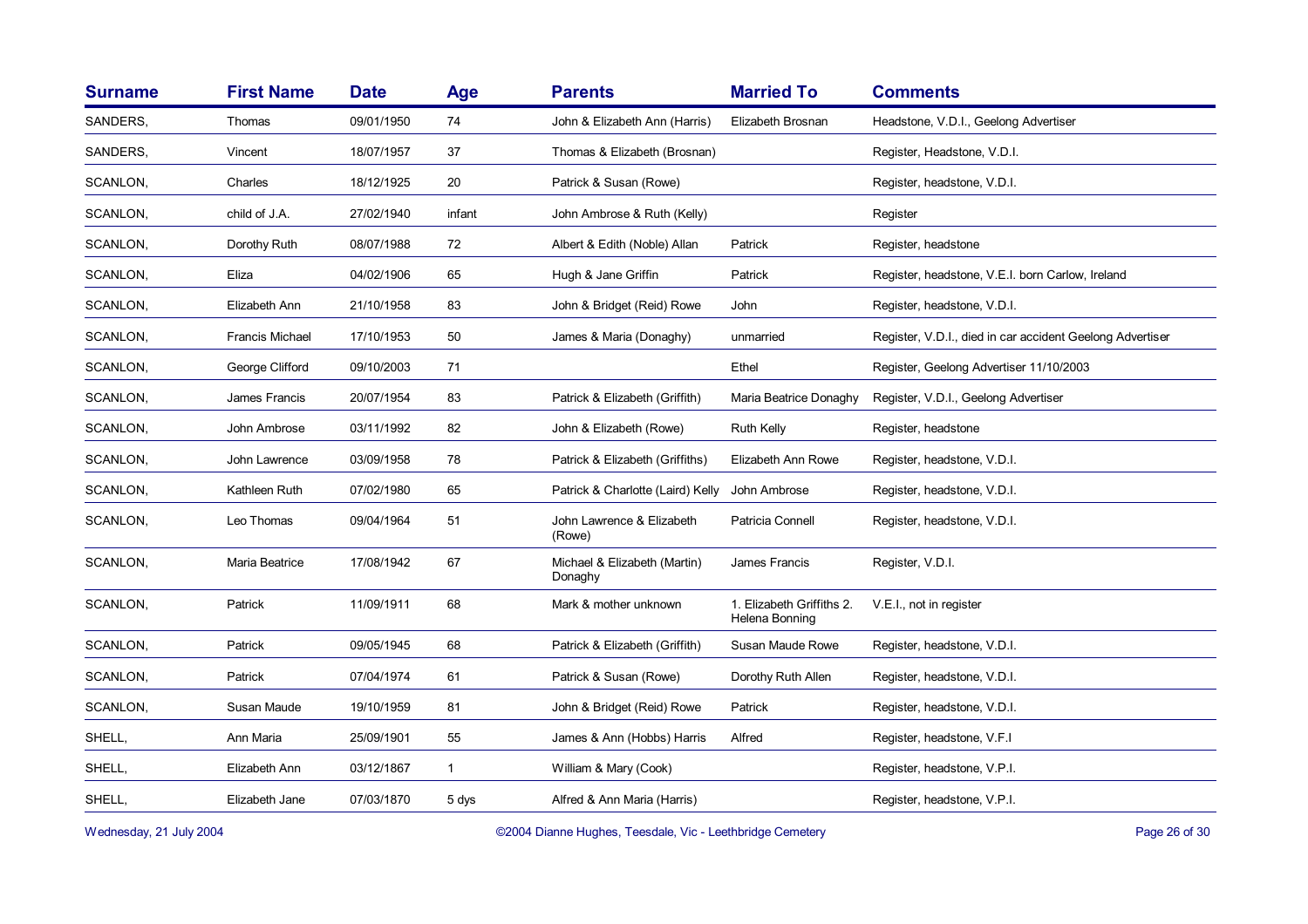| <b>First Name</b>     | <b>Date</b> | Age            | <b>Parents</b>                          | <b>Married To</b>                  | <b>Comments</b>                                                           |
|-----------------------|-------------|----------------|-----------------------------------------|------------------------------------|---------------------------------------------------------------------------|
| James Henry           | 08/12/1867  | $\overline{2}$ | William & Mary (Cook)                   |                                    | Register, headstone, V.P.I.                                               |
| John Henry            | 27/08/1892  | 11             | Alfred & Ann Maria (Harris)             |                                    | Register, headstone, V.F.I., burnt to death at Meredith                   |
| Mary                  | 16/04/1873  | 52             | James & Jennifer                        | William                            | Register, V.P.I., born Cornwall,                                          |
| Samuel                | 22/04/1869  | 14 dys         | Alfred & Ann Maria (Harris)             |                                    | Register, headstone, V.P.I., died Durham Lead                             |
| Samuel                | 14/05/1895  | 75             | James & Lucy                            | 1. Jane 2 Mary Hehir<br>Larkin     | Register, V.F.I. Born 29/4/1821 Batheaton, Somerset, England              |
| Jane                  | 07/10/1891  | 66             | parents unknown                         | not married                        | Register, headstone, V.F.I., born Scotland                                |
| George Charles        | 16/05/1963  | 61             | George & Catherine (Knowles)            |                                    | Register, headstone V.D.I.                                                |
| James Reid            | 14/08/1957  | 72             | David & Janet                           |                                    | Register, headstone, not on V.D.I.                                        |
| Janet Lillian         | 17/11/1972  | 87             | William & Izott (Knight) Millar         |                                    | Register, headstone, V.D.I.                                               |
| Peter James           | 29/07/1919  | 40             | Phillip & Alice (Halfpenny)             | Susan Agnes Brady                  | Register, headstone, G.W.I., Geelong Advertiser                           |
| Sarah Emily           | 07/10/1878  | $\overline{c}$ | Joel & Frances (Powell)                 |                                    | V.P.I., died Bamgamie                                                     |
| Susan Agnes           | 13/01/1915  | 36             | Patrick & Mary (Reid) Brady             | Peter James                        | Register, headstone, G.W.I., died Meredith Hotel Geelong<br>Advertiser    |
| Sarah Ann             | 20/12/1860  | 10 wks         | James & Elizabeth (Punshon)             |                                    | Register, V.P.I.                                                          |
| Ada Grace             | 01/10/1962  | 74             | John & Sarah (Bandy) Harrison           | <b>Thomas Constantine</b><br>Henry | Register, headstone, V.D.I.                                               |
| <b>Arthur Charles</b> | 06/09/1952  | 59             | Thomas & Victoria (Steddy)              | unmarried                          | Register, headstone, V.D.I., Geelong Advertiser                           |
| Emily Jane            | 20/01/1969  | 85             | William & Jane (McArthur)<br>Russell    | William Garfield                   | Register, headstone, V.D.I.                                               |
| Harold Sydney         | 17/06/1936  | 45             | Thomas & Victoria (Steddy)              | unmarried                          | Register, headstone, V.D.I., born Maude                                   |
| Herbert Harold        | 29/04/1924  | 8              | Herbert James & Emily Jane<br>(Russell) |                                    | Register, headstone, V.D.I.                                               |
| Herbert James         | 25/09/1938  | 58             | Thomas & Victoria (Steddy)              | <b>Emily Jane Russell</b>          | Register, headstone, V.D.I., born Maude                                   |
| Ruby Elizabeth        | 18/10/1965  | 85             | George & Isabella (Duncan)<br>Smith     | William Garfield                   | Register, headstone, V.D.I.                                               |
| <b>Thomas Charles</b> | 12/10/1906  | 88             | Mary Spiller                            |                                    | Victoria Charlotte Steddy Register, headstone, V.E, born Somerset England |
|                       |             |                |                                         |                                    |                                                                           |

Wednesday, 21 July 2004 **Dianne Hughes, Teesdale, Vic - Leethbridge Cemetery** Page 27 of 30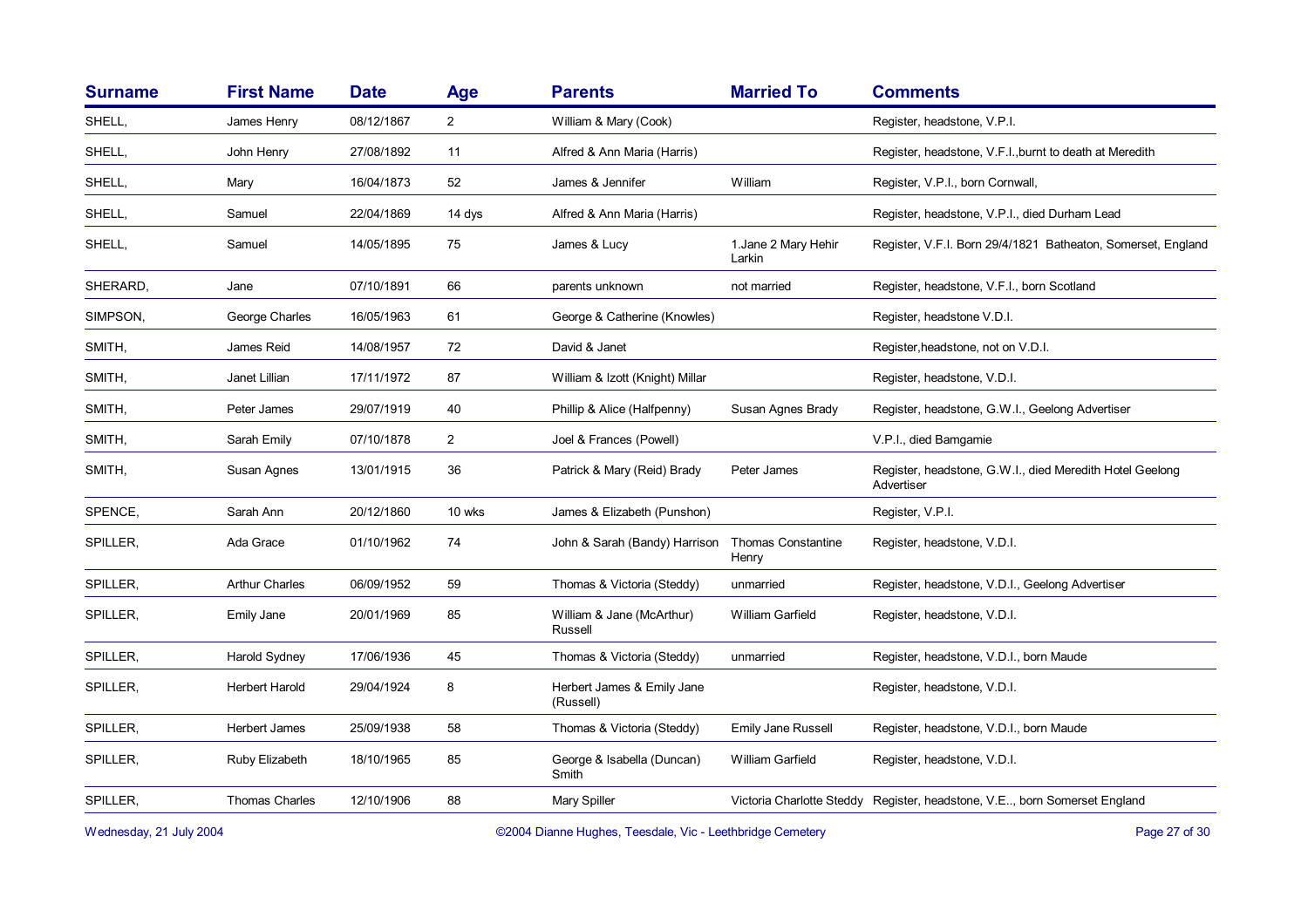| <b>Surname</b> | <b>First Name</b>                  | <b>Date</b> | <b>Age</b>     | <b>Parents</b>                        | <b>Married To</b>                            | <b>Comments</b>                                                                         |
|----------------|------------------------------------|-------------|----------------|---------------------------------------|----------------------------------------------|-----------------------------------------------------------------------------------------|
| SPILLER,       | <b>Thomas Constantine</b><br>Henry | 31/10/1940  | 61             | Thomas & Victoria (Steddy)            | Ada Grace Harrison                           | Register, headstone, V.D.I.                                                             |
| SPILLER,       | Victoria Charlotte                 | 25/11/1942  | 86             | Constantine & Emma (Conley)<br>Steddy | Thomas                                       | Register, headstone, V.D.I.                                                             |
| SPILLER,       | William Garfield                   | 04/07/1944  | 59             | Thomas & Victoria (Steddy)            | Ruby Smith                                   | Register, headstone, V.D.I.                                                             |
| STANLEY,       | William                            | 05/04/1948  | 81             | James & Margaret (Carroll)            | Mary                                         | Register, V.D.I., Geelong Advertiser                                                    |
| STEDDY,        | Constantine                        | 07/12/1909  | 83             | Daniel, mother unknown                | 1. Emma Conley 2.<br><b>Harriet Bamfield</b> | Register, headstone, VE.I., born Kent, England                                          |
| STEDDY,        | Emma                               | 17/01/1875  | 48             | Henry & Mary (Price) Conley           | Constantine                                  | Register, headstone, V.P.I., born Kent, England, Geelong<br>Advertiser                  |
| SUTHERLAND,    | Janet                              | 12/03/1883  | 73             | Hugh & Sarah McColl                   | William                                      | Register, headstone, V.P.I. born Sutherlandshire, Scotland,<br>died Golf Hill, Shelford |
| TAIT,          | John                               | 20/06/1899  | 35             | parents unknown                       | <b>Catherine Scanlon</b>                     | V.Fl., driver of coach which capsised near Steiglitz                                    |
| TAMPLING,      | Ada Wilhelmenia<br>Jennifer        | 15/01/1868  | $\overline{2}$ | William & Jane (Cook)                 |                                              | Not in register, V.P.I.                                                                 |
| TAMPLING,      | Charles                            | 03/05/1877  | 7 mths         | William & Jane (Cook)                 |                                              | Register, V.P.I., born Maude                                                            |
| TAMPLING,      | Elizabeth Jane                     | 22/07/1878  | 16             | William & Jane (Cook)                 |                                              | Register, V.P.I., born Maude                                                            |
| TAMPLING,      | George James                       | 30/06/1877  | $10$ dys       | William & Jane (Cook)                 |                                              | Register, V.P.I., born Maude                                                            |
| TAMPLING,      | Mary Hannah                        | 25/06/1877  | 4 dys          | William & Jane (Cook)                 |                                              | Register, V.P.I., born Maude                                                            |
| TAMPLING,      | Mary Jane                          | 23/03/1860  | infant         | William & Jane (Cook)                 |                                              | Register, V.P.I.                                                                        |
| TAYLOR,        | David                              | 09/08/1911  | 78             | parents unknown                       | Eliza McMullin                               | Register, headstone, V.E.I. born Ballymore, Ireland                                     |
| TAYLOR,        | Eliza                              | 04/07/1906  | 75             | James McMullin, mother<br>unknown     | David                                        | Register, headstone, V.E.I., born Antrim Ireland                                        |
| TAYLOR,        | Elizabeth                          | 29/11/1860  | 36             | John & Ann Shormaker                  | John                                         | Register, V.P.I., born England                                                          |
| TAYLOR,        | Henry Campbell                     | 18/06/1878  | 3 dys          | David & Eliza (McMullin)              |                                              | Register, headstone, V.P.I., Geelong Advertiser                                         |
| TAYLOR,        | Janet                              | 20/06/1949  | 77             | David & Eliza (McMullin)              |                                              | Register, headstone, V.D.I.                                                             |
| THOMPSON,      | Ann                                | 10/07/1896  | 87             | Hugh Cathcart, mother<br>unknown      | Samuel                                       | Register, headstone, V.F.I., born Antrim Ireland                                        |

Wednesday, 21 July 2004 **Dianne Hughes, Teesdale, Vic - Leethbridge Cemetery** Page 28 of 30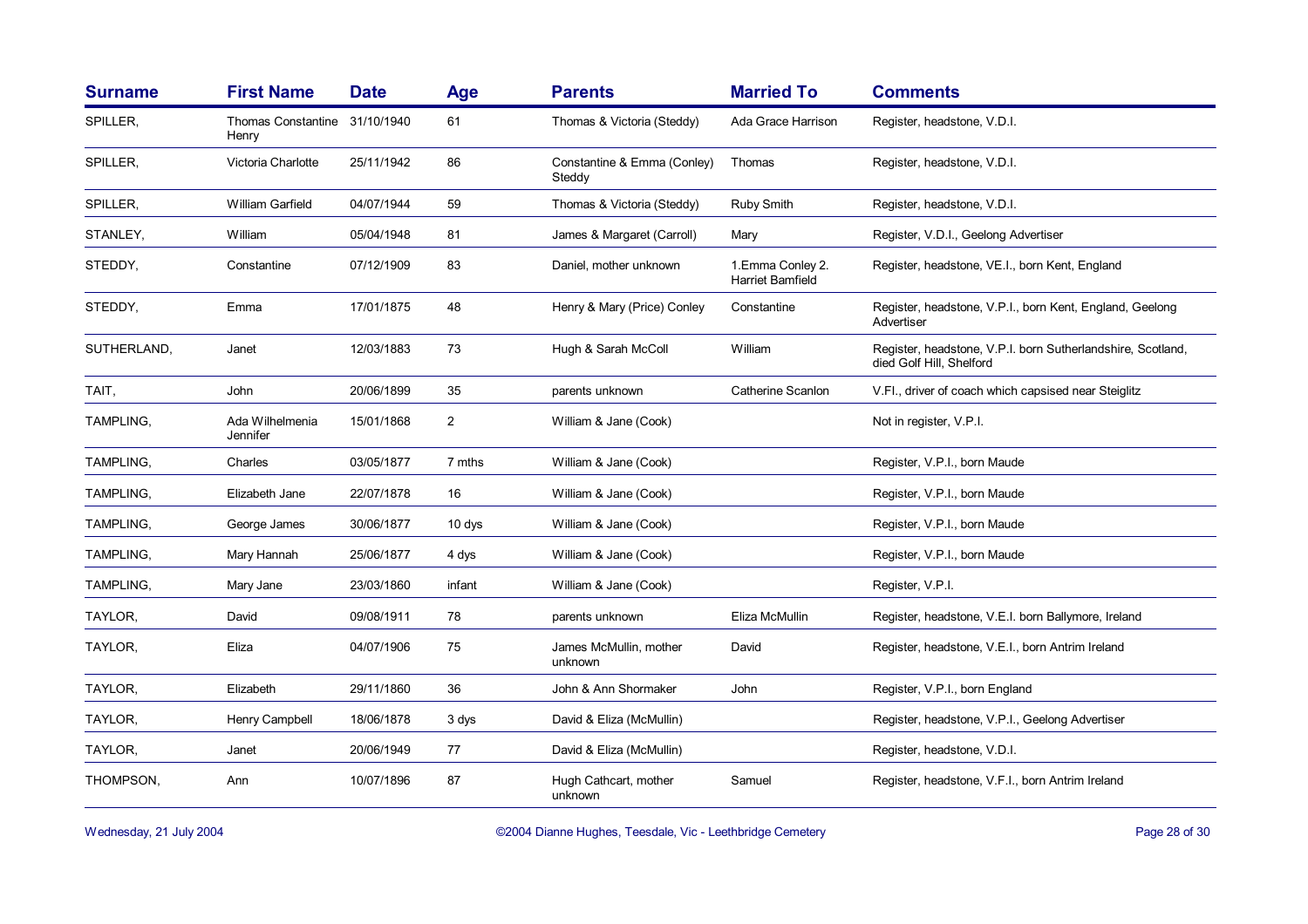| <b>Surname</b>  | <b>First Name</b>       | <b>Date</b> | <b>Age</b>     | <b>Parents</b>                         | <b>Married To</b>     | <b>Comments</b>                                                                         |
|-----------------|-------------------------|-------------|----------------|----------------------------------------|-----------------------|-----------------------------------------------------------------------------------------|
| THOMPSON,       | Eric                    | 08/04/1904  | 6 hrs          | Robert & Catherine (McCurdy)           |                       | Register, V.E.I., born Maude.                                                           |
| THOMPSON,       | <b>Herbert Thomas</b>   | 01/06/1890  | 21             | Robert & Rebecca (Walker)              |                       | Register, headstone, V.F.I.                                                             |
| THOMPSON,       | Leslie Cathcart         | 02/12/1896  | 26             | Robert & Stella (Walker)               |                       | Register, headstone, V.F.I.                                                             |
| THOMPSON,       | Leslie Robert           | 18/05/1997  | 82             | Egbert James & Myrtle<br>(McAdam)      | Mona Grace Spiller    | Register, headstone, Geelong Advertiser                                                 |
| THOMPSON,       | Mona Grace              | 04/01/1994  | 80             | Thomas & Margaret (Toleman)<br>Spiller | Leslie Robert         | Register, headstone                                                                     |
| THOMPSON,       | Rebecca                 | 30/04/1924  | 76             | unknown Walker, mother<br>unknown      | Robert John           | Register, headstone, born England, V.D.I.                                               |
| THOMPSON,       | Robert John             | 28/07/1911  | 73             | Samuel & Ann (Cathcart)                | Rebecca Walker        | Register, headstone, born Antrim, Ireland. V.E.I.                                       |
| THOMPSON,       | Samuel                  | 14/12/1896  | 87             | Samuel & Mary (Jones)                  | Ann Cathcart          | Register, headstone, V.F.I.                                                             |
| TREACY,         | John                    | 13/02/1860  | 4 wks          | lan & Ann (Brennan)                    |                       | Register, V.P.I.                                                                        |
| TROTTER,        | Isabella Florence       | 12/04/1953  | 33             | William & Isabella (Willey) Laird      |                       | Register, headstone, V.D.I., Geelong Advertiser                                         |
| UNKNOWN,        | male                    | 01/01/1858  | adult          | unknown                                | unknown               | Victorian Inquests, died in Coach accident, buried Bruces<br>Creek                      |
| VANRENEN,       | Mary Ann                | 19/01/1867  | 38             | unknown Parsons, mother<br>unknown     | Henry                 | Not in register, V.P.I. born Tasmania husband Licencee of<br>Victoria Hotel, Lethbridge |
| <b>VOCKNER,</b> | Edward                  | 12/08/1867  | 3              | Edward & Ann (Garrety)                 |                       | Register, on V.P.I., as POCKNER, born Buninyong                                         |
| WALSH,          | Patrick                 | 24/02/1862  | $\mathbf{1}$   | Patrick & Margaret (O'Keefe)           |                       | Register, V.P.I.                                                                        |
| WALSHE,         | Patrick                 | 02/09/1901  | 3 wks          | Michael & Rebecca (Farmer)             |                       | V.F.I.                                                                                  |
| WATERS,         | Michael                 | 16/06/1885  | 66             | Patrick & Honor (Ackland)              | <b>Bridget Derven</b> | Register, V.P.I., born County Clare, Ireland                                            |
| WIESEBROCK,     | Hans Clive Roger        | 23/07/1998  | 61             |                                        | Augustine             | Register, headstone, Geelong Advertiser                                                 |
| WILLIAMS,       | <b>Esther Elizabeth</b> | 03/10/1940  | infant         | James & Elizabeth (Knight)             |                       | Register, headstone, V.D.I.                                                             |
| WILLIAMS,       | <b>Shirley Esther</b>   | 05/05/1951  | $\overline{7}$ | James & Elizabeth (Knight)             |                       | Register, headstone, V.D.I.                                                             |
| WINCHESTER,     | Elizabeth               | 18/05/1860  | 27             | Nathan Saunders, mother<br>unknown     | Philip                | Register, V.P.I., born Camberwell, Kent England                                         |